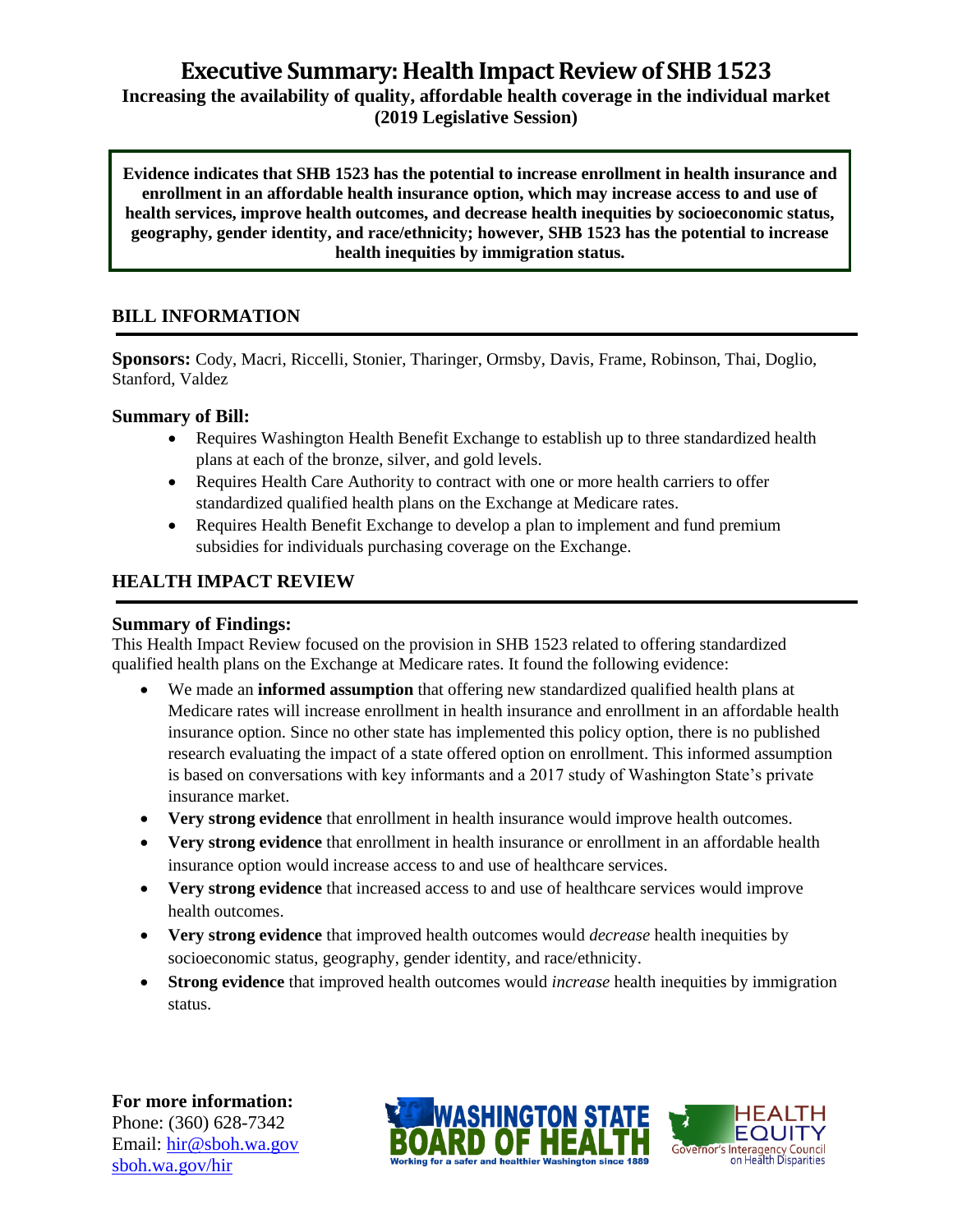# **Health Impact Review of SHB1523**

**Increasing the availability of quality, affordable health coverage in the individual market (2019 Legislative Session)**

February 19, 2019

**Staff contact:** Lindsay Herendeen Phone: (360) 628-6823 Email: [lindsay.herendeen@sboh.wa.gov](mailto:lindsay.herendeen@sboh.wa.gov)

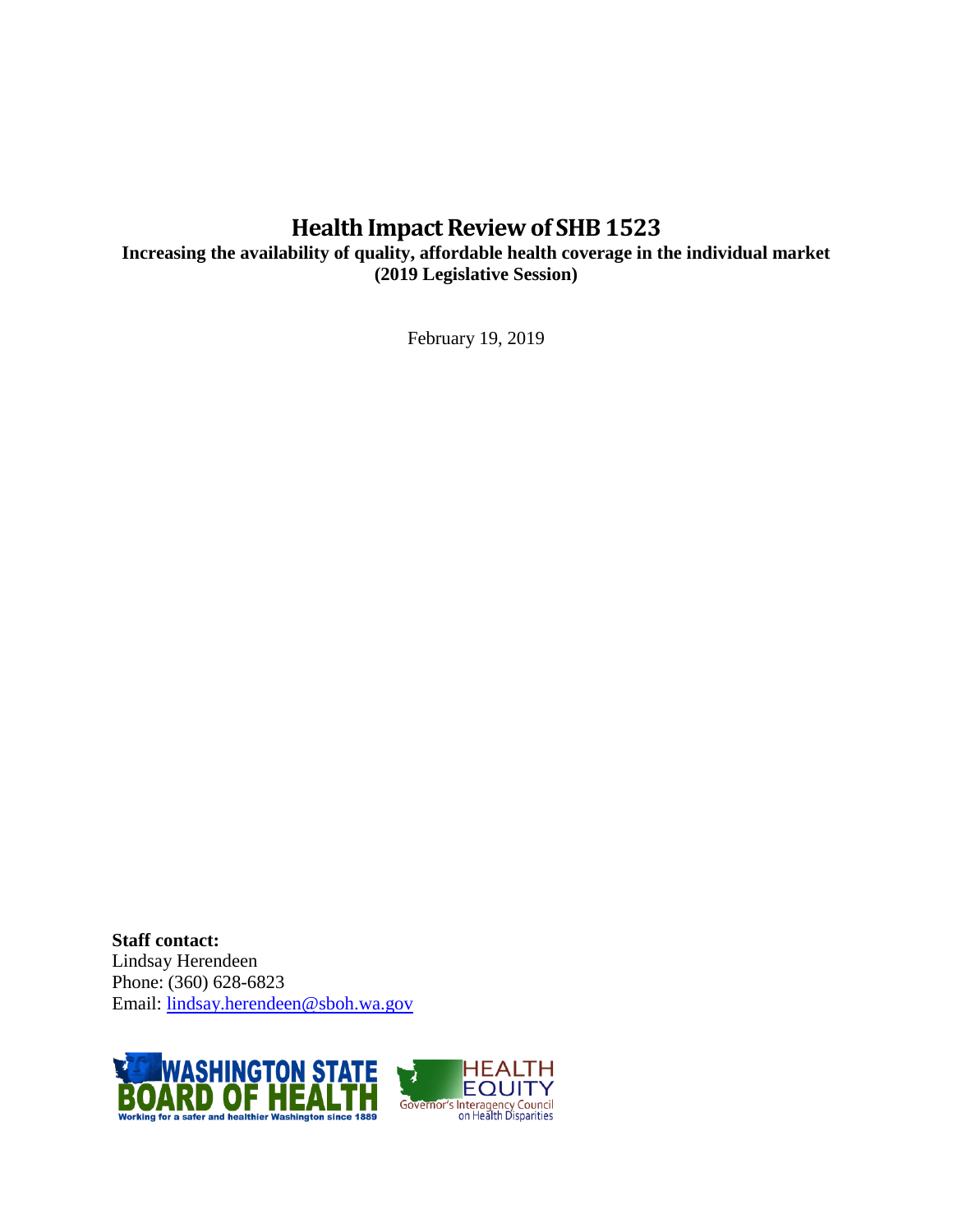# **Acknowledgements**

We would like to thank the key informants who provided consultation and technical support during this Health Impact Review.

# **Contents**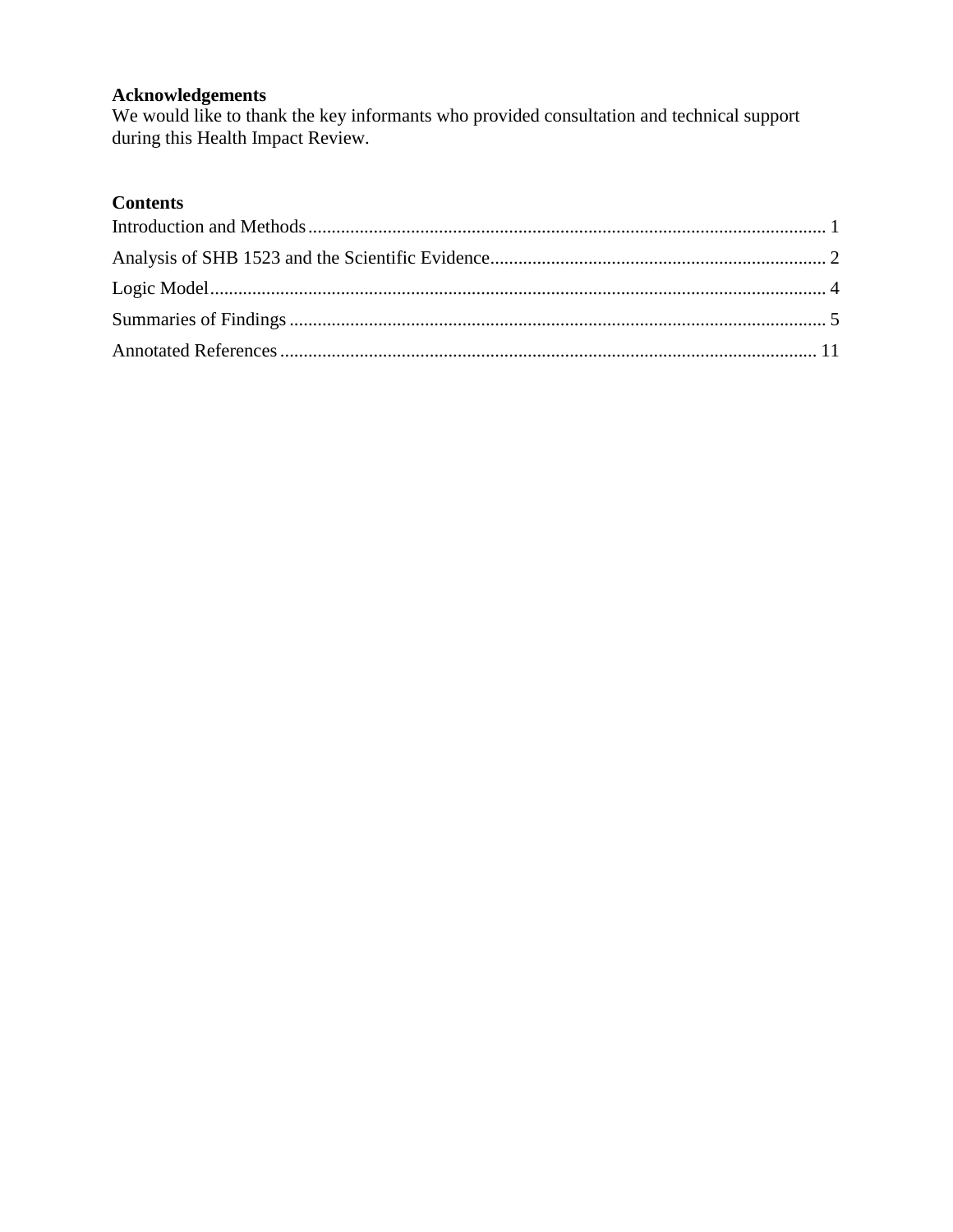#### **Introduction and Methods**

<span id="page-3-0"></span>A Health Impact Review is an analysis of how a proposed legislative or budgetary change will likely impact health and health disparities in Washington State [\(RCW 43.20.285\)](http://apps.leg.wa.gov/rcw/default.aspx?cite=43.20.285). For the purpose of this review 'health disparities' have been defined as the differences in disease, death, and other adverse health conditions that exist between populations [\(RCW 43.20.270\)](http://apps.leg.wa.gov/rcw/default.aspx?cite=43.20.270). This document provides summaries of the evidence analyzed by State Board of Health staff during the Health Impact Review of Substitute House Bill 1523 [\(SHB](https://app.leg.wa.gov/billsummary?BillNumber=1523&Year=2019&Initiative=False) 1523).

Staff analyzed the content of SHB 1523 and created a logic model depicting possible pathways leading from the provisions of the bill to health outcomes. We consulted with experts and contacted key informants about the provisions and potential impacts of the bill. We conducted an objective review of published literature for each pathway using databases including PubMed, Google Scholar, and University of Washington Libraries. More information about key informants and detailed methods are available upon request.

The following pages provide a detailed analysis of the bill including the logic model, summaries of evidence, and annotated references. The logic model is presented both in text and through a flowchart (Figure 1). The logic model includes information on the strength-of-evidence for each relationship. The strength-of-evidence has been defined using the following criteria:

- Not well researched: the review of literature yielded few if any studies or only yielded studies that were poorly designed or executed or had high risk of bias.
- **A fair amount of evidence:** the review of literature yielded several studies supporting the association, but a large body of evidence was not established; or the review yielded a large body of evidence but findings were inconsistent with only a slightly larger percentage of the studies supporting the association; or the research did not incorporate the most robust study designs or execution or had a higher than average risk of bias.
- **Strong evidence:** the review of literature yielded a large body of evidence on the relationship (a vast majority of which supported the association) but the body of evidence did contain some contradictory findings or studies that did not incorporate the most robust study designs or execution or had a higher than average risk of bias; or there were too few studies to reach the rigor of "very strong evidence;" or some combination of these.
- Very strong evidence: the review of literature yielded a very large body of robust evidence supporting the association with few if any contradictory findings. The evidence indicates that the scientific community largely accepts the existence of the association.

This review was subject to time constraints, which influenced the scope of work for this review. The annotated references are only a representation of the evidence and provide examples of current research. In some cases only a few review articles or meta-analyses are referenced. One article may cite or provide analysis of dozens of other articles. Therefore the number of references included in the bibliography does not necessarily reflect the strength-of-evidence. In addition, some articles provide evidence for more than one research question, so are referenced multiple times.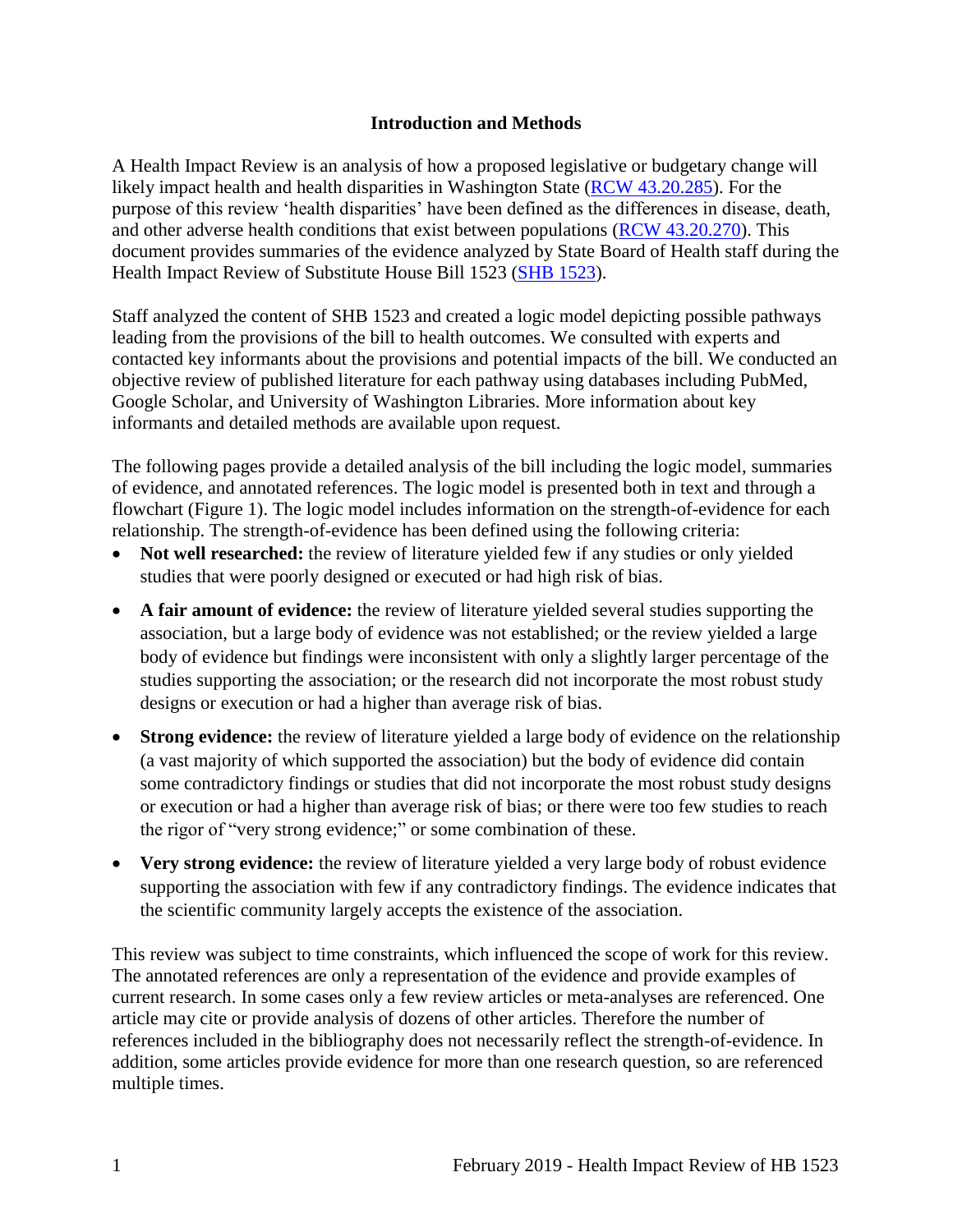## **Analysis of SHB 1523 and the Scientific Evidence**

#### <span id="page-4-0"></span>**Summary of SHB 1523**

- Requires Washington Health Benefit Exchange to establish up to three standardized health plans at each of the bronze, silver, and gold levels.
- Requires Health Care Authority to contract with one or more health carriers to offer standardized qualified health plans on the Exchange at Medicare rates.
- Requires Health Benefit Exchange to develop a plan to implement and fund premium subsidies for individuals purchasing coverage on the Exchange.

#### **Health impact of SHB 1523**

Evidence indicates that SHB 1523 has the potential to increase enrollment in health insurance and enrollment in an affordable health insurance option, which may increase access to and use of health services, improve health outcomes, and decrease health inequities by socioeconomic status, geography, gender identity, and race/ethnicity; however, SHB 1523 has the potential to increase health inequities by immigration status.

#### **Pathway to health impacts**

The potential pathway leading from the provisions of SHB 1523 to health inequities are depicted in Figure 1. We made an informed assumption that offering new standardized qualified health plans at Medicare rates will increase enrollment in health insurance and enrollment in an affordable health insurance option. Since no other state has implemented this policy option, there is no published research evaluating the impact of a state offered option on enrollment. This informed assumption is based on conversations with key informants and a 2017 study of Washington State's private insurance market.<sup>1</sup> There is very strong evidence that enrollment in health insurance would improve health outcomes.<sup>2-15</sup> There is also very strong evidence that enrollment in health insurance or enrollment in an affordable health insurance option would increase access to and use of healthcare services, $2,3$  $2,3$  which would also improve health outcomes.<sup>[2](#page-15-0)[,16-18](#page-22-0)</sup> We found that SHB 1523 would have mixed impacts on health inequities. There is very strong evidence that improved health outcomes would *decrease* health inequities by socioeconomic status, geography, gender identity, and race/ethnicity.<sup>19-22</sup> However, there is strong evidence that improved health outcomes would *increase* health inequities by immigration status.<sup>23</sup> Each of these factors is analyzed beginning on page five.

This review focused specifically on Section 3 of SHB 1523, requiring Health Care Authority to contract with one or more health carriers to offer standardized qualified health plans on the Exchange at Medicare rates. We did not analyze provisions related to establishing standardized health plans or developing a plan related to premium subsidies.

In addition, due to time limitations, we only researched the most direct connections between the provisions of the bill and decreased health inequities and did not explore the evidence for all possible pathways. For example, we did not evaluate potential impacts related to:

> • Market destabilization or cost-shifting that may occur as a result of adding a new low-cost, affordable option in the individual market.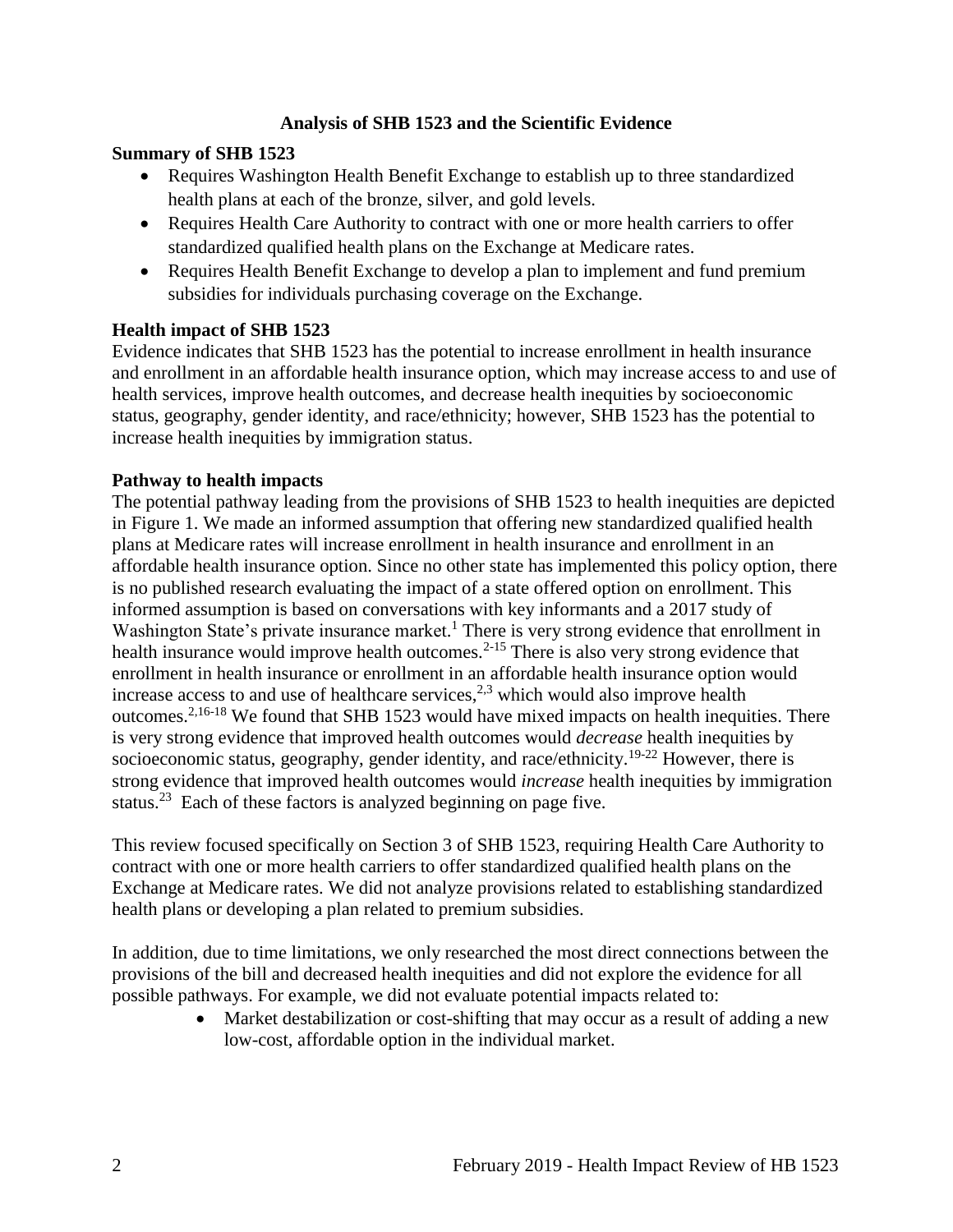#### **Magnitude of impact**

The standardized qualified health plans created by SHB 1523 will offer lower premiums than are currently available on Washington's individual market by capping reimbursement at Medicare levels (personal communication, Washington Health Benefit Exchange, February 2019). Since Health Benefit Exchange is unsure how much lower these premiums may be, it is not possible to estimate how many individuals who are currently uninsured may enroll in one of the new plans (personal communication, Washington Health Benefit Exchange, February 2019). The Washington State Office of Financial Management (OFM) reports that, as of 2017, the state's uninsured rate was 5.5% (400,000 people).<sup>19</sup> Following implementation of the Affordable Care and Patient Protection Act (ACA) (2010), the uninsured rate in Washington declined in 2014- 2015 from 14% to 5.8%.<sup>19</sup> Uninsured rates declined slightly in 2016 to 5.4% and remained virtually unchanged in 2017 (5.5%).<sup>19</sup> The uninsured rate is expected to increase in 2018-2019 as Medicaid enrollment decreased in Washington State for the first time since full ACA implementation in  $2014<sup>19</sup>$ 

While 400,000 Washingtonians are currently uninsured, not all of these individuals would be eligible to purchase one of the new standardized qualified health plans created by SHB 1523. The bill does not extend coverage to Deferred Action for Childhood Arrivals (DACA) recipients and individuals who are undocumented. While there is limited data about these groups in Washington State, the Migration Policy Institute estimates there are approximately 229,000 individuals who are undocumented living in Washington State.<sup>[23,](#page-24-0)[24](#page-24-1)</sup> In addition,  $25,000$ individuals are eligible for DACA, and 17,140 (67%) had DACA status in August 2018.<sup>25</sup> These numbers are estimates only; however, these estimates suggest that at least 254,000 individuals who are currently uninsured in Washington State would not be eligible to enroll in one of the new plans. Therefore, less than 146,000 individuals who are currently uninsured may be eligible to enroll in the new plans.

Similarly, it is difficult to predict how many individuals who currently purchase insurance through the market may switch to one of the new standardized qualified health plans. While some individuals may switch to one of these new plans, plans currently on the market may lower their costs to remain competitive, potentially reducing the number of individuals who switch plans (personal communication, Health Care Authority, February 2019). In 2018, there were 1,677,254 total enrollees through the Health Benefit Exchange. <sup>26</sup> Of those with insurance, 51.8% of individuals have employer coverage; 15.5% have Medicare; 14.7% have traditional Medicaid; 8.1% have ACA Medicaid; and 4.4% have individual market coverage.<sup>27</sup> From 2017 to 2018, there was a decrease of 35,000 individuals enrolled in the private market and a decrease of 55,000 individuals enrolled in Medicaid.<sup>28</sup> The greatest decrease occurred among "young invincibles" under 35 years of age, and among individuals who did not receive a federal insurance subsidy.<sup>28</sup> Of individuals that disenrolled, 35% reported not being able to afford coverage.<sup>28</sup> Lastly, while there were no "bare" counties in Washington in 2018, 14 counties had only one insurer, including Asotin, Chelan, Clallam, Douglas, Ferry, Garfield, Grays Harbor, Island, Okanogan, Pacific, Pend Oreille, San Juan, Skagit, and Wahkiakum Counties.<sup>28</sup>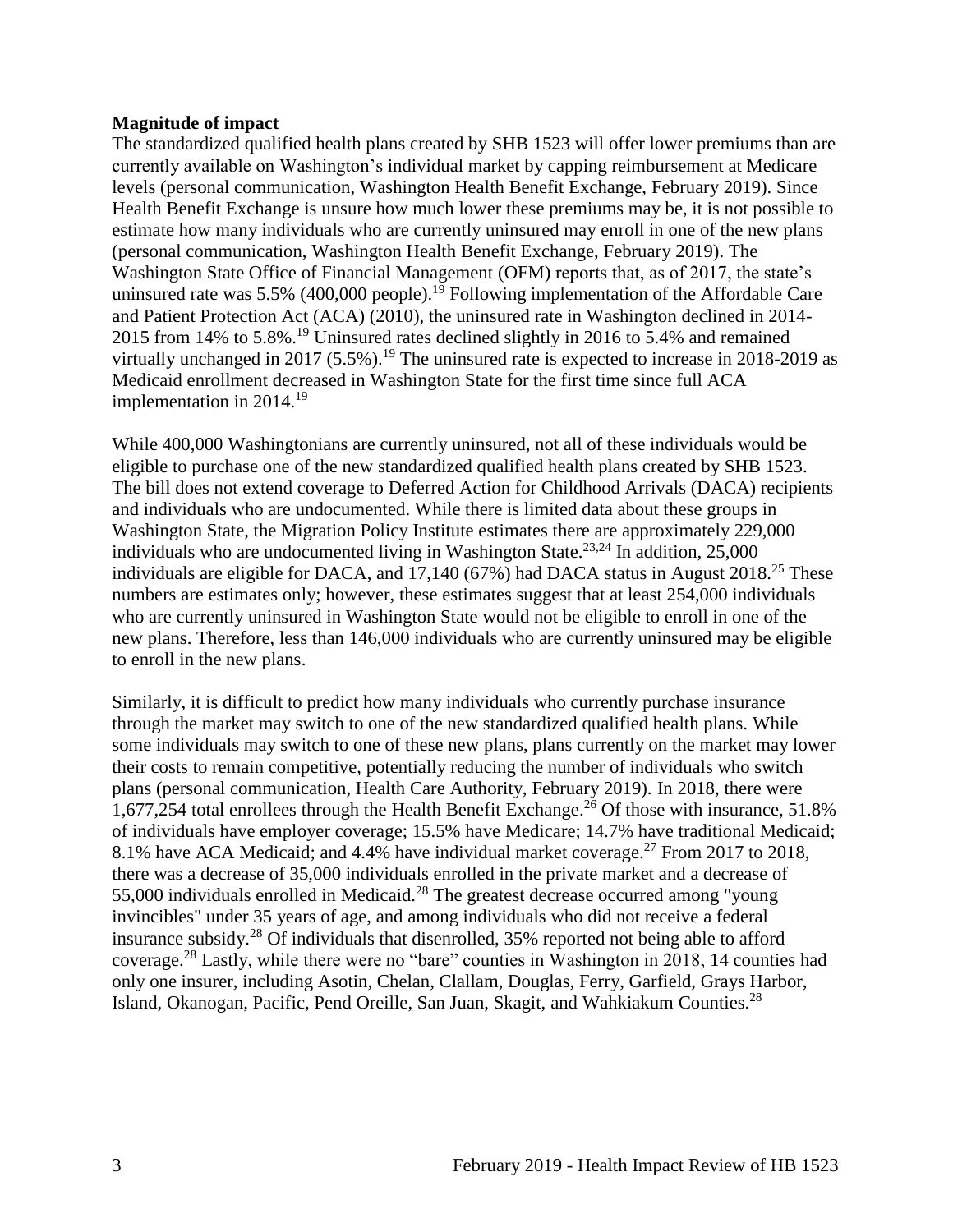#### **Logic Model**

<span id="page-6-0"></span>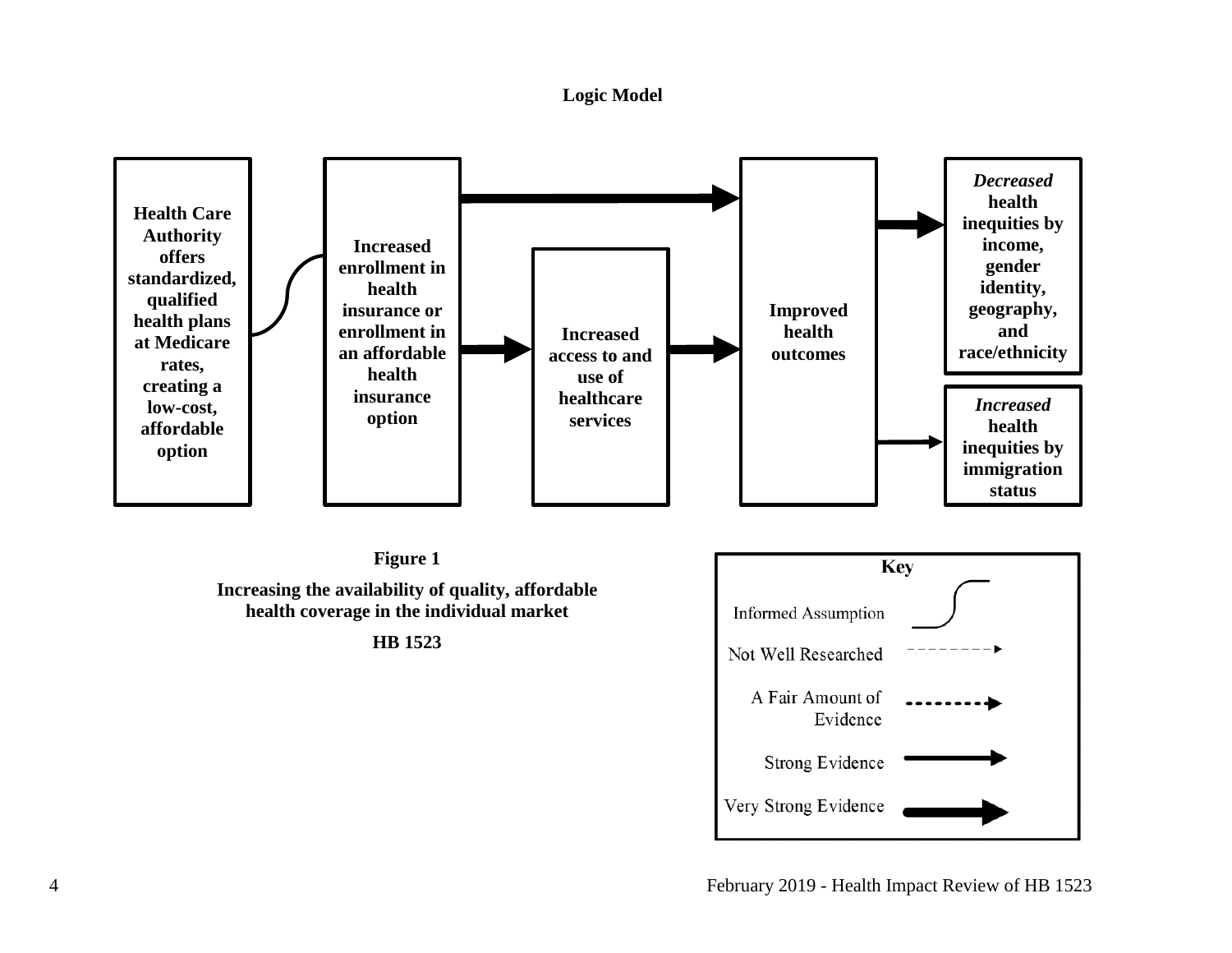#### **Summaries of Findings**

#### <span id="page-7-0"></span>**Will Health Care Authority offering standardized qualified health plans at Medicare rates increase enrollment in health insurance or enrollment in an affordable health insurance option?**

We made an informed assumption that offering new standardized qualified health plans at Medicare rates will increase enrollment in health insurance and enrollment in an affordable health insurance option. Since no other state has implemented this policy option, there is no published research evaluating the impact of a state offered option on enrollment. This informed assumption is based on conversations with key informants and a 2017 study of Washington State's private insurance market. $1$ 

In 2017, Washington State Office of the Insurance Commissioner contracted with Wakely Consulting Group to analyze data from Washington's private insurance market and make recommendations to improve market stability, including policy recommendations to improve affordability and access to care.<sup>1</sup> The report summarized that, "Washington's individual health insurance market has shown symptoms of destabilizations in recent years, including double digit premium increases and threats of areas with no or very low issuer participation."<sup>1</sup> Wakely Consulting Group examined policy options to improve affordability and accessibility in the individual market, including a state offered option in which the state would contract with an insurance provider already in compliance with ACA requirements (i.e., a qualified health plan).<sup>1</sup> Focusing only on counties with limited insurance providers, they found that this option would improve access to healthcare services for consumers in rural areas, "but may not lower premiums unless the program includes some type of lower provider reimbursement."<sup>1</sup> The policy option considering a state offered option with lower provider reimbursement is similar to the provisions of SHB 1523.

The standardized qualified health plans created by SHB 1523 will offer lower premiums than are currently available on Washington's market by capping provider reimbursement at Medicare levels (personal communication, Washington Health Benefit Exchange, February 2019). Offering lower premiums through the standardized qualified health plans is likely to increase enrollment for both individuals who were previously uninsured and individuals who purchase insurance on the market. Wakely Consulting Group noted that "a consumer's decision to enroll [in health insurance] is primarily influenced by premium levels"<sup>1</sup> and they estimated that a 10% decrease in premium rates would result in a 2.5% increase in individual market enrollment.<sup>1</sup>

Further, although only slightly generalizable, studies have found that changes in Medicaid and Children's Health Insurance Plan (CHIP) premiums impact enrollment.<sup>29-31</sup> There is limited understanding of how low-income families respond to health insurance premiums in terms of spending and access to care.<sup>[29,](#page-26-0)[31](#page-26-1)</sup> However, a 2017 literature review by Kaiser Family Foundation found that a "large body of research shows that premiums can serve as a barrier to obtaining and maintaining Medicaid and CHIP coverage among low-income individuals" with the greatest impact on families with the lowest incomes.<sup>30</sup> A systematic review of research on the impacts of Medicaid and CHIP premiums found that increases in premiums were associated with increased disenrollment rates.<sup>31</sup> For example, a study of Medicaid premiums in Wisconsin found that increasing the Medicaid premium from \$0 to \$10 resulted in a 12% reduction in the likelihood of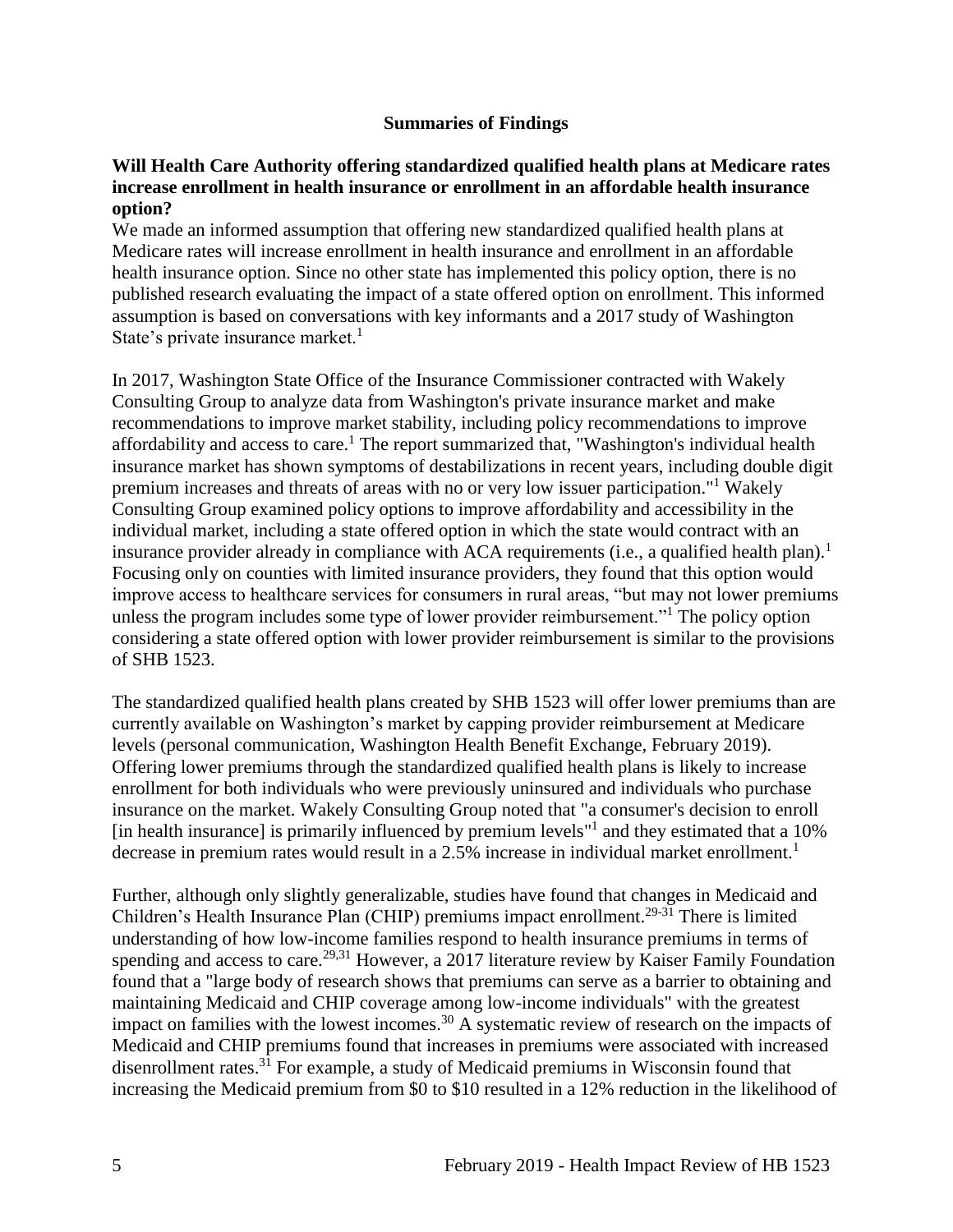a family being enrolled in Medicaid for a full year and that whether families enroll in health insurance depends on the structure and amount of premiums.<sup>29</sup> Research on subsidies from the Children's Health Improvement Plan (CHIP) has had mixed results; some studies have found that an increase in premiums causes families to exit plans and others have found no impact on enrollment.<sup>29</sup> Together, these studies suggest that lower premiums may increase health insurance enrollment, perhaps especially for individuals of low socioeconomic status.

Despite uncertainties about the exact amount of the premium reduction and number of individuals who may enroll in insurance, we have made the informed assumption that, with lower available premiums, a certain percentage of individuals who are currently uninsured and who currently purchase insurance on the market will enroll in one of the new standardized qualified health plans created by SHB 1523.

#### **Will increasing enrollment in health insurance lead to improved health outcomes?**

There is very strong evidence that enrollment in health insurance leads to improved health outcomes. Healthy People 2020 finds that individuals who are uninsured are, "more likely to have poor health status...and more likely to die prematurely" than individuals with insurance.<sup>2</sup> The author of a systematic literature review of 54 analyses (in 51 distinct studies) concluded, "[t]here is a substantial body of research supporting the hypotheses that having health insurance improves health."<sup>3</sup> In addition, evidence indicates that health insurance is associated with better general,<sup>5</sup> physical, and mental health, and that this increase in health status is greatest for participants in the lowest income group  $(< 300\%$  of the federal poverty level).<sup>7</sup>

More specifically, in a study of individuals who experienced a health shock caused by an unintentional injury or a new chronic condition, uninsured individuals reported significantly worse short-term health and were more likely to not be fully recovered and no longer in treatment at follow-up compared to those with health insurance.<sup>6</sup> Having health insurance has also been associated with improved health outcomes for a number of conditions including stroke, heart failure, diabetes, melanoma, heart attack, serious injury or trauma, and serious acute conditions with hospital admission.<sup>[4](#page-16-1)[,8-10](#page-18-0)</sup> Further, having health insurance was associated with improved management and control of diabetes, hypercholesterolemia, and hypertension.<sup>11</sup> Among patients aged 18–64 years old, those with insurance have been shown to have a significantly lower risk of death than uninsured patients for cervical,<sup>12</sup> head and neck,<sup>13</sup> breast, colorectal, lung, prostate, and bladder cancers and non-Hodgkin lymphoma.<sup>[14,](#page-21-0)[15](#page-21-1)</sup>

Overall, increasing enrollment in health insurance would improve health outcomes, especially for individuals who would otherwise be uninsured.

# **Will increasing enrollment in health insurance or enrollment in an affordable health insurance option increase access to and use of healthcare services?**

There is very strong evidence that increasing enrollment in health insurance or enrollment in an affordable health insurance option will increase access to and use of healthcare services. The Healthy People 2020 initiative noted that access to health insurance is the first step to improving access to health services generally as it provides entry into the healthcare system.<sup>2</sup> For example, individuals who are uninsured are less likely to receive medical care and more likely to be diagnosed later than individuals with insurance.<sup>2</sup> A systematic literature review of 54 analyses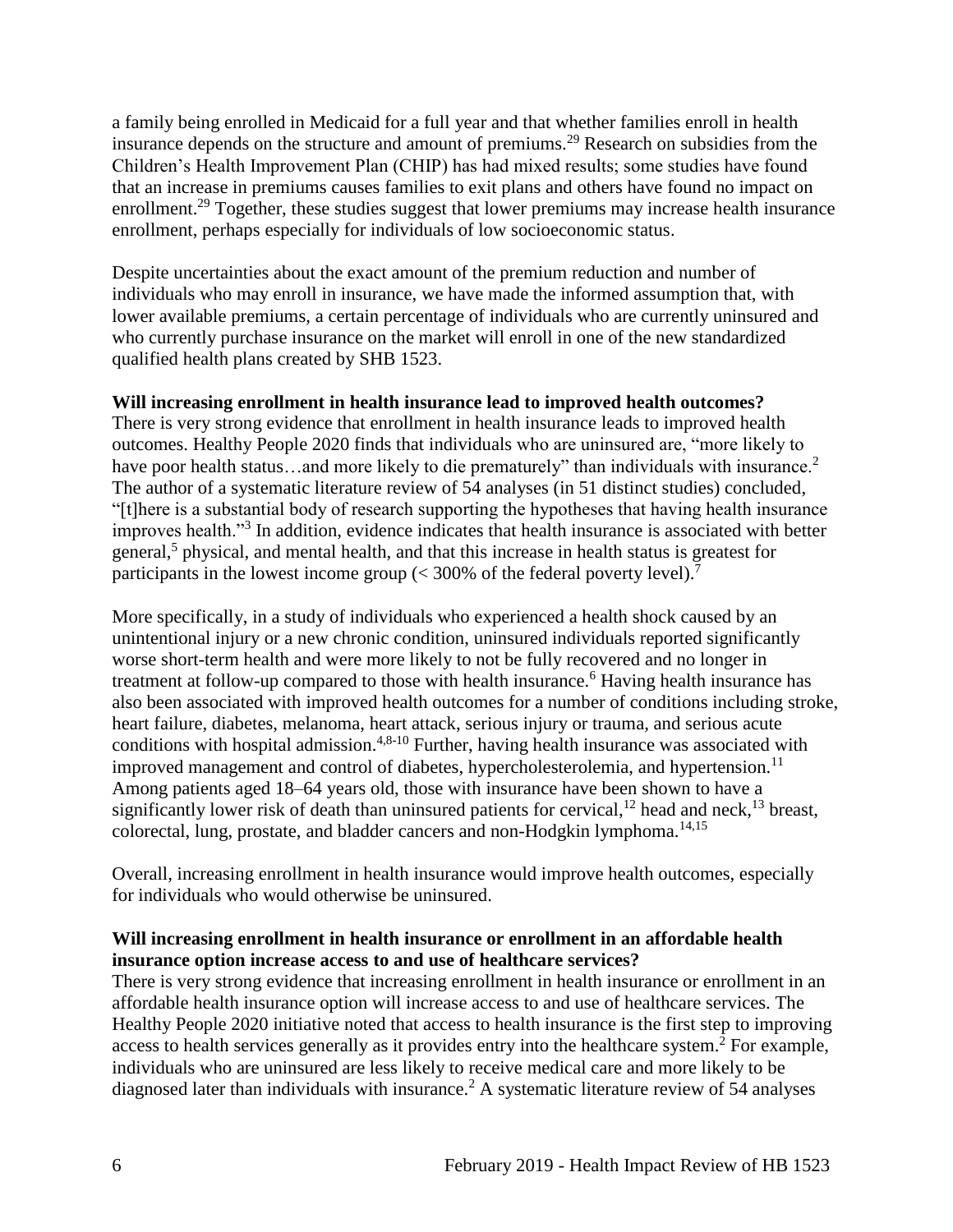(in 51 distinct studies) found that 43 analyses reported a statistically significant and positive relationship between health insurance and medical care use and health.<sup>3</sup>

#### *Access*

Evidence shows that lack of insurance is among the leading barriers to healthcare access.<sup>[3](#page-16-0)[,32](#page-27-0)[,33](#page-27-1)</sup> There is very strong evidence that enrollment in health insurance would increase access to and use of health services. For example, evidence indicates that being uninsured is associated with a higher likelihood of not having a usual place for medical care, and that having insurance coverage at any given time in the past year increased the likelihood that adults had a usual place for care.34-36 One study estimated that adults aged 18 to 64 who did not have health insurance for more than a year at the time of the survey were nearly six times as likely to not have a usual source of care compared to those who were continuously insured.<sup>37</sup> Further, evidence indicates that uninsured individuals more frequently reported delaying medical care (50.87%), and being unable to get medical care (38.87%), dental care (48.18%), mental health care (16.87%), and prescription drugs (40.23%) than insured individuals.<sup>36</sup> In addition, even after evaluating different combinations of vulnerability characteristics, such as health status, education, and region of residence, lacking health insurance had the strongest association with unmet health care needs, followed by family income and having a regular source of care.<sup>34</sup>

#### *Use*

Evidence indicates that health insurance is associated with increased use of health care services, such as visiting a doctor or health care professional.<sup>35</sup> For example, health insurance has been associated with higher rates of diagnosis of diabetes, hypercholesterolemia, and hypertension among nonelderly adults.<sup>11</sup> One study found that compared to those with continuous health insurance coverage and the same chronic conditions, persons without health insurance in the previous year were five to six times as likely to forgo needed care if they had hypertension  $(42.7\% \text{ versus } 6.7\%)$ , diabetes  $(47.5\% \text{ versus } 7.7\%)$  and asthma  $(40.8\% \text{ versus } 8.0\%)$ .<sup>37</sup> Further, having health insurance has been positively associated with receiving recommended preventive care.<sup>8</sup> An analysis of the 2008 Michigan Special Cancer Behavioral Risk Factor Survey with women aged 40 or older about cancer screening found that having no health insurance reduced the likelihood of having a mammogram by 73% and was one of the primary barriers to mammography screening.<sup>38</sup> A 2012 study, found that having health insurance was significantly associated with a greater likelihood of receiving the influenza vaccine, tetanus and diphtheria toxoid (Td) or tetanus, diphtheria, and acellular pertussis (Tdap) vaccine, and the pneumococcal vaccine (PPSV).<sup>39</sup> Further, vaccine coverage for influenza, PPSV, shingles, and HPV were two to three times higher among those with health insurance.<sup>39</sup>

A number of studies have used a quasi-experimental approach after statewide changes occurred following events such as the Massachusetts Health Care Reform in 2006, the Oregon Health Insurance Experiment in 2008, and Medicaid expansion. Evidence following the Oregon Health Insurance Experiment indicates that enrollment in Medicaid was associated with increased hospital admissions, outpatient visits, and prescription drug use; increased compliance with recommended preventive care; an increase in the perceived access to and quality of care; and declines in exposure to substantial out-of-pocket medical expenses and medical debts.<sup>[40](#page-30-0)[,41](#page-31-0)</sup> Further, insured participants were more likely to receive preventive screening services for body mass index (BMI), blood pressure, smoking, Pap test, mammography, chlamydia, and diabetes.<sup>42</sup>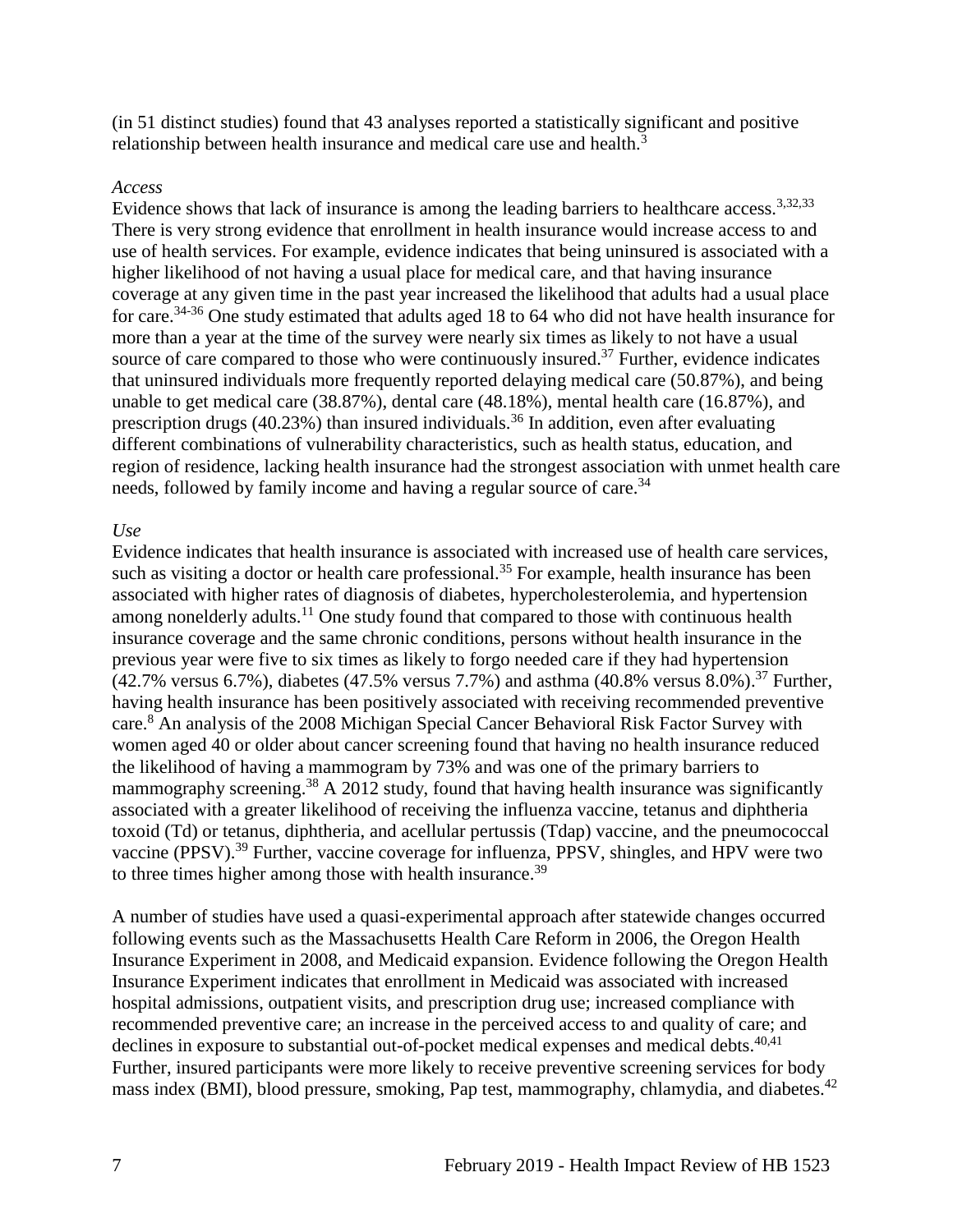Finally, evidence from Medicaid expansion and the health care reform in Massachusetts indicates that an increased rate of insurance coverage is associated with increased use of health care services, and higher rates of diagnosis of chronic health conditions, particularly among lowincome adults.[7](#page-18-1)[,43](#page-32-0)

# *Affordability*

Increasing access to *affordable* health insurance options may also increase access to and use of healthcare services. The cost of care (including clinical visits, procedures, and co-pays) is often cited as a barrier to care, and when cost is eliminated the barrier is also eliminated.<sup>44-46</sup> Further, limitations in insurance coverage<sup>47-50</sup> and insurance requirements<sup>[49,](#page-34-0)[51](#page-35-0)</sup> may impact cost of care.<sup>52-</sup> <sup>54</sup> Individuals may also experience gaps in their coverage in the form of prohibitively high deductibles,<sup>55</sup> service exclusions,<sup>55-57</sup> or other practices that limit access to services. Health Benefit Exchange has also reported that, in Washington, premiums and deductibles continue to rise each year and, even with insurance, consumers do not access care due to high cost-sharing and deductibles.<sup>28</sup>

A 2016 report to Congress by the U.S. Agency for Healthcare Research and Quality concluded that 70% of care affordability measures have not changed since 2010 and inequities in care persist for low socioeconomic and uninsured populations in all healthcare priority areas.<sup>58</sup> While rates of health insurance coverage have increased since the passage of the ACA, studies have found that cost of care remained a barrier even for individuals with public or private health insurance coverage.<sup>[59,](#page-41-0)[60](#page-41-1)</sup> For example, the Washington State TAKE CHARGE program was created in 2001 to expand Medicaid coverage for family planning services to families living at or below 200% of the federal poverty level.<sup>61</sup> In 2015, the program completed a survey of 338 women enrolled in TAKE CHARGE to determine the reasons women remained in TAKE CHARGE after the implementation of the ACA.<sup>61</sup> Women reported staying on TAKE CHARGE because of the lack of employer-sponsored health insurance and cost of other insurance options.<sup>61</sup>

Therefore, increasing enrollment in health insurance as well as increasing enrollment in an affordable health insurance option will likely increase access to and use of healthcare services.

#### **Will increasing access to and use of healthcare services improve health outcomes?**

There is very strong evidence that increasing access to and use of healthcare services will improve health. Healthy People 2020 states that access to healthcare must be improved by increasing access to health insurance coverage, health services, and timeliness of care to promote and maintain health, prevent and manage disease, reduce unnecessary disability and premature death, and achieve health equity.<sup>2</sup> There is a large body of evidence supporting the positive association between use of health services for the early detection and treatment of physical and mental health disorders<sup>16</sup> and improved health outcomes. Since there is strong consensus in the scientific literature supporting this association, we are providing only a few examples here. For example, the U.S. Preventive Services Task Force (USPSTF) found evidence to support that screening tests for HIV are accurate and that antiretroviral therapy (ART) reduces the risk of death and sexual transmission of HIV.<sup>17</sup> Another study from USPSTF found that behavioral therapy and pharmacotherapy in combination demonstrated an 82% increase in tobacco cessation when compared to minimal intervention or usual standard of care.<sup>18</sup> While these examples do not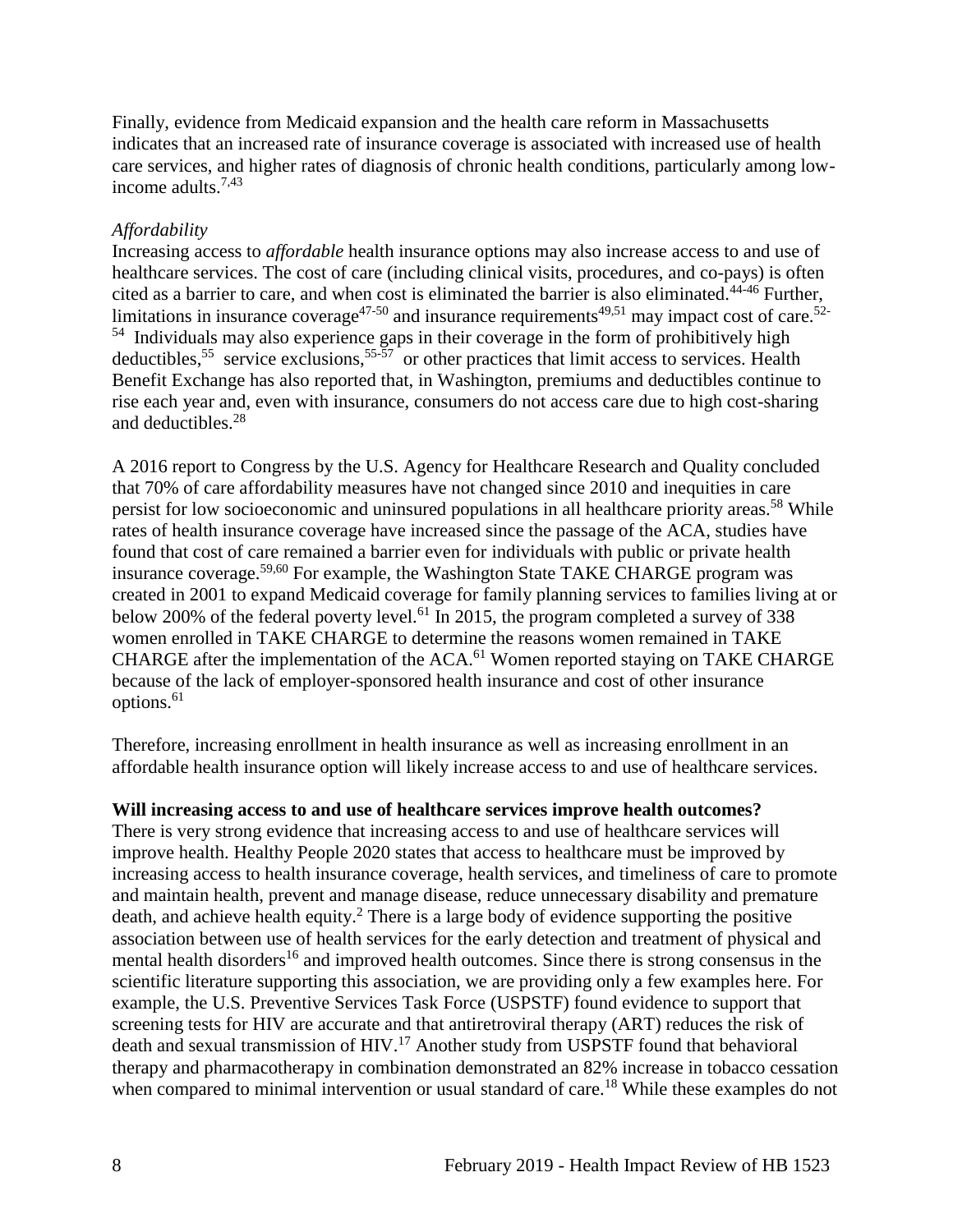indicate that all treatments are effective, they illustrate that evidence-based treatments are available.

#### **Will improving health outcomes decrease health inequities?**

Washington State specific data show that people of low-socioeconomic status,<sup>[19](#page-23-0)[,20](#page-23-1)</sup> those living in small towns and rural areas,<sup>21</sup> transgender individuals,<sup>22</sup> American Indian/Alaska Natives,<sup>19</sup> Hispanics,  $19$  and immigrants<sup>23</sup> are more likely to be uninsured. There is very strong evidence that SHB 1523 has the potential to decrease inequities by socioeconomic status, geography, gender identity, and race/ethnicity. However, there is strong evidence that SHB 1523 has the potential to increase inequities by immigration status.

#### *Inequities by socioeconomic status*

Evidence indicates that people of low socioeconomic status experience difficulty accessing healthcare.<sup>[38,](#page-30-1)[52,](#page-36-0)[53,](#page-36-1)[60,](#page-41-1)[62-70](#page-42-0)</sup> In general, women, people of color, immigrants, and individuals living in rural communities were more likely to have low-incomes and lack health insurance.<sup>[54,](#page-37-0)[62](#page-42-0)</sup> In 2017, OFM reported that for Washington State, when compared with the uninsured rate of the highest income group, the uninsured rate was three to four times higher for those with incomes in the three lowest income groups (below 100% of the Federal Poverty Level (FPL), 100-138% of the FPL, and 139-400% of the FPL).<sup>19</sup> In addition, the Health Benefit Exchange reported that individuals spend a large percentage of their income on health coverage. For example, individuals with incomes at 139% to 150% of the federal poverty level with a federal subsidy spend 14% of their income on health insurance premiums plus deductibles.<sup>28</sup> Individuals in this income group that do not receive a federal subsidy spend 76% of their income on health insurance premiums plus deductibles. 28

A report by the U.S. Agency for Healthcare Research and Quality stated, "more than half of measures show that [low-income] households have worse care than high-income households" and that "significant disparities continue for people [with low-incomes] compared with highincome people who report they were unable to get or were delayed in getting needed medical care due to financial or insurance reasons." <sup>65</sup> Significant correlations exist between lower income and a number of health indicators including worse overall self-reported health, depression, asthma, arthritis, stroke, oral health, tobacco use, women's health indicators, health screening rates, physical activity, and diabetes.<sup>71</sup> Further, 2015 data indicate that age-adjusted death rates were higher in Washington census tracks with higher poverty rates.<sup>72</sup> Household income was the strongest predictor of self-reported health status in Washington in 2016, even after accounting for age, education, and race/ethnicity.<sup>73</sup> There is strong consensus in the scientific literature that improving health outcomes for low income populations would help decrease health disparities by income.

#### *Inequities by geography*

Despite declines in uninsured rates across all geographic classifications since the implementation of the ACA, urban-rural gaps still persist with higher percentages of uninsured adults in small town/rural areas compared to urban areas.<sup>21</sup> In 2015, 19% of adults (aged 18 to 64 years) living in large towns in Washington were uninsured and 14.9% of those living in small town/rural areas were uninsured. $21$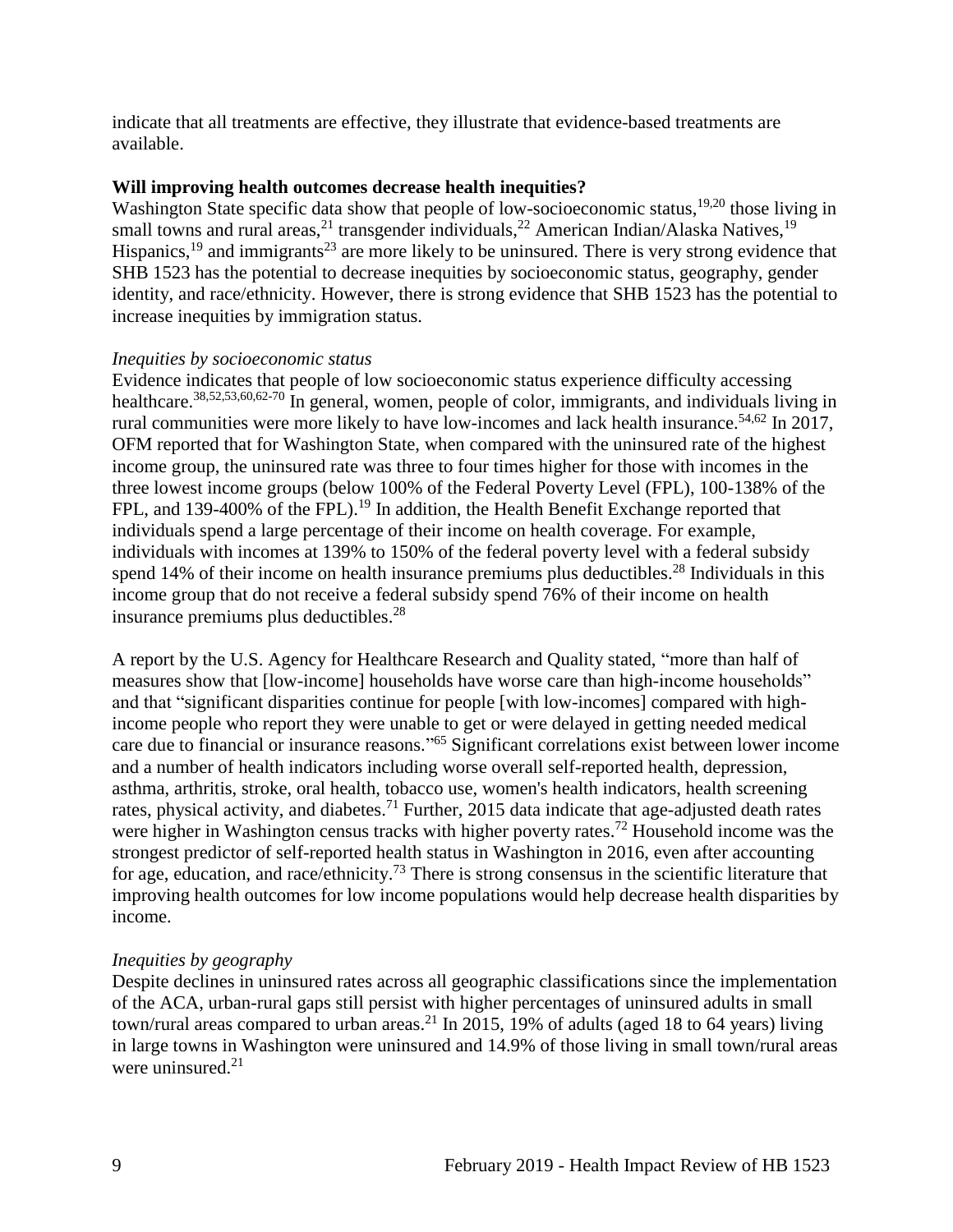Evidence indicates that rural communities are disadvantaged on multiple health and healthrelated measures.<sup>74-77</sup> For example, in 2014 "the number of potentially excess deaths from the five leading causes [heart disease, stroke, chronic lower respiratory disease, cancer, and unintentional injury] in rural areas was higher than those in urban areas."<sup>76</sup> Additionally, data from 2001-2015 show nonmetropolitan/rural counties experienced higher suicide death rates (17.32) than in medium/small (14.86) or large metropolitan counties (11.92).<sup>77</sup>

#### *Inequities by gender identity*

The transgender population is more likely to live in poverty and less likely to have health insurance than the general population.<sup>[56](#page-38-0)[,78](#page-49-0)</sup> Although Washington specific insurance information is unavailable for transgender individuals, 28% of transgender Washingtonians reported living in poverty.<sup>22</sup> Results of the 2015 U.S. Transgender Survey, the largest nationwide survey examining the experiences of transgender people, show that 11% of respondents in western states were uninsured.<sup>78</sup> Nationally, 26% of respondents who had insurance sought options for health insurance from a state or federal health insurance marketplace in the past year.<sup>78</sup>

According to evidence cited by Health People 2020, transgender people have a high prevalence of HIV/STDs, victimization, mental health issues, and suicide.<sup>79</sup> For example, 2014 data from the National Transgender Discrimination Survey found the prevalence of suicide attempts among survey respondents was 41%, which vastly exceeds the 4.6% of the overall U.S. population who report a lifetime suicide attempt.<sup>80</sup>

#### *Inequities by race/ethnicity*

Prior to full implementation of the ACA in 2014, communities of color experienced large disparities in uninsured rates. However, uninsured rates decreased substantially among Black, Asian and Pacific Islander, and multi-racial Washingtonians following the implementation of the ACA.<sup>19</sup> In 2017, these racial groups had uninsured rates roughly equal to or just slightly higher than the rate among white Washingtonians  $(4.4\%)$ .<sup>19</sup> Despite overall decreases in the uninsured rates among people of color, American Indian/Alaska Native Washingtonians are still 2.8 times more likely to be uninsured as white residents (down from 4.1 times in 2013). <sup>19</sup> Additionally, Hispanic residents were nearly 4 times as likely to be uninsured compared to non-Hispanic residents (an increase from 2.5 times more likely in 2013).<sup>19</sup>

It is well-documented that communities of color experience worse health outcomes than their counterparts for many health measures. A report by University of California Berkeley's Henderson Center for Social Justice stated that "overall, people of color rate their health status lower than [non-Hispanic] Whites...In general, people of color report less access to health care and poorer quality health care than [non-Hispanic] Whites."<sup>81</sup> In Washington, data indicate that American Indian/Alaska Native, Native Hawaiian and Other Pacific Islander, and black residents experience a variety of health inequities compared to other groups in the state, including higher age-adjusted death rates and shorter life expectancies at birth.<sup>[72,](#page-47-0)[75,](#page-48-0)[82-85](#page-50-0)</sup> Further, communities of color also have higher rates of tobacco use, diabetes, obesity, and poorer self-reported health and mental health.[72](#page-47-0)[,86-90](#page-51-0) Specifically, American Indian/Alaska Native people in Washington experience high rates of coronary heart disease deaths,  $82$  stroke deaths,  $85$  prevalence of diabetes,<sup>88</sup> and poor mental health than other racial and ethnic groups.<sup>91</sup> Additionally,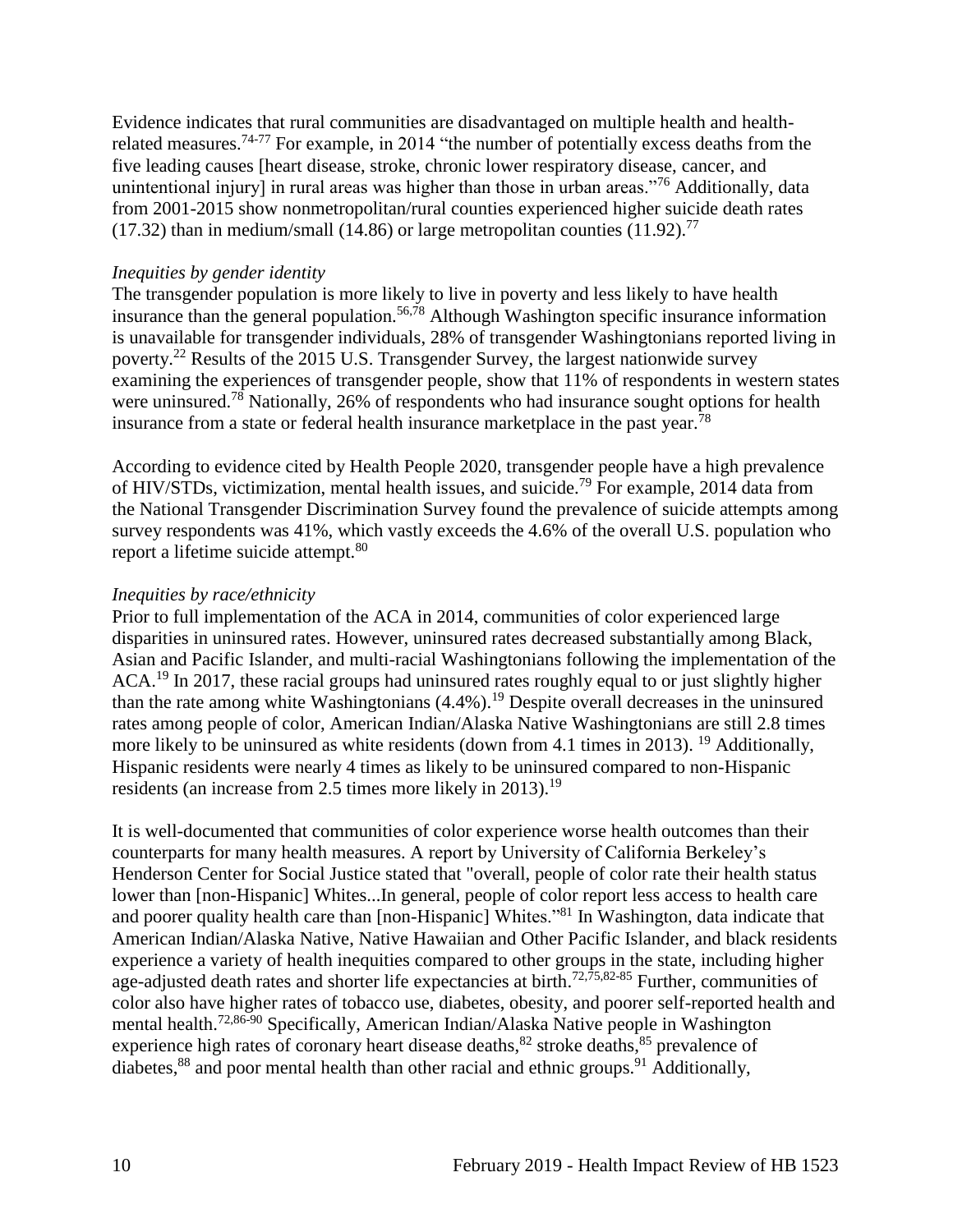Hispanic/Latino Washingtonians experience high prevalence of diabetes and higher obesity prevalence than their white peers.<sup>75</sup>

Overall, individuals of lower socioeconomic status, American Indian/Alaska Natives, Hispanics, transgender individuals, and individuals who live in rural areas are currently more likely to be uninsured and experience health inequities in Washington State. Since many of these individuals may enroll in health insurance or enroll in an affordable health insurance option, there is very strong evidence that SHB 1523 has the potential to *decrease* health inequities by socioeconomic status, geography, gender identity, and race/ethnicity.

#### *Inequities by immigration status*

However, there is strong evidence that SHB 1523 has the potential to *increase* health inequities by immigration status. Overall, immigrants in the U.S. are less likely to have health insurance (due to federal and state regulations and employment in jobs less likely to provide insurance), less likely to receive preventive care (including cancer screening and prenatal care), and more likely to delay seeking health services.<sup>[54,](#page-37-0)[92-94](#page-52-0)</sup> An evaluation of Massachusetts's Commonwealth Care program (which served as a model for the federal ACA) concluded that immigrants continued to have less access to health services.<sup>95</sup> Another study found that approximately  $45\%$ of noncitizen immigrant women of reproductive age in the U.S. were uninsured, compared to 24% of naturalized immigrants, and 18% of U.S. born women.<sup>96</sup> Specific to Washington State, the Migration Policy Institute estimates that 46% of individuals who are undocumented are uninsured.<sup>23</sup> In addition, immigrants are less likely to be employed in jobs that provide health insurance.<sup>54</sup> For example, while 68% of individuals who are undocumented in Washington are employed, most  $(22%)$  are employed in the agricultural sector.<sup>23</sup>

In addition to inequities in access to health insurance, individuals who are undocumented also experience higher rates of morbidity and mortality. $97$  For example, individuals who are undocumented have lower immunization rates, untreated mental health issues, and are less likely to follow-up for treatment for infectious diseases, tuberculosis, and HIV/AIDS.<sup>98</sup>A systematic review found that individuals who are undocumented "are at highest risk of depressive symptoms and are disproportionately impacted by [post-traumatic stress disorder], anxiety, and depression when compared to other documented immigrants and citizens."<sup>97</sup> Immigrants are also more likely to experience poor reproductive health outcomes, including unintended pregnancy, unintended birth, sexually transmitted infections, adverse birth outcomes, and longer durations of infertility than the general population.<sup>[63,](#page-42-1)[92,](#page-52-0)[93,](#page-52-1)[96,](#page-54-0)[99](#page-56-0)</sup> Individuals who are undocumented experience worse reproductive health outcomes than immigrants with legal status or the general population.<sup>92</sup>

Since SB 5526 does not extend coverage to DACA recipients and individuals who are undocumented, SB 5526 may increase inequities by immigration status.

# **Other considerations**

<span id="page-13-0"></span>We also explored the potential impact of the bill on patient panels, specifically whether introducing a new, low-cost, affordable health insurance option capped at Medicare rates would impact Medicaid patients. Public testimony related to the provisions in the bill has expressed concerns that implementing SHB 1523 would introduce a plan with lower reimbursement for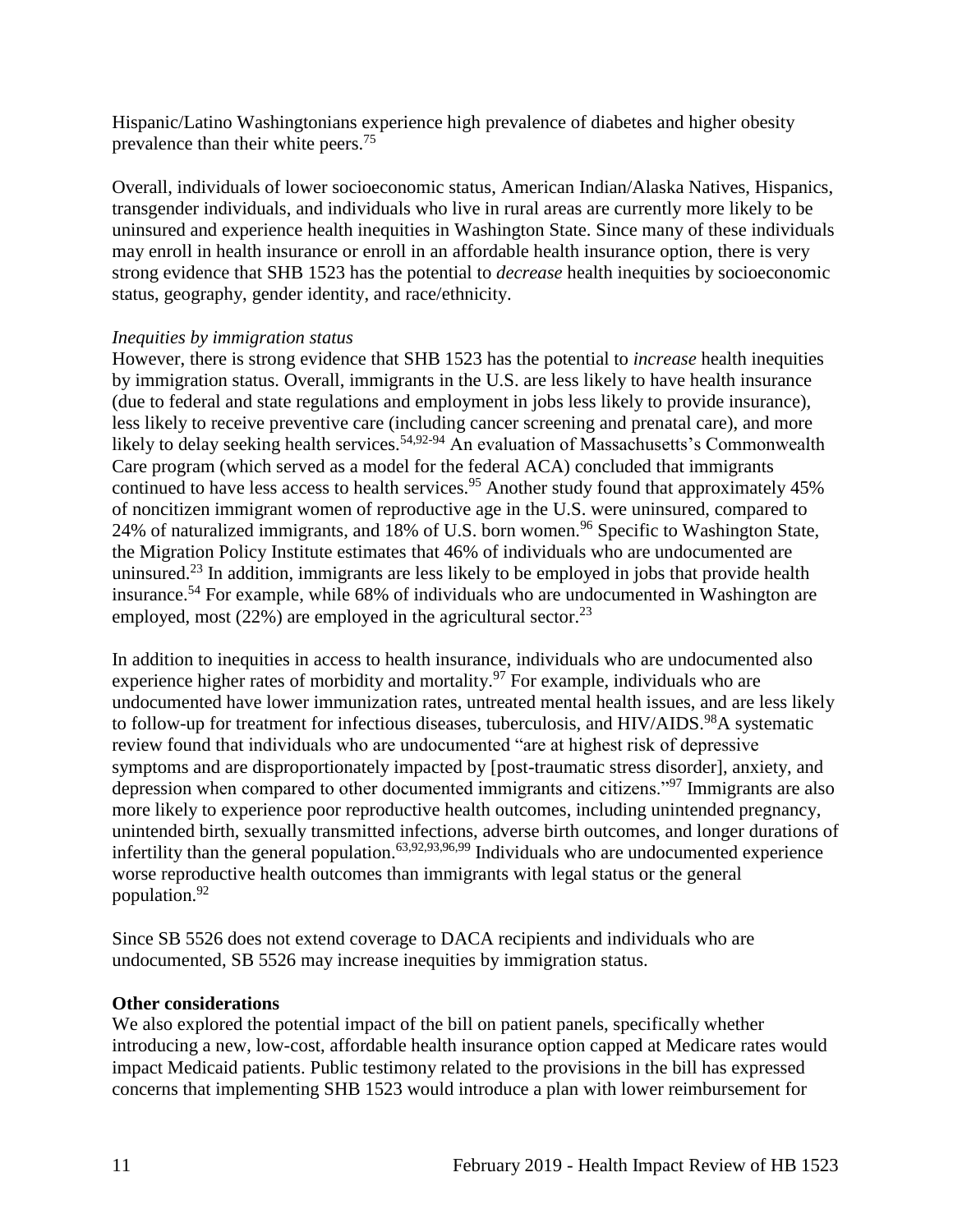providers, which may cause providers to accept fewer new Medicaid patients, limit the number of Medicaid patients, or drop Medicaid patients to balance costs. In turn, this could potentially decrease access to health care services for existing and new Medicaid patients. We ultimately did not include this pathway in the logic model on page four of this review because the impact of introducing a new low-cost, affordable health insurance option capped at Medicare rates on patient panels has not been well researched.

Though not wholly generalizable, there have been two studies that have looked at the impact of Medicaid provider reimbursement increases on access to care for Medicaid patients. Following the Affordable Care Act (2010), Medicaid payments for primary care patients increased in 2013 and 2014 to match Medicare payment levels and incentivize providers to care for additional patients eligible for Medicaid under the new law.<sup>100</sup> A survey of healthcare organizations and small practice providers in Washington State found that increases in Medicaid reimbursement rates had mixed results; 34% of primary care physicians said that the payment increase had increased their willingness, 60.3% said it had no effect, and 5.5% said it decreased their willingness to accept new Medicaid patients.<sup>100</sup> A majority of large healthcare organizations said that the increase had no effect.<sup>100</sup> Conversely, the survey also asked healthcare organizations and small practice providers about the impact of reverting to pre-2013 rates. Approximately 27% of primary care providers and 71% of healthcare organizations said that they would not make any change if the Medicaid payment increase was discontinued and payments reverted back to pre-2013 rates.<sup>100</sup> One healthcare organization explained that the decrease in rates to pre-2013 levels would have "…no difference. We are in a part of the state where if we do not do it, there is no one else. We can't stop providing the care. We will lose the [communities'] trust."<sup>100</sup>

A national study examining how the Medicaid rate increase impacted access to health services and health outcomes among Medicaid beneficiaries found that "increased physician reimbursement for new Medicaid patients is associated with statistically and economically significant improvements in access to primary care."<sup>101</sup> The authors noted, however, that their findings do not indicate how providers may respond to changing reimbursement rates generally. They explain that, "as we do not find a clear pattern of negative effects of the fee boost on the privately insured, it does not appear that physicians primarily respond by substituting away from the non-Medicaid population."<sup>101</sup> This suggests that providers may also not limit Medicaid patients as a result of new options in the private market. Key informants have also stated that it is unlikely changes in the private market would impact Medicaid. For these reasons, this pathway was not included in the logic model.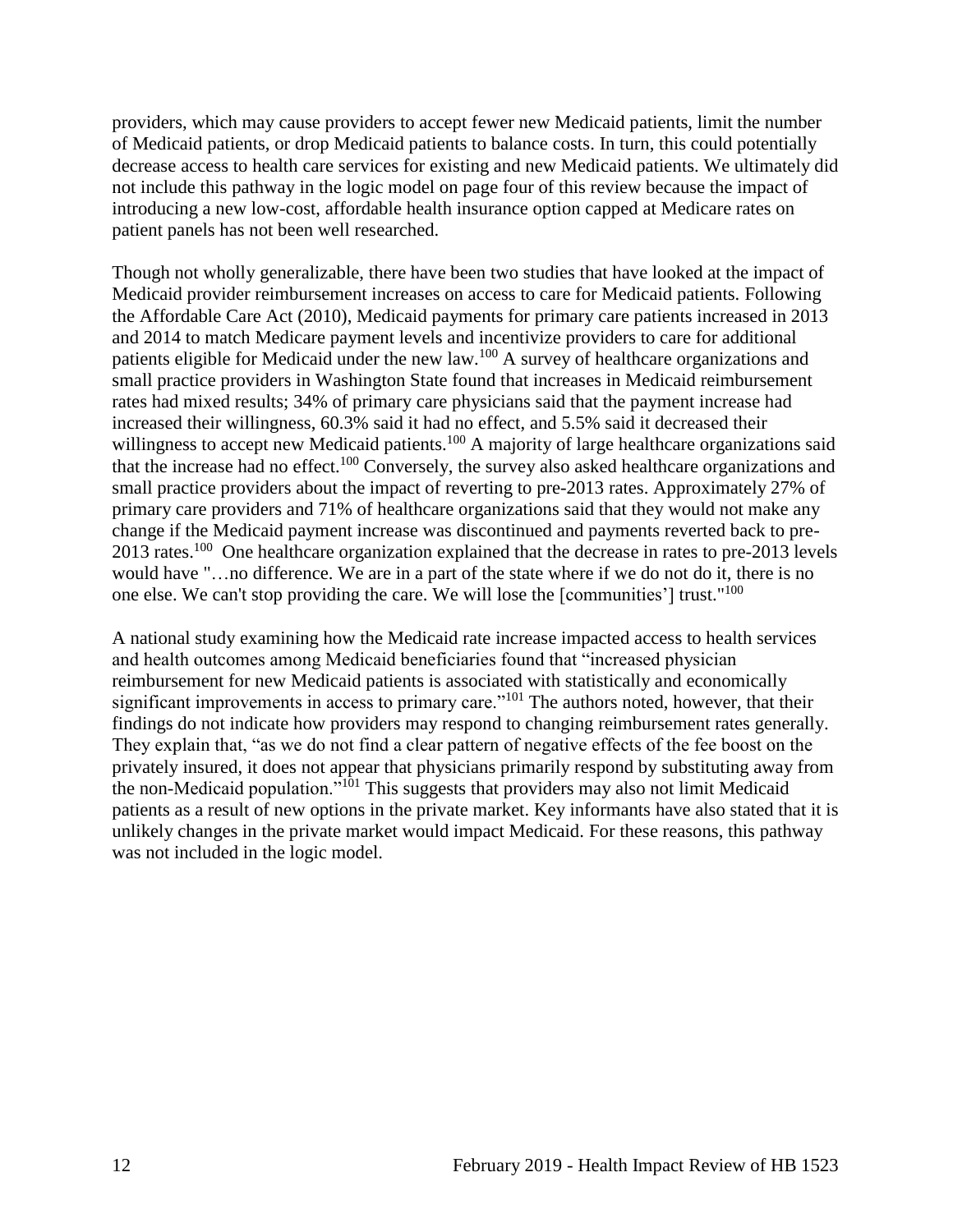#### **Annotated References**

#### **Uncategorized References**

#### 1. **Hilson D., Cohen M., Anderson M., et al. Individual Health Insurance Market Stabilization Analyses: Washington State Office of the Insurance Commissioner. Wakely Consulting Group; 2017.**

Washington State Office of the Insurance Commissioner contracted with Wakely Consulting Group to analyze data from Washington's private insurance market and make recommendations to improve market stability, including policy recommendations to improve affordability and access to care. The report notes that, "Washington's individual health insurance market has shown symptoms of destabilizations in recent years, including double digit premium increases and threats of areas with no or very low issuer participation." Wakely Consulting Group noted that "a consumer's decision to enroll is primarily influenced by premium levels" and estimated that a 10% decrease in premium rates for individual insurance market enrollees would result in a 2.5% increase in individual market enrollment. The 2.5% increase "is made up of a 1.1 percent increase on the Exchange and a 4.3% increase off the Exchange." The authors assumed that insurance take-up rates would be similar between a state offered option and what has been observed for private options. They also note that lower premiums may also attract healthier enrollees. Wakely Consulting Group found that "two major policy options that could be used to improve affordability and accessibility in the individual market are reinsurance programs and state offered options. One state offered option they considered was that the state would contract with an insurance provider already in compliance with ACA requirements (ie. a qualified health plan) to ensure consumers would be eligible for components of the ACA. They stated that this option could ensure that all counties have coverage, and looked specifically at the impact this would have on "bare/underserved counties" or counties at risk of "having no on the Exchange issuers in future years" including counties that did not have an issuer at some point in 2018 or had only one issuer in 2018. They found that this option would address "access goals for consumers in rural areas, but [the state offered options] will likely have little impact on affordability (unless combined with other state actions)." They further explain that, "a state offered option achieves a policy goal of no bare counties, but may not lower premiums unless the program includes some type of lower provider reimbursement." Further, "beyond ensuring enrollees have access to coverage, policy makers could have a goal of ensuring that that coverage is more affordable. To achieve this goal, policy makers could implement a state offered option with additional provisions that either limits provider reimbursement, incentivizes narrow networks, or provides additional cost-sharing or premium subsides to enrollees. They could also use the State offered option to directly compete with private insurance companies. This may result, over time, with fewer options to consumers."

#### <span id="page-15-0"></span>2. **Healthy People 2020: Access to Health Services. 2018; Available at:**

#### **[https://www.healthypeople.gov/2020/topics-objectives/topic/Access-to-Health-Services.](https://www.healthypeople.gov/2020/topics-objectives/topic/Access-to-Health-Services) Accessed October 2018, 2018.**

Although the Affordable Care Act of 2010 increased opportunities to access health insurance, many individuals still lack coverage. Access to health insurance and healthcare varies by race/ethnicity, socioeconomic status, age, sex, disability status, sexual orientation, gender identity, and geography. As a result, one goal of the Healthy People 2020 initiative is to improve access to healthcare by improving access to health insurance coverage, health services, and timeliness of care. Healthy People 2020 found that "access to comprehensive, quality health care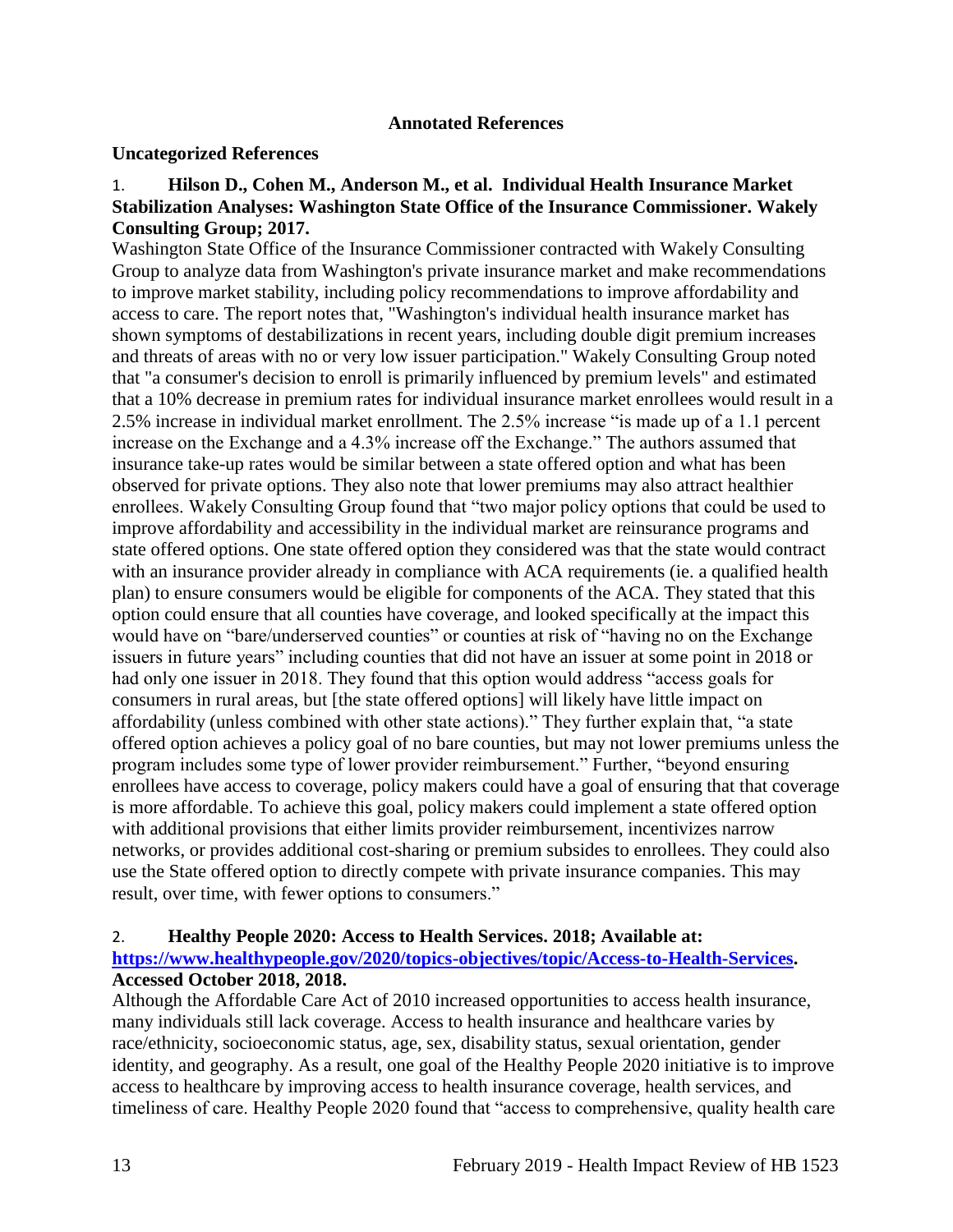services is important for promoting and maintaining health, preventing and managing disease, reducing unnecessary disability and premature death, and achieving health equity for all Americans." Barriers to accessing healthcare "lead to unmet health needs, delays in receiving appropriate care, inability to get preventive services, financial burdens, [and] preventable hospitalizations." Access to health insurance is the first step to improving access to health services generally as it provides entry into the healthcare system. Individuals who are uninsured are, "more likely to have poor health status, less likely to receive medical care, more likely to be diagnosed later, and more likely to die prematurely" than individuals with insurance. Improving access to health services includes ensuring people have a "usual and ongoing source of care (that is, a provider or facility where one regularly receives care." Patients with a usual source of care experience better health outcomes, fewer health inequities, lower health costs, and better use of preventive health services. Lastly, delay in healthcare can negatively impact health outcomes and also result in, "increased emotional distress, increased complications, higher treatment costs, and increased hospitalizations." Healthy People 2020 noted that "future efforts [to improve access to care] will need to focus on the deployment of a primary care workforce that is better geographically distributed and trained to provide culturally competent care to diverse populations."

# <span id="page-16-0"></span>3. **Hadley Jack. Sicker and poorer--the consequences of being uninsured: a review of the research on the relationship between health insurance, medical care use, health, work, and income.** *Medical Care Research Review.* **2003;60(June 2003):3S-75S.**

As part of this systematic review of literature more than 9,000 citations were screened for inclusion; 285 distinct, potentially relevant articles were identified for more detailed review; and 54 analyses (in 51 distinct studies) were included in the detailed review. The final set of studies of health outcomes were organized into three major groups: (1) studies of the relationship between insurance status and the outcomes of specific diseases or conditions, (2) studies of the relationship between insurance status and either general mortality or morbidity/health status, and (3) studies of the relationship between medical care use and mortality. "Overall, 43 analyses report statistically significant and positive relationship, and 11 have results that are not statistically significant. However, of those 11, 4 have quantitative estimates that are similar to those of comparable studies with statistically significant results, and 4 provide partial results supporting a positive relationship between health insurance or medical care use and health." Despite all studies reviewed suffered from methodological flaws, "one general observation emerges: there is a substantial degree of qualitative consistency across the studies that support the underlying conceptual model of the relationship between health insurance and health." The author concludes, "there is a substantial body of research supporting the hypotheses that having health insurance improves health and that better health leads to higher labor force participation and higher income."

#### <span id="page-16-1"></span>4. **Baker David W., Shapiro Martin F., Schur Claudia L. Health insurance and access to care for symptomatic conditions.** *Archives of Internal Medicine.* **2000;160:1269-1274.**

Baker et al. developed a list of 15 symptoms that, "...a national sample of physicians had rated as being highly serious or having a large negative effect on quality of life" to include in the 1994 Robert Wood Johnson Foundation National Access to Care Survey. The survey was administered in the spring and summer of 1994 as a follow-up to the 1993 National Health Interview Survey (n=3480). Symptoms included in the survey included, for example, shortness of breath with light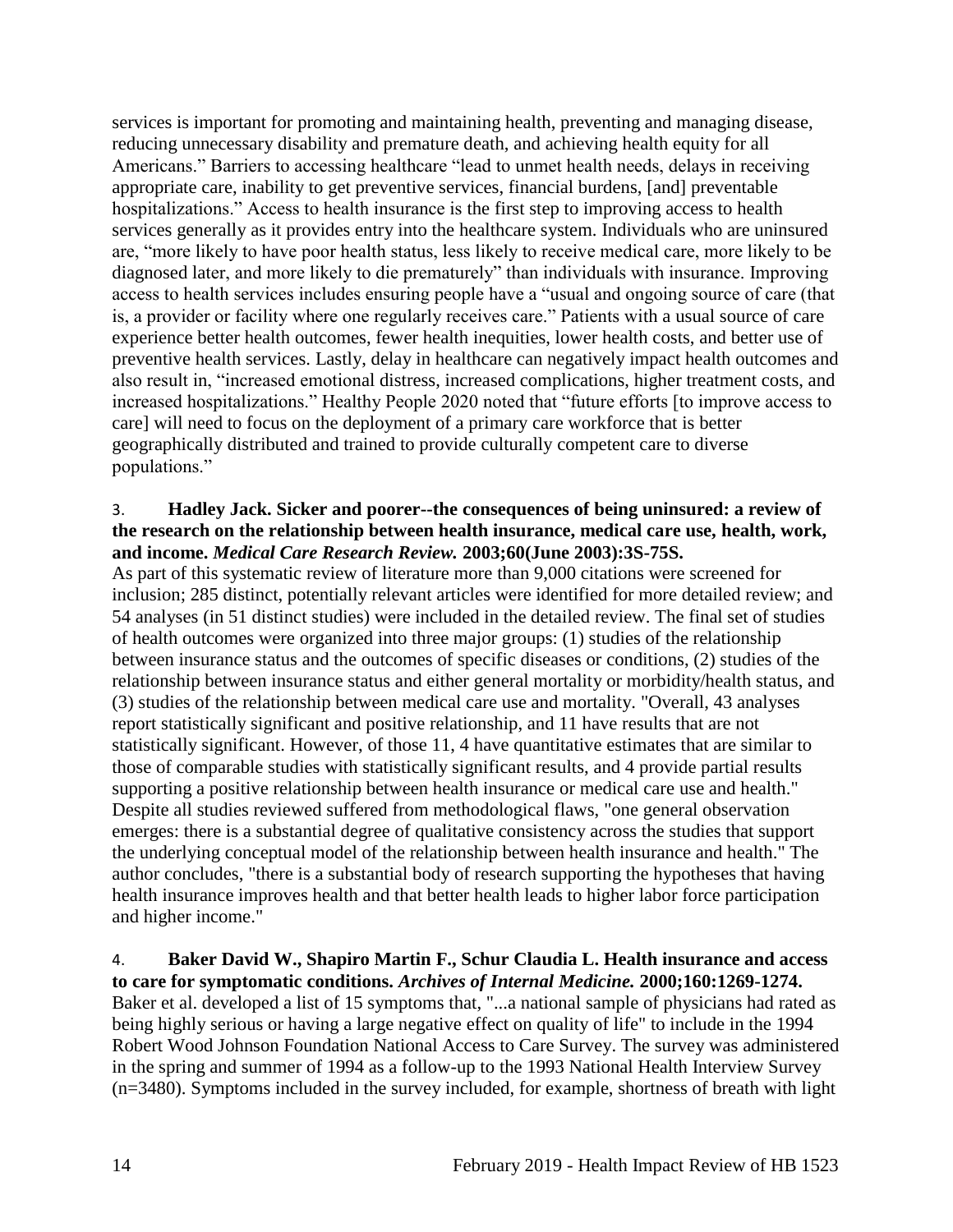work or exercise, back or neck pain that makes it difficult to walk, sit, or perform other daily activities, and loss of consciousness or fainting. Respondents were asked if they had experienced any of the 15 symptoms in the last 3 months. If respondents answered yes to any of the symptoms, they were asked whether they received medical care and if not, did they think that care would have been necessary. 16.4% of respondents (n=574) indicated experience with a new serious or morbid symptom and of these, 13.1% (n=75) were uninsured. Compared to insured participants, uninsured participants were less likely to have received medical care for their symptoms and were more likely to say that they thought medical care was needed even though they did not receive it  $(p=.001)$ . The most commonly cited reason for not receiving care even though they thought it was necessary among the uninsured was inability to pay for care (95.2%, p<.001). Further, uninsured participants said that not receiving the necessary care impacted their health (63.2%) and that because they could not receive care, they had personal, household, or work problems (57.1%). The authors conclude that even for serious and morbid symptoms, lack of health insurance is a major barrier to obtaining needed care.

# 5. **Baker David W., Sudano Joseph J., Albert Jeffrey M., et al. Lack of health insurance and decline in overall health in late middle age.** *The New England Journal of Medicine.* **2001;345(15):1106-1112.**

Baker et al. conducted a prospective cohort study using data from the Health and Retirement Study, a national survey of adults age 51 to 61 in the United States (n=7577). The aim of the study was to examine the relationship between health insurance, or a lack thereof, and changes in overall health from 1992-1996. The authors found that compared to continuously insured participants, continuously and intermittently uninsured participants were more likely to report a major decline in overall health between 1992-1996 (p<0.001), with the continuously uninsured being at the highest risk (adjusted relative risk, 1.63). This increased risk remained even after adjusting for sex, race and ethnicity, and income. Further, continuously uninsured participants were 23% more likely to have a new physical difficulty that affected walking or climbing stairs than privately insured participants. The authors conclude that a lack of health insurance, even intermittently, is associated with increased risk of a decline in overall health and that further efforts are needed to reform the U.S. health insurance system, particularly for older adults.

#### 6. **Hadley Jack. Insurance coverage, medical care use, and short-term health changes following an unintentional injury or the onset of a chronic condition.** *Journal of the American Medical Association.* **2007;297(10):1073-1085.**

Hadley used longitudinal data from the Medical Expenditure Panel Surveys from 1997-2004 to compare medical care use and short-term health changes among both insured and uninsured adults following a health shock caused by either a new chronic condition or unintentional injury. The sample included 10,485 cases of new chronic conditions and 20,783 cases of unintentional injury. In looking at the demographic characteristics of the two populations, uninsured individuals were more likely to report being in fair or poor health, have family income below 100% of the federal poverty level, and be a racial/ethnic minority. Uninsured individuals in both the injury and chronic condition groups were significantly less likely to receive care for their new condition and less likely to receive follow-up care if it were recommended. Uninsured individuals also had fewer office-based visits and prescription medicines. At the first follow-up interview, 3.5 months after the health shock, uninsured individuals with chronic conditions reported significantly worse short-term health, and uninsured individuals in the unintentional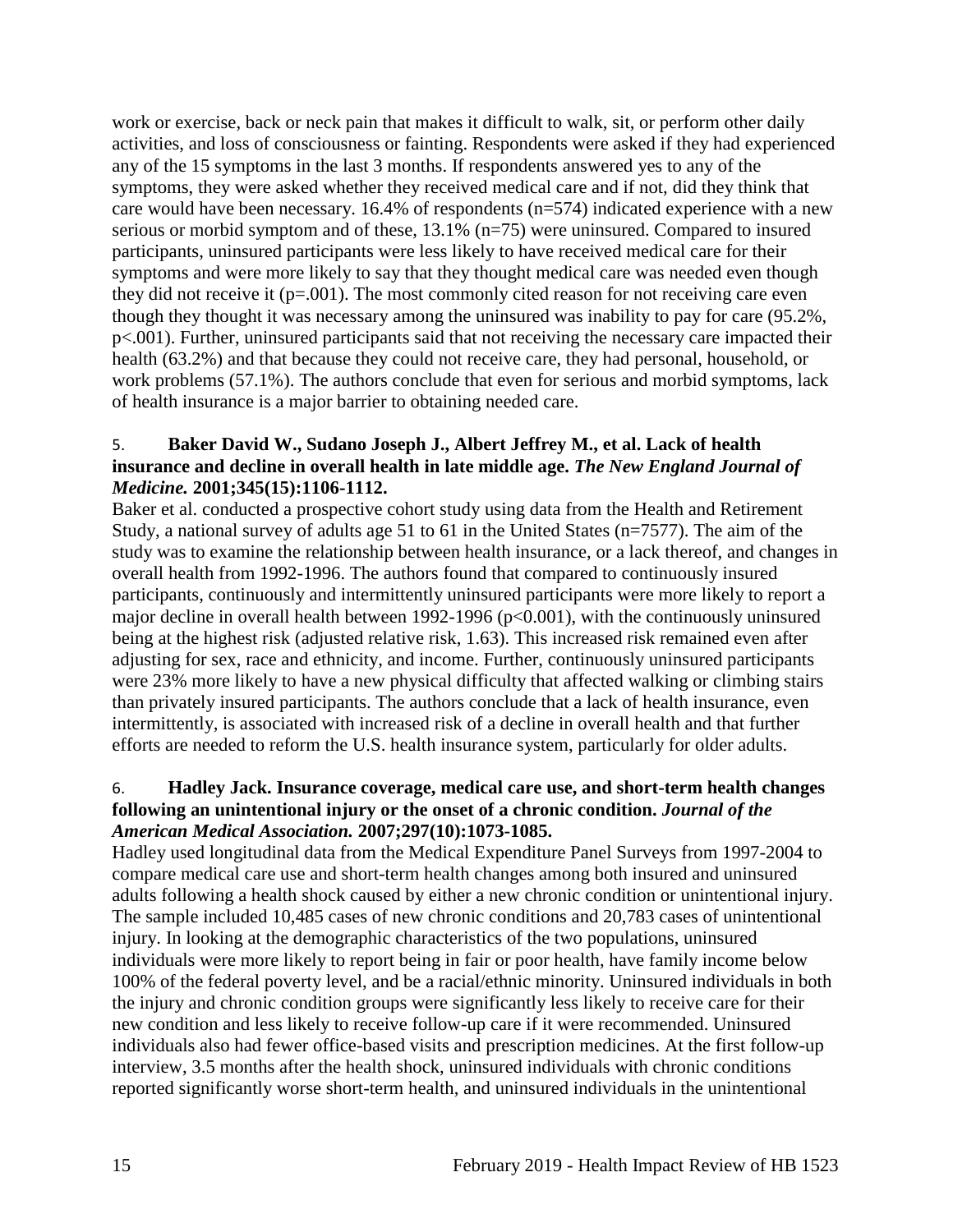injury group were more likely to not be fully recovered and no longer in treatment. At 7 months, the difference in health change for insured versus uninsured individuals with new chronic conditions remained significant. Hadley concludes that adverse health outcomes following a health shock may continue to persist and cause deteriorating health unless the problem of uninsurance in the United States is addressed.

# <span id="page-18-1"></span>7. **Van Der Wees Philip J., Zaslavsky Alan M., Ayanian John Z. Improvements in health status after Massachusetts health care reform.** *The Milbank Quarterly.*  **2013;91(4):663-689.**

Van Der Wees et al. aimed to compare trends in the use of ambulatory health services and overall health status before and after health reform in Massachusetts. In 2006, Massachusetts underwent a health care reform that, among other provisions, established, "...an individual mandate to obtain health insurance if affordable, expanded Medicaid coverage for children and long-term unemployed adults, subsidized health insurance for low and middle-income residents, and a health insurance exchange to help higher-income residents obtain unsubsidized insurance." This study utilized data from the Behavioral Risk Factor Surveillance System (BRFSS) from 2001-2011 for Massachusetts as well as surrounding states that did not undergo reform (Connecticut, Maine, New Hampshire, Rhode Island, and Vermont). The total number of survey participants aged 18-64 that were included in this study was 345,211. The authors found that compared to residents in neighboring states, Massachusetts residents reported better general, physical and mental health, increased use of screening tests for cervical and colorectal cancer, and cholesterol, and a higher likelihood of being covered by insurance and having a personal doctor. These differences remained significant after adjusting for individual sex, age, race/ethnicity, income, employment, marital status, and education, and the annual unemployment rates in each state. In a subgroup analysis, the authors found that Massachusetts residents with an income less than 300% of the federal poverty level had the greatest increase in health status outcomes. The authors conclude that although health care reform in Massachusetts was associated with some meaningful gains, health disparities still exist for low-income residents and that further innovations, as well as federal health care reform, may be necessary.

# <span id="page-18-0"></span>8. **Institute of Medicine. America's Uninsured Crisis: Consequences for Health and Health Care. Washington, DC: The National Academics Press; 2009.**

In this report published by the Institute of Medicine, the authors present data from two systematic reviews that were commissioned by the Institute to look at the consequences of uninsurance on health outcomes. The primary review of interest, McWilliams 2008 (unpublished), focused on evidence from the adult U.S. population between 2002 and 2008 and resulted in a number of conclusions. First, the authors found that without health insurance, adults are less likely to receive effective preventive services and chronically ill adults are more likely to delay or forgo necessary care and medications. Next, without health insurance, adults are more likely to be diagnosed with cancer (including breast, colorectal, and others) at a later stage and are therefore more likely to die or have poorer outcomes as a result. Without insurance, adults with cardiovascular disease or cardiac risk factors are less likely to be aware of their conditions and experience worse health outcomes, including higher mortality. Further, uninsurance is associated with poorer outcomes for stroke, heart failure, diabetes, heart attack, serious injury or trauma, and serious acute conditions with hospital admission. The report concludes this section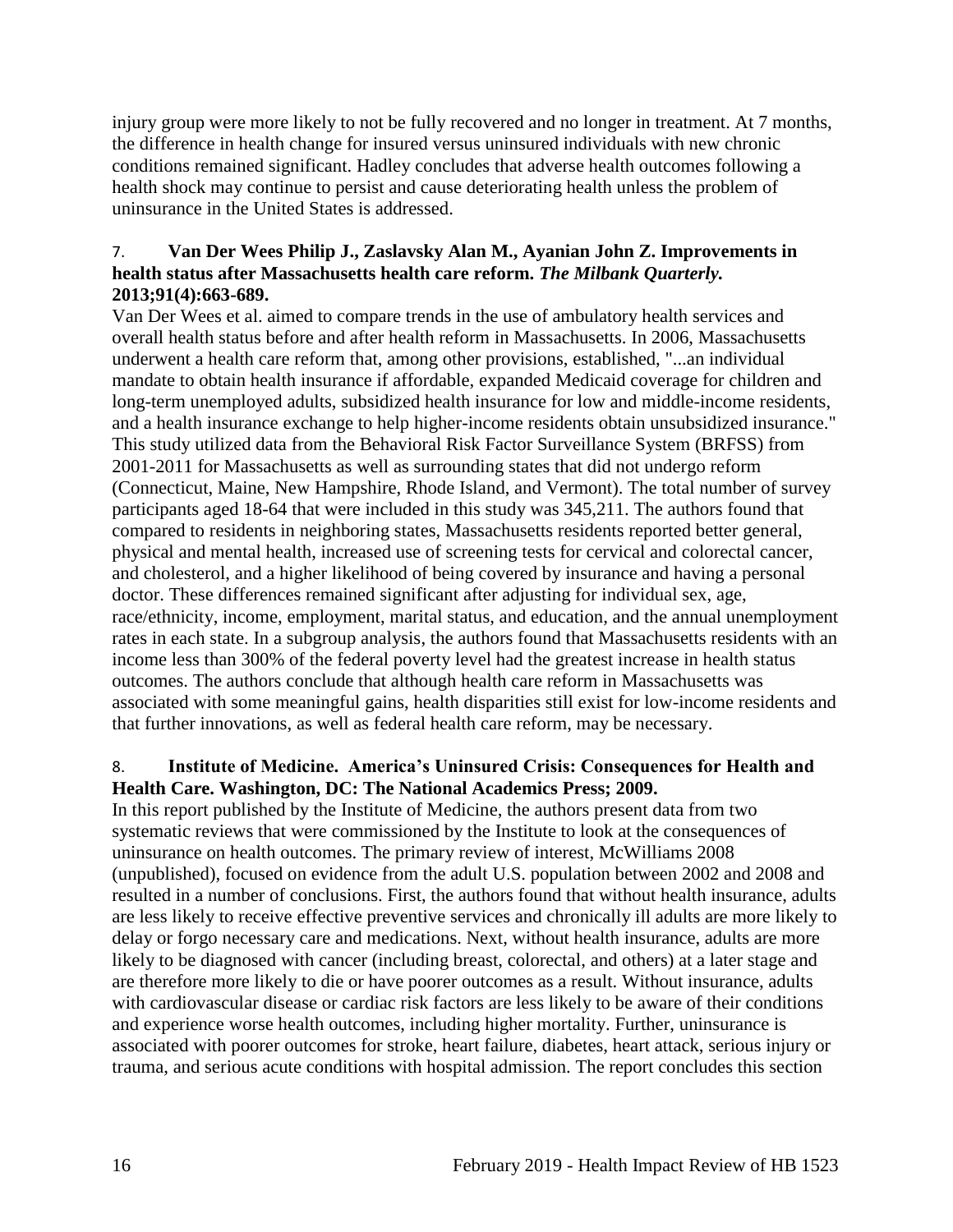by recognizing that even with the availability of safety net health services, there is a need to close the gap in health insurance coverage in the United States.

# 9. **McManus M., Ovbiagele B., Markovic D., et al. Association of insurance status with stroke-related mortality and long-term survival after stroke.** *Journal of stroke and cerebrovascular diseases : the official journal of National Stroke Association.*  **2015;24(8):1924-1930.**

McManus et al. used data from the National Health and Nutrition Examination Survey(NHANES) to examine the association between health insurance status and long-term mortality after a stroke. The authors used data from NHANES 1999-2004 for adults aged less than 65 years with a follow-up assessment through 2006 for mortality  $(n=10,786$  participants). The risk of mortality from stroke was not significantly different for insured versus uninsured individuals without self-reported history of stroke at the baseline interview. After adjusting for age, sex, race, BMI, poverty-to-income ratio, number of major medical conditions, history of hypertension, and NHANES cycle, uninsured individuals without stroke at baseline were 3 times more likely to die of stroke than insured individuals, although this figure did not reach statistical significance. There was also no difference in all-cause mortality according to insurance status among stroke survivors. While the authors conclude that insurance status influences the risk of mortality from stroke as well as the all-cause mortality among stroke survivors, these findings were not considered significant and further research is needed in this area.

# 10. **Amini Arya, Rusthoven Chad G., Waxweiler Timothy V., et al. Association of health insurance with outcomes in adults ages 18 to 64 years with melanoma in the United States.**  *Journal of the American Academy of Dermatology.* **2016;74(2):309-316.**

Amini et al. analyzed data from the Surveillance, Epidemiology, and End Results (SEER) program of the National Cancer Institute (NCI) in order to investigate whether health insurance correlates with more advanced disease, receipt of treatment, and survival among persons diagnosed with melanoma. The authors included all people age 18 to 65 who were diagnosed with cutaneous malignant melanoma between January 1, 2007 and December 31, 2012 (n=61,650). Using logistic regression, the authors found that after adjusting for patient characteristics, uninsured patients compared with non-Medicaid insured patients more often presented with advanced disease, such as increasing tumor thickness and presence of ulceration, and less often received surgery and/or radiation. In the univariate analysis, the authors found that one important factor associated with worse overall and cause-specific survival was, among others, race, including Asian or Pacific Islander (p=.002 and p=.004 respectively), and insurance status (medicaid insurance  $p=.001$  and uninsured  $p=.001$ ). The authors conclude that socioeconomic and insurance status may contribute to the disparities in treatment and survival and that policies to address issues of access and quality of care may help improve outcomes.

# 11. **Hogan D. R., Danaei G., Ezzati M., et al. Estimating the potential impact of insurance expansion on undiagnosed and uncontrolled chronic conditions.** *Health affairs.*  **2015;34(9):1554-1562.**

Hogan et al. aimed to estimate the relationship between health insurance status and the diagnosis and management of diabetes, hyperchoesterolemia, and hypertension using a nationally representative sample of U.S. adults. The authors analyzed data from the National Health and Nutrition Examination Survey (NHANES) from 1999-2012 for adults aged 20-64. In order to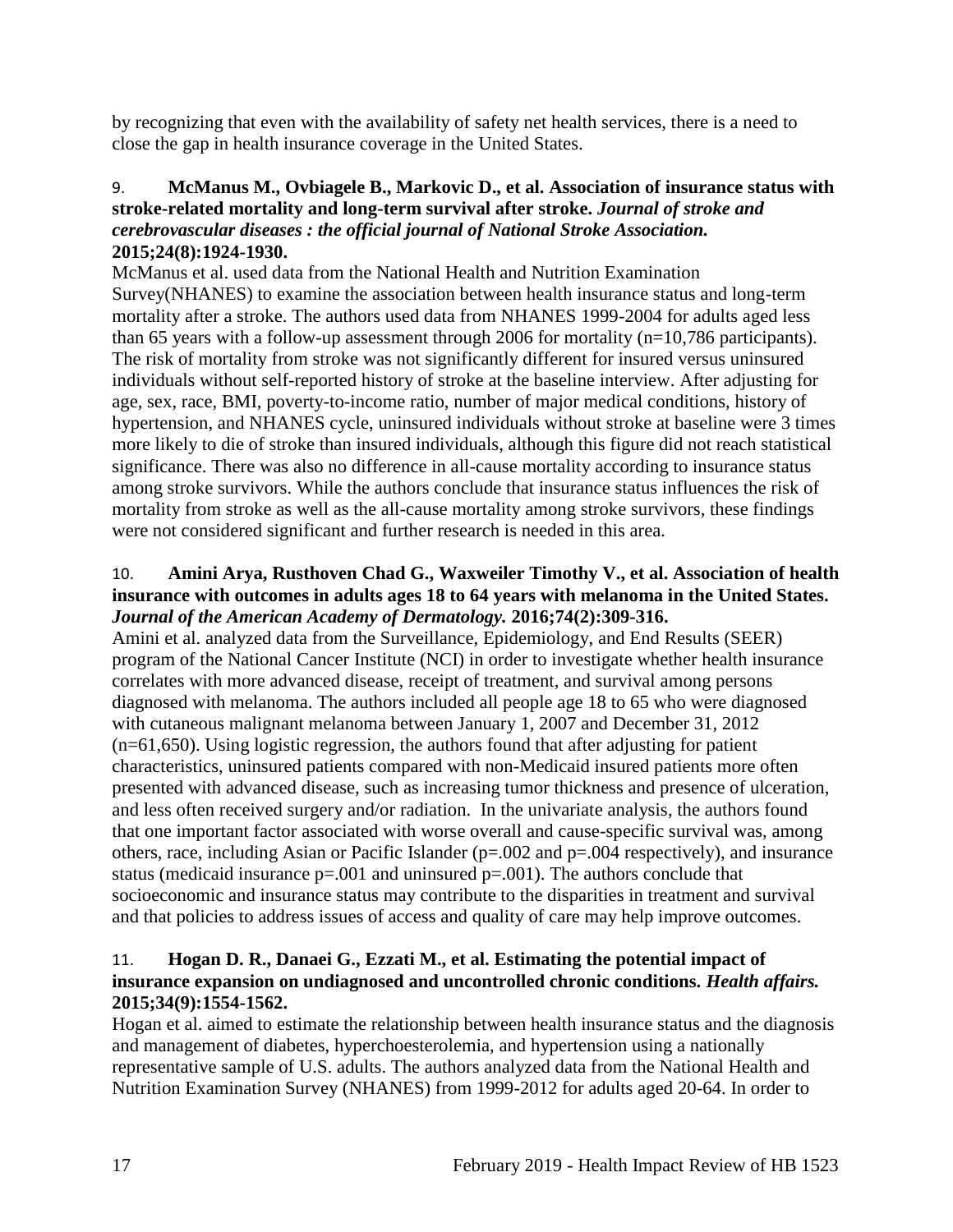account for potential confounders, the authors used a matching approach where for each uninsured participant in the sample they, "...selected as a match from the insured population an individual who was similar in terms of the following observed characteristics: sex, age, race/ethnicity, household income, marital status, current smoking status, body mass index, and survey round." The total sample included 28,157 respondents and of this, 11,548 had complete data on diabetes, 25,327 had complete data for cholesterol, and 25,576 had complete data for blood pressure. Compared to those without insurance, participants with insurance had a probability of diagnosis that was 13.5% high for diabetes and hypercholesterolemia, and 8.8% higher for hypertension. Among those with a diagnosis, having insurance was further associated with improved management and control of these conditions. The authors conclude that this study provides data to support the relationship between health insurance and diagnosis and control of a number of chronic conditions among nonelderly adults. They further conclude that because nonelderly adults are the primary target of the Affordable Care Act (ACA), these findings suggest that the ACA could have a significant impact on the recognition and management of chronic diseases.

#### 12. **Churilla T., Egleston B., Dong Y., et al. Disparities in the management and outcome of cervical cancer in the United States according to health insurance status.** *Gynecologic oncology.* **2016;141(3):516-523.**

Churilla et al. aimed to characterize the presentation, management, and outcomes of patients with cervical cancer with regard to insurance status. The authors analyzed data from the National Cancer Institute Survival, Epidemiology, and End Results (SEER) database for women aged 18- 64 who were diagnosed with invasive cervical cancer between 2007-2011 (n=11,714). Among patients with early stage disease, uninsured patients were less likely to receive surgical management, however, after adjusting for clinical and demographic variables, this association was no longer significant. Among patients that presented with later stage disease, patients that were uninsured were significantly less likely to receive optimal radiation treatment and this association remained significant after adjusting for clinical and demographic variables. Further, patients with Medicaid or who were uninsured were more likely to present with advanced stage cervical cancer. Finally, overall survival at a median follow-up of 21 months was significantly higher among insured patients (86.6%) versus Medicaid (75.8%) or uninsured patients (73.0%). The authors conclude that health insurance remains an important barrier for receipt of treatment and outcomes for cervical cancer. The authors also suggest that further studies may be necessary in order to understand the impact that the Affordable Care Act may have on insurance coverage and cervical cancer care.

#### 13. **Inverso G., Mahal B. A., Aizer A. A., et al. Health insurance affects head and neck cancer treatment patterns and outcomes.** *Journal of oral and maxillofacial surgery : official journal of the American Association of Oral and Maxillofacial Surgeons.* **2016;74(6):1241- 1247.**

Inverso et al. conducted a retrospective study using Surveillance, Epidemiology, and End Results (SEER) data to examine the effect of insurance status on the stage of presentation, treatment, and survival among individuals with head and neck cancer. The cohort included 34,437 individuals diagnosed with head and neck cancer between 2007-2010 who were under the age of 65. Uninsured individuals were more likely to present with metastatic cancer than insured individuals, which remained significant even after adjustment for patient demographic data and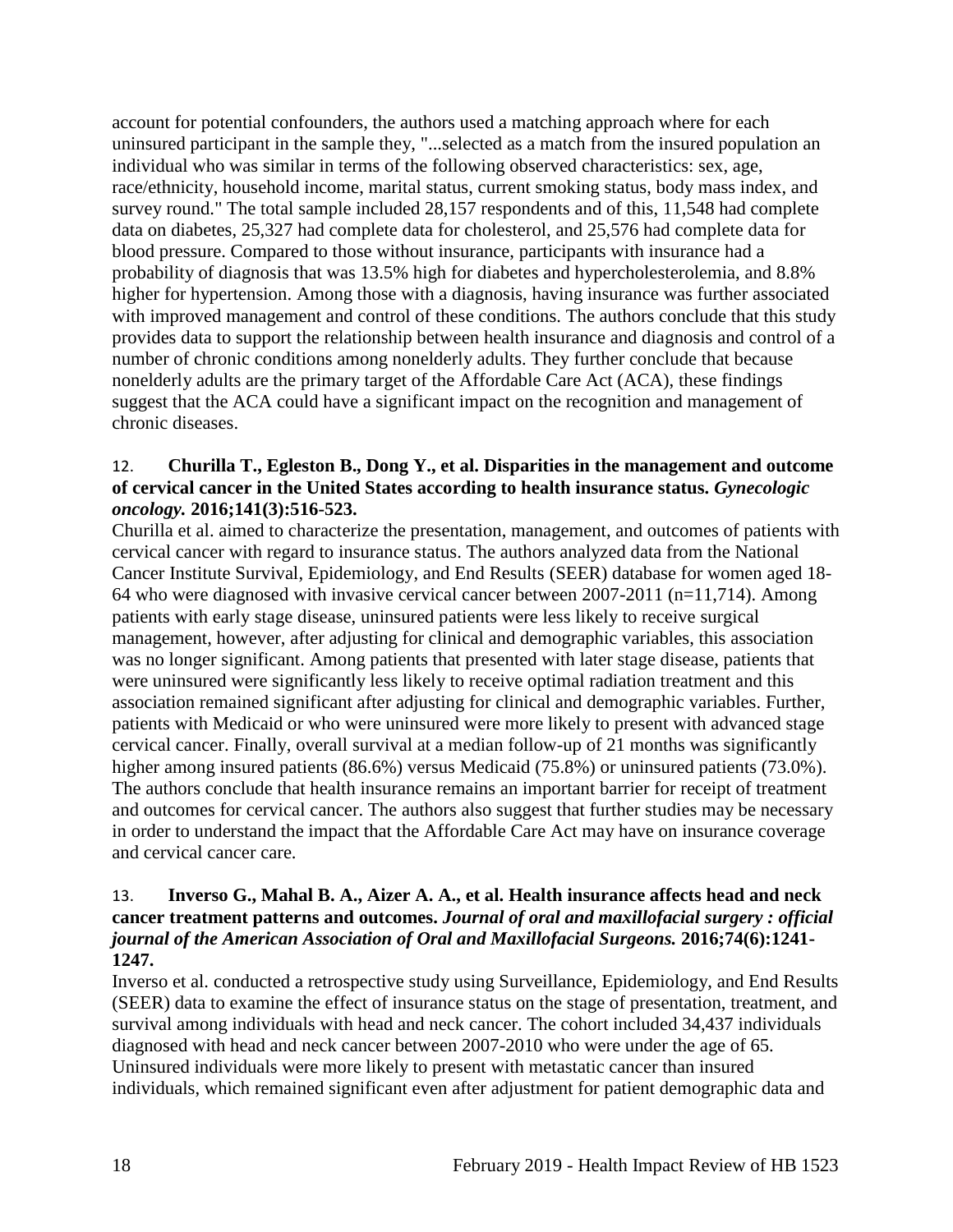socioeconomic factors (adjusted odds ratio, 1.60; CI, 1.30 to 1.96). Uninsured patients without metastatic cancer were more likely to not receive definitive treatment after adjusting for patient demographics, socioeconomic factors, and tumor characteristics (AOR, 1.64; 95% CI, 1.37 to 1.96). Head and neck cancer specific mortality was significantly lower among insured patients and remained significant after adjustment. The authors conclude that this gap in treatment and outcomes for uninsured individuals should serve as a target for future health policy reform.

#### <span id="page-21-0"></span>14. **Niu X., Roche L. M., Pawlish K. S., et al. Cancer survival disparities by health insurance status.** *Cancer medicine.* **2013;2(3):403-411.**

Niu et al. utilized the New Jersey State Cancer Registry (NJSCR) to examine the association between health insurance status and survival of patients diagnosed with seven common cancers. The cohort included persons aged 18-64 with a primary diagnosis of invasive breast, cervical, colorectal, lung, prostate, and bladder cancers and non-Hodgkin lymphoma (NHL) for a total sample size of 54,002 cases. The authors found that patients without insurance had a significantly higher risk of death within 5 years of diagnosis than privately insured patients for all the examined cancer types except for cervical cancer (hazard ratios 1.41-1.97). This higher risk of death for uninsured patients remained significant after controlling for prognostic factors such as gender, age, race/ethnicity, marital status, SES, and stage of diagnosis. Similarly, patients with Medicaid also had a 21% to 198% higher risk of dying within 5 years of diagnosis than patients with private insurance for breast, colorectal, prostate, lung cancer, and NHL, even after adjusting for prognostic factors. Finally, the authors examined the 5-year cause-specific survival rates by health insurance status and cancer type for two periods of diagnosis, 1999-2001 and 2002-2004. They found that 5-year survival significantly improved or remained the same across all cancer types, except for cervical cancer, for those with private insurance while survival did not improve for those who were uninsured or Medicaid insured. The authors list a number of possible explanations for the results including, "poorer health with more comorbidity and unhealthy behaviors; no or inadequate preventive health care and management of chronic conditions prior to cancer diagnosis; barriers to receiving treatment and adhering to a treatment regimen such as high cost, inability to navigate the health care system, misinformation about and mistrust of the health care system, lack of a usual source of health care, lack of transportation, lack of time off from work; no treatment or delay in receiving treatment; not all providers accept uninsured or Medicaid insured patients; and lower quality treatment by providers primarily serving the uninsured and Medicaid insured." The authors conclude that the first step to addressing cancer survival disparities is ensuring that everyone has access to adequate health insurance, but they also acknowledge that additional measures will be needed in order to make significant strides.

# <span id="page-21-1"></span>15. **Cheung Min Rex. Lack of health insurance increases all cause and all cancer mortality in adults: an analysis of National Health and Nutrition Examination Survey (NHANES III) data.** *Asian Pacific Journal of Cancer Prevention.* **2013;14(4):2259-2263.**

Cheung et al. utilized National Health and Nutritional Examination Survey (NHANES) III data in order to investigate the relationship between insurance status, all cause, and all cancer mortality. NHANES III was conducted between 1988-1994 and all participants were followed passively until December 31, 2006. In this time period, there were 5,291 all cause and 1,117 all cancer deaths out of a total sample of 33,994 persons. In the univariate logistic regression analysis for all cause mortality, the significant variables were age, poverty income ratio, and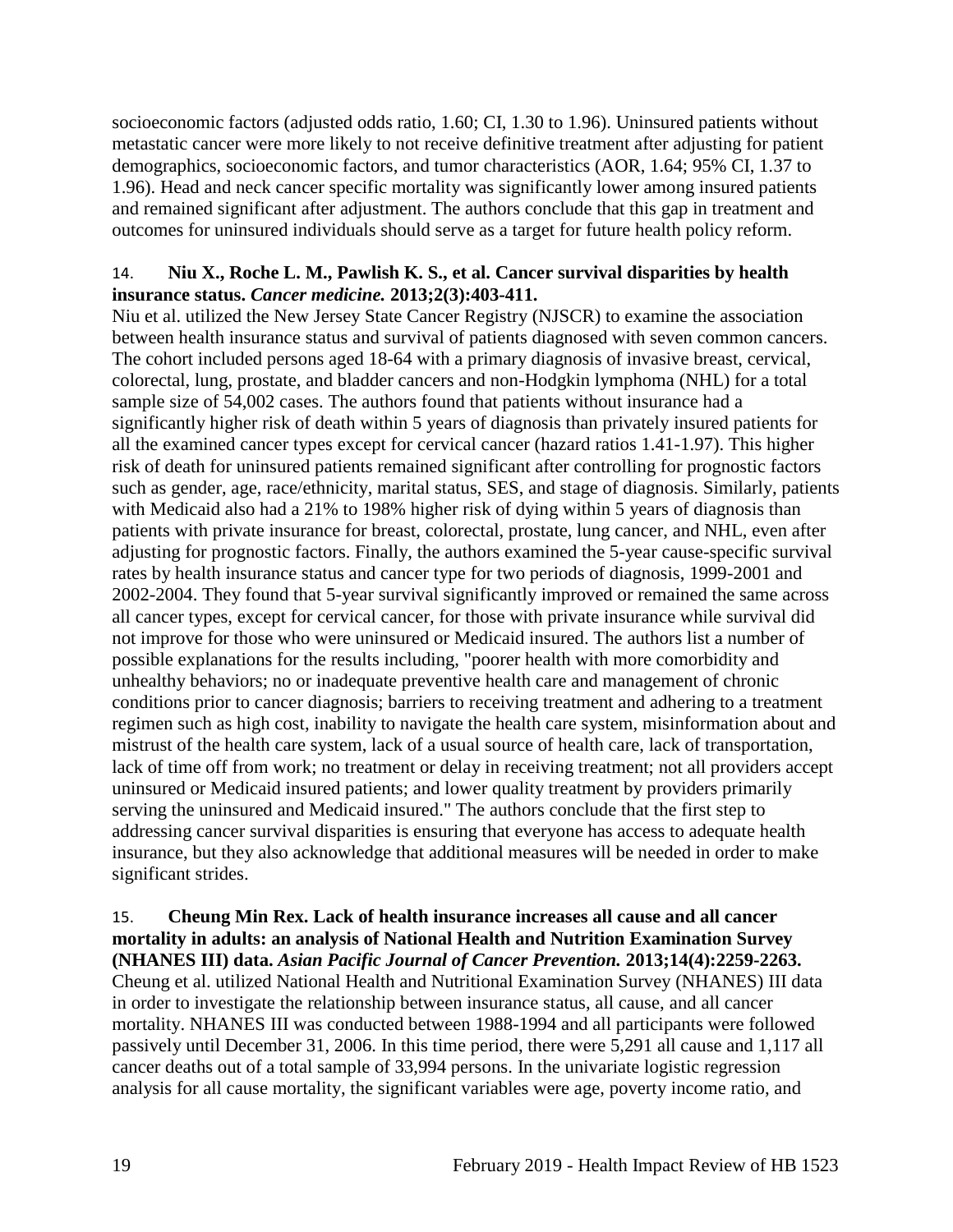alcohol consumption. In the multivariate logistic regression, after controlling for additional socioeconomic, behavioral, and health status variables, the variables that remained significant predictors of all cause mortality included age, having no health insurance, black race, Mexican Americans, poverty income ration, and drinking hard liquor. When considered all together, these variables account for a 70% increase in the risk of all cause mortality associated with having no health insurance. For all cancer mortality, the significant variables in the univariate analysis were age, drinking hard liquor, and smoking. Age, having no health insurance, black race, Mexican Americans, and smoking were the significant and independent predictors of all cancer mortality in the multivariate analysis after controlling for other potential confounders. In total, this equates to an almost 300% increased risk of all cancer death for people without any health insurance. The authors conclude that health insurance significantly impacts all cause and all cancer death and therefore universal health insurance coverage may be a way to remove this disparity in the United States.

# <span id="page-22-0"></span>16. **American Psychological Association. Evidence-Based Practice in Psychology: APA Presidential Task Force on Evidence-Based Practice. 2006;61(4):271-285.**

The American Psychological Association (APA) created a policy indicating that the evidencebase for a psychological intervention should be evaluated using both efficacy and clinical utility as criteria. The Association President appointed the APA Presidential Task Force on Evidence-Based Practice and the task force published this document with the primary intent of describing psychology"s commitment to evidence-based psychological practices. This document, though, also references many research articles providing evidence for the efficacy of a number of psychological treatments and interventions. The reference list for this document highlights the growing body of evidence of treatment efficacy from the 1970s through 2006. Note that this does not indicate that all treatments are effective, but rather than there is a very large body of evidence supporting that evidence-based treatments are available.

# 17. **R Chou, S Selph, T Dana, et al. Screening for HIV: systematic review to update the U.S. Preventive Services Task Force recommendation. Evidence synthesis No. 95.** *Agency for Healthcare Research and Quality.* **2012.**

The U.S. Preventive Services Task Force (USPSTF) is an independent panel of experts who systematically reviews the evidence and provides recommendations that are intended to help clinicians, employers, policymakers, and others make informed decisions about health care services. This review, which focused benefits and harms of screening for Human Immunodeficiency Virus (HIV) in adolescents and adults, included randomized clinical trials and observational studies. Findings indicate that screening for HIV is accurate, screening only targeted groups misses a large number of cases, and that antiretroviral therapy (ART) reduces the risk death and sexual transmission of HIV.

#### 18. **CP Patnode, JT Henderson, JH Thompson, et al. Behavioral counseling and pharmacotherapy interventions for tobacco cessation in adults, including pregnant women: a review of reviews for the U.S. Preventive Services Task Force. Evidence synthesis No. 134.** *Agency for Healthcare Research and Quality.* **2015.**

The U.S. Preventive Services Task Force (USPSTF) is an independent panel of experts who systematically reviews the evidence and provides recommendations that are intended to help clinicians, employers, policymakers, and others make informed decisions about health care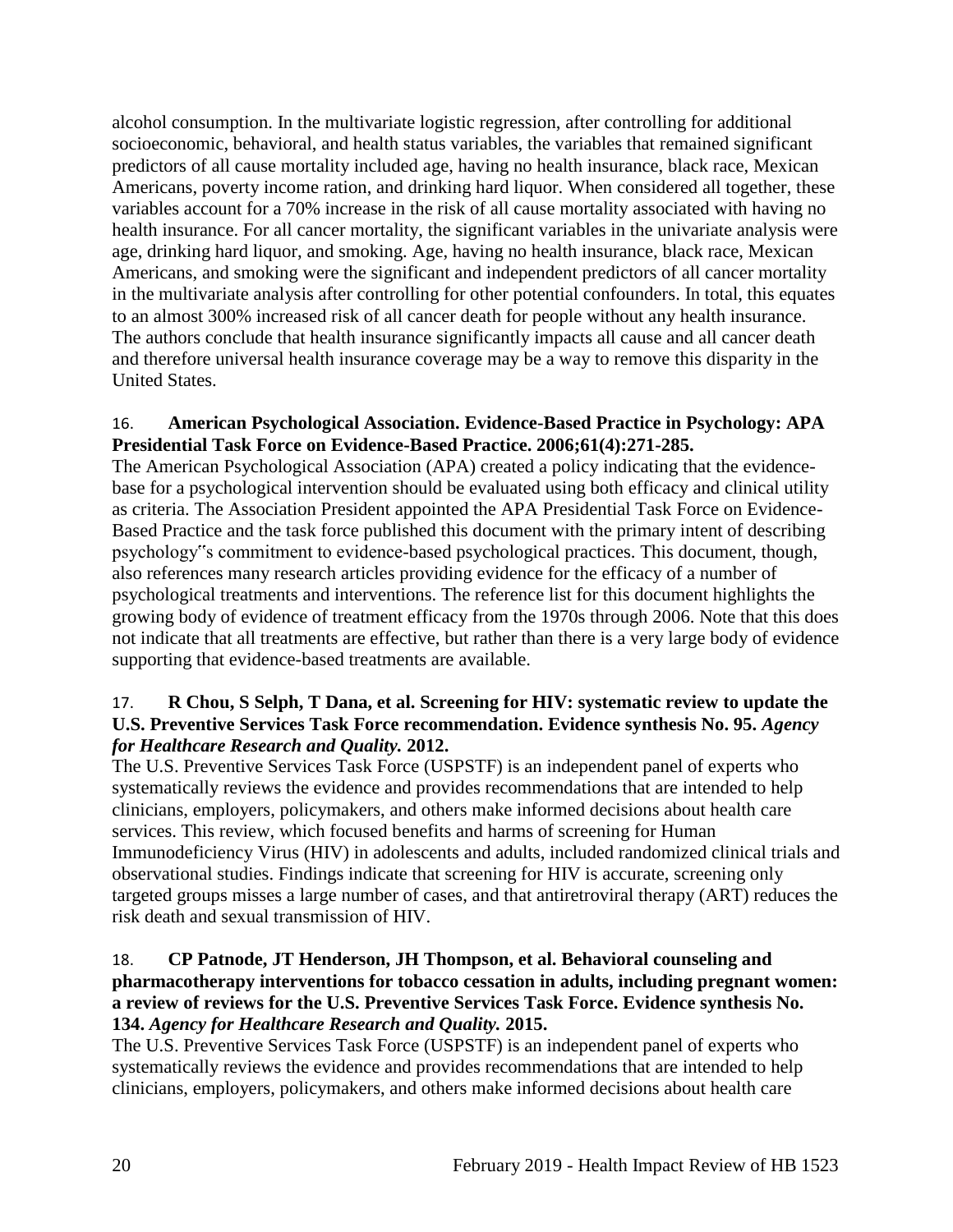services. This summary focused on the effectiveness and safety of pharmacotherapy and behavioral interventions for tobacco cessation and included a total of 54 systematic reviews. The findings indicate that behavioral interventions had a significant impact on increasing smoking cessation at 6 months (risk ratio= 1.76 [95% CI, 1.58 to 1.96]), and that various pharmacotherapy interventions also demonstrated effectiveness. In combination, behavioral therapy and pharmacotherapy demonstrated an 82% increase in tobacco cessation when compared to minimal intervention or usual standard of care. The authors conclude that behavioral and pharmacotherapy interventions are effective interventions to improve rates of smoking cessation both individually and in combination.

# <span id="page-23-0"></span>19. **Yen Wei, Mounts Thea. Washington State Health Services Research Project | Three Years' ACA Impact on Washington State's Health Coverage. Washington State Health Services Research Project. Olympia, Washington: Washington State Office of Financial Management; 2018.**

This OFM research brief details the reduction of uninsured Washingtonians since the implementation of key provisions of the Patient Protection and Affordable Care Act (ACA) in 2014. The overall uninsured rate in Washington declined from 14.0 percent in 2013 prior to the ACA to 8.2 percent in 2014. It decreased to 5.4 percent in 2016 and was expected to stay approximately constant in 2017. With few exceptions, the decrease in uninsured rates was seen in all demographic groups assessed. All age groups under age 65 years (i.e., age at which individuals are eligible for Medicare) experienced declines in their uninsured rates in 2014 and 2015. "In particular, the 18-25 age group's uninsured rate declined from 24.6 percent in 2013 to 9.9 percent in 2015 and, in the 26-45 age group, from 23.7 percent to 10.1 percent." In 2016 and 2017, changes were not statistically significant. In regards to family income, both those with income below 100% of the Federal Poverty Level (FPL) and those with income at 100-138% of the FPL had uninsured rates above 25% prior to Medicaid expansion in 2013. The uninsured rates among these two groups were approximately "10 percentage points higher than that of the next higher income group (139-400 percent FPL) in 2013." By 2017, uninsured rates among families with income ≤100-139% FPL were either statistically no different from or very close to the rate of the latter group (139-400% FPL). OFM data also show large disparities in the uninsured rates by race/ethnicity before 2014. The uninsured rates among communities of color were about two to five times as high as the rate of 7.3 percent for the white group in 2013 (Figure X).1 In 2014 and 2015, uninsured rates among black, Asian and Pacific Islanders, and multi-race groups decreased to "the same level or just slightly higher than the white group's rate, which itself declined to [5%]."1 However, American Indian/Alaska Native (AI/AN) and the nonspecified "other one-race" group, "still had high uninsured rates in 2015 despite having had remarkable drops from the high rates in 2013" (30.2% to 14.9% for AIAN and 36.6% to 21.7% for "other one-race").1

# <span id="page-23-1"></span>20. **Selected Economic Characteristics: 2012-2016 American Community Survey 5-Year Estimates. 2016.**

The 2012-2016 American Community Survey 5-Year Estimates report selected economic characteristics. Nationally, in 2016, 15.1% of the United States population lived below the Federal Poverty Level and 11.7% of the United States population lacked health insurance. In Washington State, 12.7% of people in Washington State lived below the Federal Poverty Level and 9.8% of people in Washington State lacked health insurance.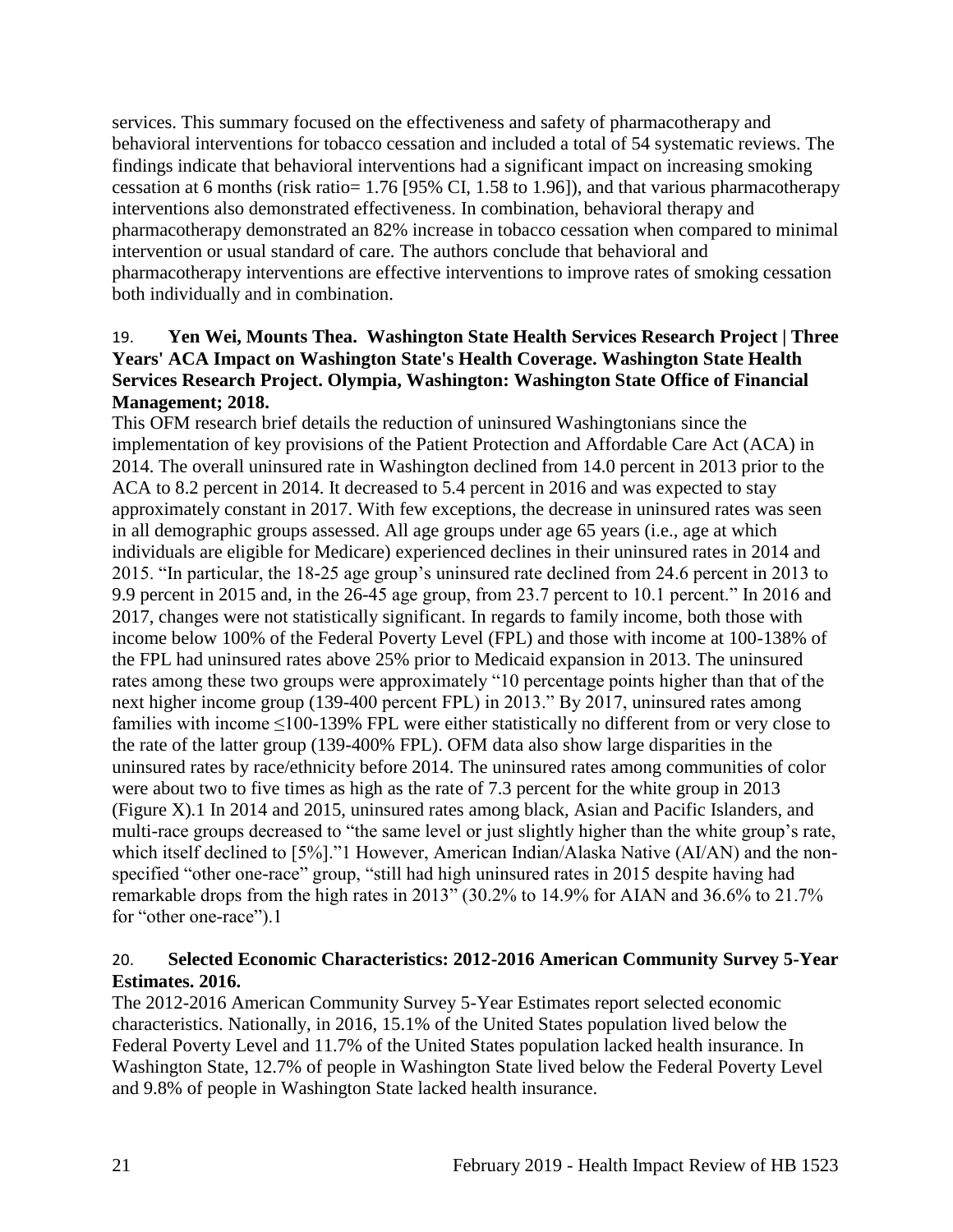# 21. **The Gap in Healthcare Insurance Coverage Washington State, 2011-2015.** *Series on Rural - Urban DIsparities***. October 2017 ed. Tumwater, Washington: Washington State Department of Health, Office of Community Health Systems; 2017.**

This Department of Health fact sheet documents rural urban disparities in health insurance coverage of adults (ages 18-64 years) from 2011 to 2015. "For large town areas, the uninsured rates declined from 24.7 percent in 2011 to 19.0 percent in 2015. For small town/rural areas, the uninsured rates declined from 30.9 percent in 2011 to 14.9 percent in 2015." However, urbanrural gaps still persist with the percent of uninsured adults increasing as the level of geography moves from urban to small town/rural areas.

# 22. **2015 U.S. Transgender Survey: Washington State Report. Washington, DC: National Center for Transgender Equality; 2017.**

This Washington State specific report details responses from transgender people  $(n = 1,667)$ surveyed as part of the 2015 U.S. Transgender Survey.

# <span id="page-24-0"></span>23. **Profile of the Unauthorized Population: Washington. 2018; Available at: [https://www.migrationpolicy.org/data/unauthorized-immigrant-population/state/WA.](https://www.migrationpolicy.org/data/unauthorized-immigrant-population/state/WA) Accessed 11/19/2018.**

The Migration Policy Institute, in collaboration with Pennsylvania State University and Temple University, provides population estimates and sociodemographic characteristics for unauthorized immigrants living in the U.S. The Migration Policy Institute estimates that 229,000 individuals who are undocumented live in Washington State. Of these individuals, 55% were born in Mexico, 68% are employed, 47% are female, 8% are under the age of 18, and 46% are uninsured.

# <span id="page-24-1"></span>24. **Gelatt J., Zong J. Fact Sheet: Settling In—A profile of the Unauthorized Immigrant Population in the United States. Migration Policy Institute; 2018.**

This report by the Migration Policy Institute presents population estimates and sociodemographic characteristics for unauthorized immigrants living in the U.S. The Migration Policy Institute, in collaboration with Pennsylvania State University and Temple University, developed a methodology to estimate whether an individual is authorized to be in the U.S. Their methodology uses a multiple imputation statistical model to compare measures in the Census Bureau's American Community Survey with measures in the Census Bureau's Survey of Income and Program Participation, which asks participants to report whether they have Lawful Permanent Resident status. They compare measures such as country of birth, year of U.S. entry, age, gender, and educational attainment between the two surveys to estimate unauthorized status. Migration Policy Institute presents data for the U.S. overall, for 41 states, and for 135 counties with the largest population of unauthorized immigrants. This factsheet presents information about country of origin, U.S. designations, length of U.S. residence, educational attainment, English proficiency, employment, income, and homeownership. Overall, Migration Policy Institute estimates there are 11.3 million unauthorized immigrants living in the U.S. Nationally, the majority (53%) of individuals who are undocumented arrive from Mexico, and Yakima County, Washington has the highest share of unauthorized immigrants from Mexico (97% of unauthorized immigrants in Yakima County are from Mexico). The majority of individuals who are undocumented in Washington work in agriculture. Washington is also among the top 10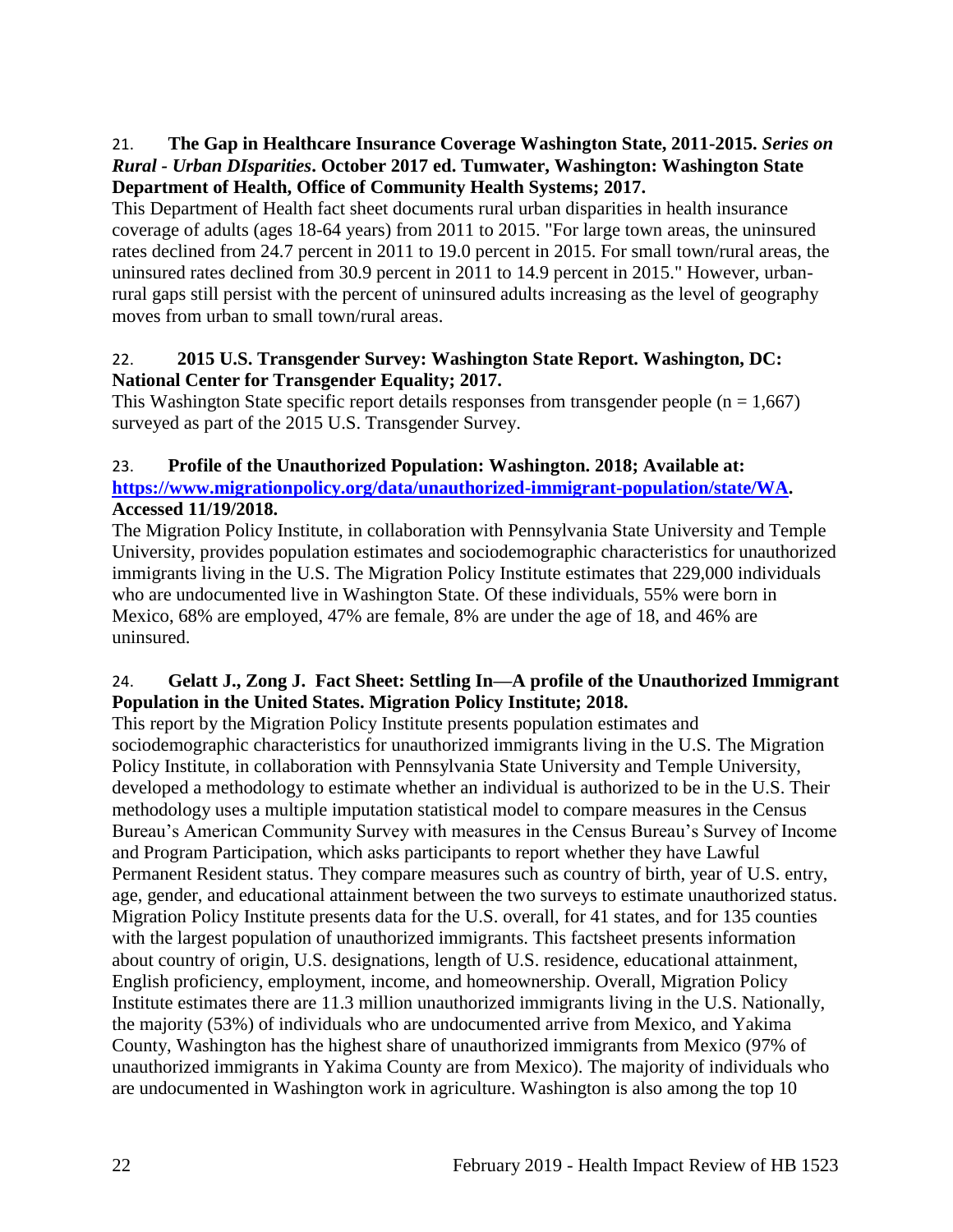states with children under the age of 18 who have at least one parent who is undocumented. Migration Policy Institute estimates that 88,000 children in Washington State have at least one parent who is undocumented, and approximately 30% of this group has two parents who are unauthorized.

# 25. **Deferred Action for Childhood Arrivals (DACA) Recipients and Program Participation Rate, by State. 2018; Available at:**

**[https://www.migrationpolicy.org/programs/data-hub/deferred-action-childhood-arrivals](https://www.migrationpolicy.org/programs/data-hub/deferred-action-childhood-arrivals-daca-profiles)[daca-profiles.](https://www.migrationpolicy.org/programs/data-hub/deferred-action-childhood-arrivals-daca-profiles) Accessed 11/19/2018.**

The Migration Policy Institute, in collaboration with Pennsylvania State University and Temple University, provides population estimates and sociodemographic characteristics for unauthorized immigrants living in the U.S. Nationally, Migration Policy Institute estimates that 1.3 million individuals are eligible for DACA, and 699,350 (54%) had DACA status in August 2018. For Washington State, they estimate that 25,000 individuals are eligible for DACA, and 17,140 (67%) had DACA status in August 2018.

# 26. **Exchange Washington Health Benefit. Health Coverage Enrollment Report. 2018.**

Washington Health Benefit Exchange reported 1,677,254 total enrollees in December 2018, including 193,857 enrollees in Qualified Health Plans. The report also presents additional demographic information for enrollees.

# 27. **MacEwan P., Altman J. Washington Health Benefit Exchange: House Health Care & Wellness Committee. 2019.**

In this presentation to the House Health Care & Wellness Committee, Health Benefit Exchange notes that 51.8% of individuals with insurance have employer coverage; 15.5% have Medicare; 14.7% have traditional Medicaid; 8.1% have ACA Medicaid; and 4.4% have individual market coverage. Approximately 5.5% of Washingtonians are uninsured. For the first time, the 2019 open enrollment period saw fewer enrollees with the highest level of disenrollment among nonsubsidized individuals.

# 28. **MacEwan P., Altman J. Washington Health Benefit Exchange: Presentation to Senate Health & Long-Term Care Committee. 2019.**

In this presentation to the Senate  $&Long-Term Care Committee, Health Benefit Exchange$ presented summary information about Washington's market. They report that 7 insurance issuers provide coverage on the Exchange, and 4 provide coverage off the Exchange. While there are no bare counties in Washington State, 14 counties have only one issuer, including: Asotin, Chelan, Clallam, Douglas, Ferry, Garfield, Grays Harbor, Island, Okanogan, Pacific, Pend Oreille, San Juan, Skagit, and Wahkiakum Counties. From 2017 to 2018, there was a decrease of 35,000 individuals enrolled in the private market and a decrease of 55,000 individuals enrolled in Medicaid. The greatest decrease occurred among "young invincibles" under 35 years of age, and among individuals who did not receive a federal insurance subsidy. Of individuals that disenrolled, 35% reported not being able to afford coverage. The presentation also reported the percentage of income individuals spend on health insurance premiums plus deductibles. Overall, individuals spend a large percentage of their income on health coverage. For example, individuals with incomes at 139%-150% of the federal poverty level and with a subsidy spend 14% of their income on insurance premium plus deductible; those at this income level without a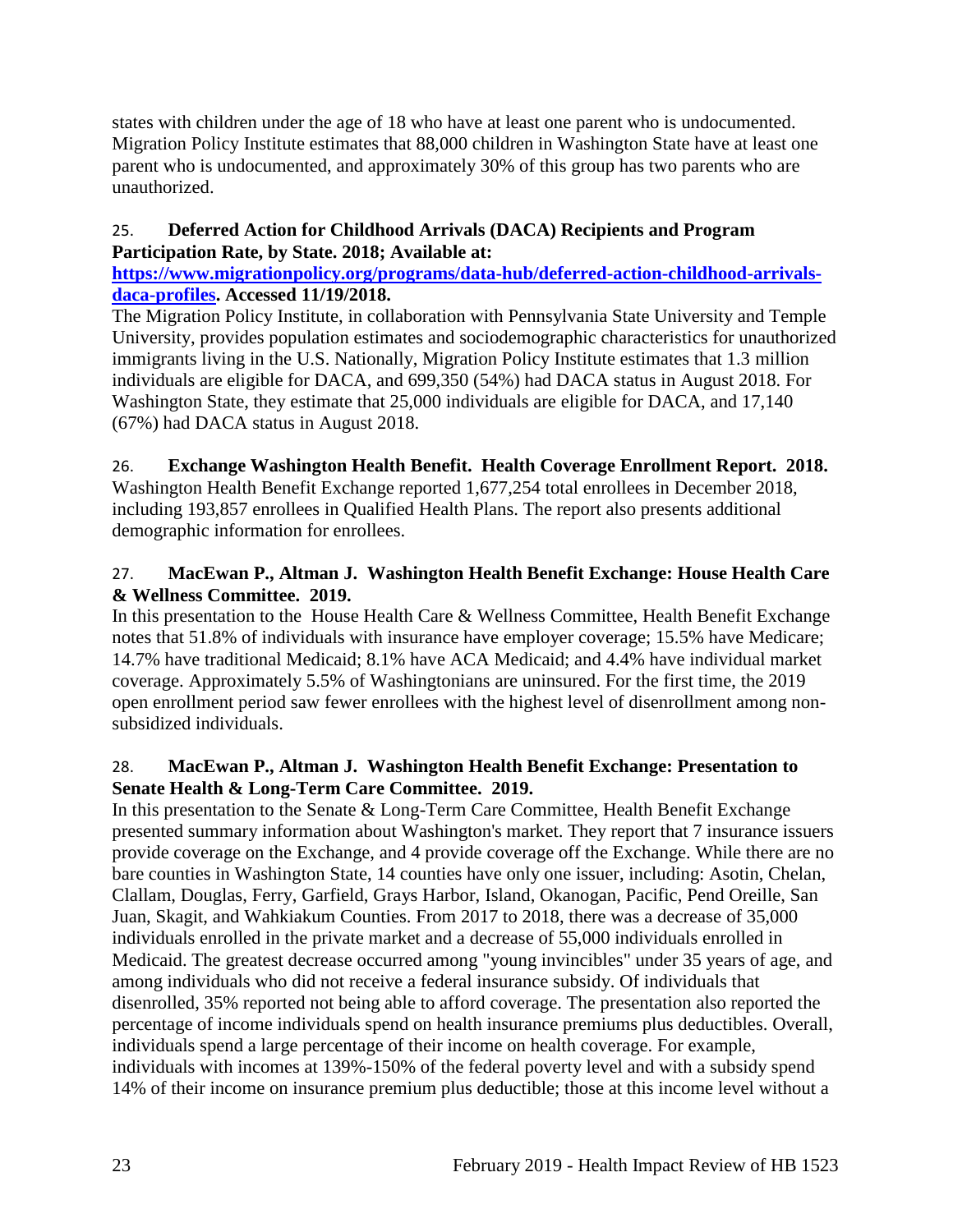subsidy spend 76% of their income on insurance premium plus deductible. Health Benefit Exchange also reports that premiums and deductibles continue to rise each year and, even with insurance, consumers do not access care due to high cost-sharing and deductibles. To address affordability, they recommend offering state procured plans through the Exchange to offer more affordable premiums, while ensuring quality of care.

# <span id="page-26-0"></span>29. **Dague L. The effect of Medicaid premiums on enrollment: a regression discontinuity approach.** *J Health Econ.* **2014;37:1-12.**

Dague evaluated the impact of Medicaid premiums on the length of enrollment for Medicaid beneficiaries in Wisconsin. She used a regression discontinuity design to analyze state-level data for Wisconsin's Medicaid and Children's Health Improvement Plan (CHIP) programs. Overall, she found that increasing the Medicaid premium from \$0 to \$10 in Wisconsin resulted in 1.4 fewer months of Medicaid enrollment for low-income families and a 12% reduction in the likelihood of a family being enrolled for a full year. Premium increases after \$10 had no impact suggesting that "the premium requirement itself, more so than the specific dollar amount, discourages enrollment." She states that, "whether and how low income families will participate in the exchanges and in states' Medicaid programs depends crucially on the structure and amounts of these premiums, but current knowledge of the price responsiveness of low-income families to health insurance premiums is very limited." She cites previous evidence from studies of CHIP showing that, among families with incomes from 100% to 200% of the federal poverty line, an increase in premiums from \$15 to \$20 per month resulted in a 55% to 61% decrease in the length of enrollment. Analyses in other states have found mixed impacts on whether premium changes for CHIP cause families to drop coverage; in Kentucky and New Hampshire introductions or increases in CHIP premiums caused families to exit the plan, but in Kansas a premium increase had no impact on exit rates.

# 30. **Artiga S., Ubri P., Zur J. The Effects of Premiums and Cost Sharing on Low-Income Populations: Updated Review of Research Findings. Issue Brief. Kaiser Family Foundation; 2017.**

This Kaiser Family Foundation Issue Brief examined 65 papers published between 2000 and 2017 evaluating the impact of premiums and cost-sharing on low-income populations in Medicaid and Children's Health Insurance Plan (CHIP). Specifically, they looked at literature focusing on how premiums and cost-sharing impact coverage and access to and use of healthcare services. Overall, they found a "large body of research shows that premiums can serve as a barrier to obtaining and maintaining Medicaid and CHIP coverage among low-income individuals" with the greatest impact on families with the lowest incomes.

# <span id="page-26-1"></span>31. **Saloner B., Hochhalter S., Sabik L. Medicaid and CHIP Premiums and Access to Care: A Systematic Review.** *Pediatrics.* **2016;137(3):e20152440.**

Saloner et al. conducted a systematic review to analyze the effects of Medicaid and the Children's Health Insurance Program (CHIP) premiums on children's coverage and access. The researchers screened 263 studies published from 1995 to 2014, and 17 met inclusion criteria and were included in the review. The majority of the studies looked at the impact of premiums on enrollment. Authors found "increases in premiums were associated with increased disenrollment rates in 7 studies that permitted comparison." Moreover, "[l]arger premium increases and stringent enforcement tended to have larger effects on disenrollment." Results indicate that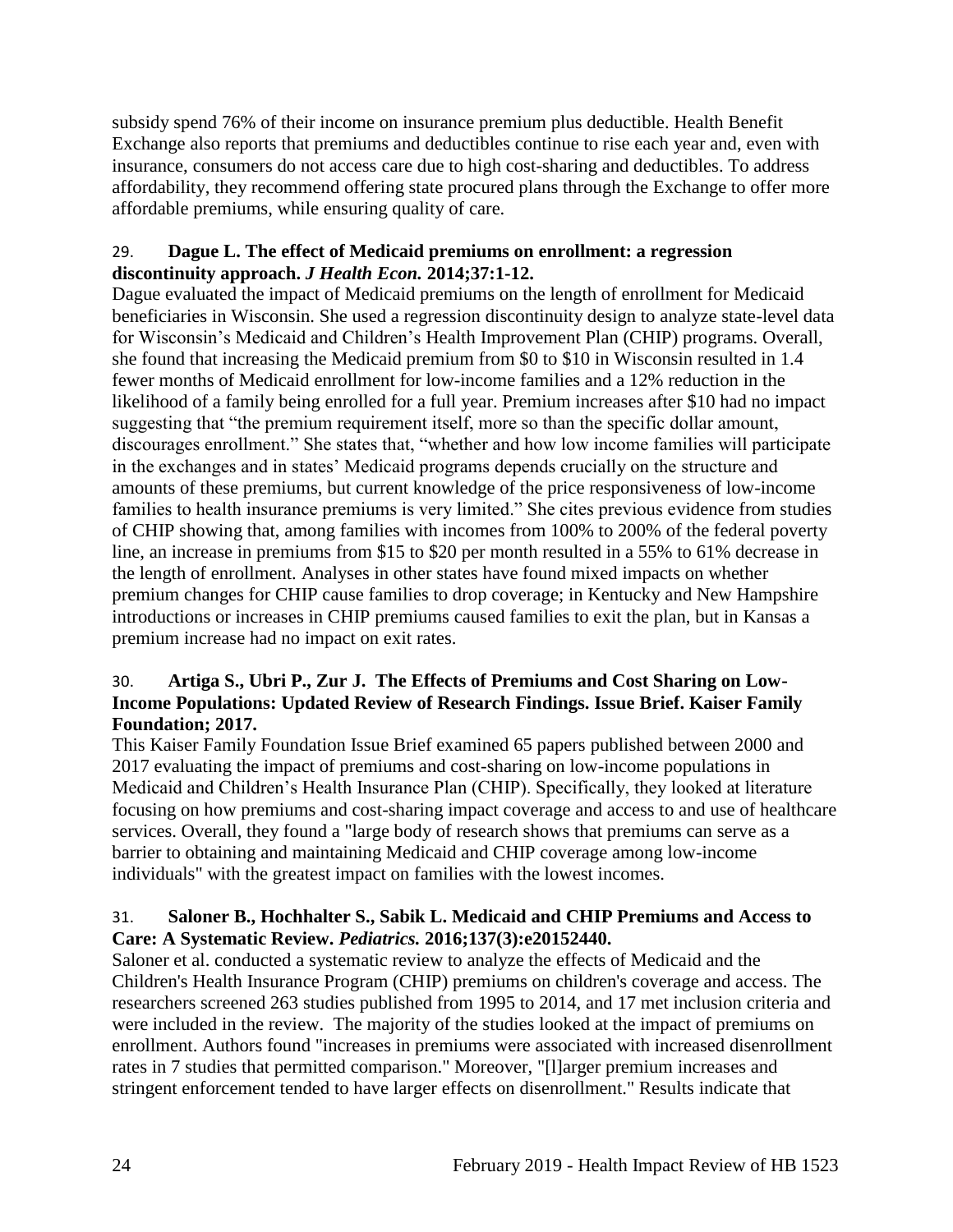premiums reduce public insurance enrollment on a population level and may increase the uninsured rate for lower-income children. Authors note that "[l]ittle is known about effects of premiums on spending or access to care, but 1 study reveals premiums are unlikely to yield substantial revenue." Authors identified challenges comparing effect sizes across studies with administrative data as a limitation. Overall, public insurance premiums often increase disenrollment from public insurance and may have unintended consequences on overall coverage for low-income children.

# <span id="page-27-0"></span>32. **Gelman A., Miller E., Schwarz E. B., et al. Racial disparities in human**

**papillomavirus vaccination: does access matter?** *J Adolesc Health.* **2013;53(6):756-762.** Gelman et al. used nationally representative data from the National Survey of Family Growth to assess HPV vaccination initiation in 2,168 females aged 15-24 years. Researchers performed a series of regression analyses to determine the independent effect of race/ethnicity on HPV vaccination. They found significant racial/ethnic disparities in HPV vaccination. US-born Hispanics, foreign-born Hispanics, and African Americans were less likely to have initiated vaccination than were whites  $(p<.001)$ . Sociodemographic characteristics and health care access measures (i.e., insurance status and whether the participant had a usual place for receiving health care) both independently reduced disparities for both US-born and foreign-born Hispanics. Adjusting for sociodemographic variables increased the odds of vaccination among Hispanics (AOR, .88; 95% CI, .48-1.63); adding health care access variables into the model further increased the odds of vaccination (AOR, 1.03; 95% CI, .54-2.00). However, African-Americans remained significantly less likely to have initiated vaccination after adjusting for sociodemographic factors and health care access measures (OR, .46, 95% CI, .27-78 ; AOR, .47, 95% CI, .27-82; and AOR, .51, 95% CI, .29-88, respectively). The disparity persists among younger (aged 15-18 years) and older (aged 19-24 years) African-Americans. Authors note that other analyses suggest that HPV vaccination patterns are changing rapidly among adolescent girls, with the greatest increase in vaccination initiation among Hispanics and African-Americans. Authors conclude that sociodemographic factors and health care access measures largely explain disparities in in HPV vaccination among Hispanics (US- and foreign-born), but further research is needed to understand disparities experienced by African-American adolescents.

#### <span id="page-27-1"></span>33. **Jadav S., Rajan S. S., Abughosh S., et al. The Role of Socioeconomic Status and Health Care Access in Breast Cancer Screening Compliance Among Hispanics.** *J Public Health Manag Pract.* **2015;21(5):467-476.**

Jadav et al. completed a retrospective pooled cross-sectional analysis of 2000-2010 Medical Expenditure Panel Survey data of women aged 40 years and older. Researchers used the Nonlinear Blinder--Oaxaca decomposition method to identify and quantify the contribution of each individual-level factor (predisposing characteristics: race/ethnicity, marital status, age; enabling characteristics: education, employment, income, insurance status, usual source of care, metropolitan statistical area, region; and need characteristics: health status and obesity) toward racial-ethnic disparities in breast cancer screening use among Hispanic versus non-Hispanic White (NHW) women. Authors cite evidence identifying lack of insurance coverage, cultural and linguistic differences, and underrepresentation of Hispanics in health care fields as significant barriers to health care access for Hispanics. Researchers used mammogram screening (MS) and breast cancer screening (BCS), defined as the receipt of both MS and a clinical breast exam, as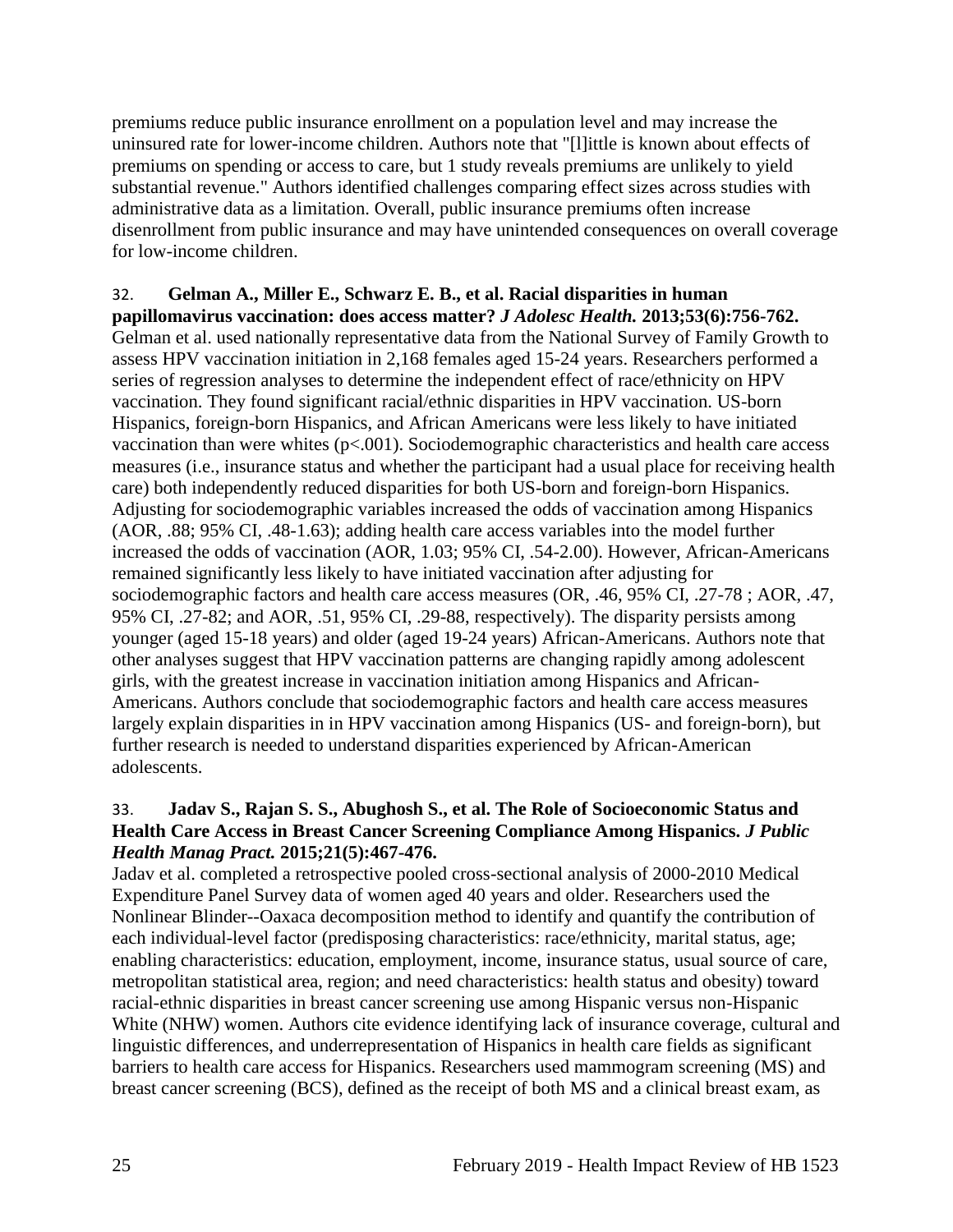outcome indicators. Hispanic women included in the study were statistically significantly younger, less likely to be married, less educated, less likely to be employed, more likely to be uninsured, less likely to have a usual source of care, more likely to live in urban areas, less likely to have a good health status, and predominantly overweight or obese, and had lower income as compared with the NHW women. Researchers found "the enabling characteristics (especially education, income, insurance, and having a usual source of care) explained most of the disparities between Hispanics and NHWs." For example, the analysis indicates that "if Hispanic women were insured at the same rate as the NHW women, then the disparity in screening would have reduced by 76.8% for MS and 69.18% for BCS." Furthermore, "If the Hispanic women had similar access to usual source of care as the NHW women, this would have reduced the disparity in MS by 48.92% and BCS by 52.87%." The analysis suggests that if the Hispanic study participants had access to the same enabling resources as the NHWs, "the Hispanics might have a better compliance with screening guidelines than the NHWs." Researchers identified education, income, insurance, and having a usual source of care as the most important factors leading to breast cancer screening disparities between Hispanics and NHWs. Note, cultural beliefs, preferences, and provider characteristics were not incorporated into the analysis due to database limitations, yet they also influence screening rates.

#### 34. **Hoffman C., Paradise J. Health insurance and access to health care in the United States.** *Annals of the New York Academy of Sciences.* **2008;1136:149-160.**

Hoffman and Paradise present a synthesis of the literature from the late 1980's to 2006 regarding the evidence that health insurance is associated with access to health care in the United States. Articles are summarized in subgroups relating to access to primary care, acute and trauma care, managing chronic conditions, health outcomes, and premature mortality. The most relevant finding was that a number of studies indicated that uninsured adults reported greater unmet health needs and a large proportion of adults stated that the cost of insurance is the main reason for being uninsured. Further, uninsured adults were twice as likely to report that they, or a family member, skipped treatment, cut pills or did not fill a prescription medication some time in the last year because of cost. The authors indicate that there are great personal benefits to having health coverage although health insurance alone is not enough to eliminate disparities or equalize access to care across subgroups of Americans.

35. **Villarroel Maria A., Cohen Robin A. Health Insurance Continuity and Health Care Access and Utilization, 2014. Hyattsville, MD: National Center for Health Statistics; 2016.** Villarroel et al. present a data brief from the National Center for Health Statistics using data from the 2014 National Health Interview Survey. Adults aged 18-64 who were insured for more than a year were more likely than those who were insured at the time of the interview but had a period of uninsurance in the past year to have a usual place for medical care (90.8% versus 73.6%). This difference was even greater when they compared those currently insured versus those currently uninsured but had a period of insurance in the past year and those uninsured for more than a year (57.8% and 44.3% respectively). Next, the authors found that having insurance for more than a year was associated with being more likely to have visited a doctor during the past year compared to those with any period of being uninsured. One in five adults in the sample reported an unmet medical need due to cost in the past year, and this was more likely to be reported by those with any period without health insurance than those with coverage for more than a year. Finally, persistent coverage was associated with a higher likelihood of having been vaccinated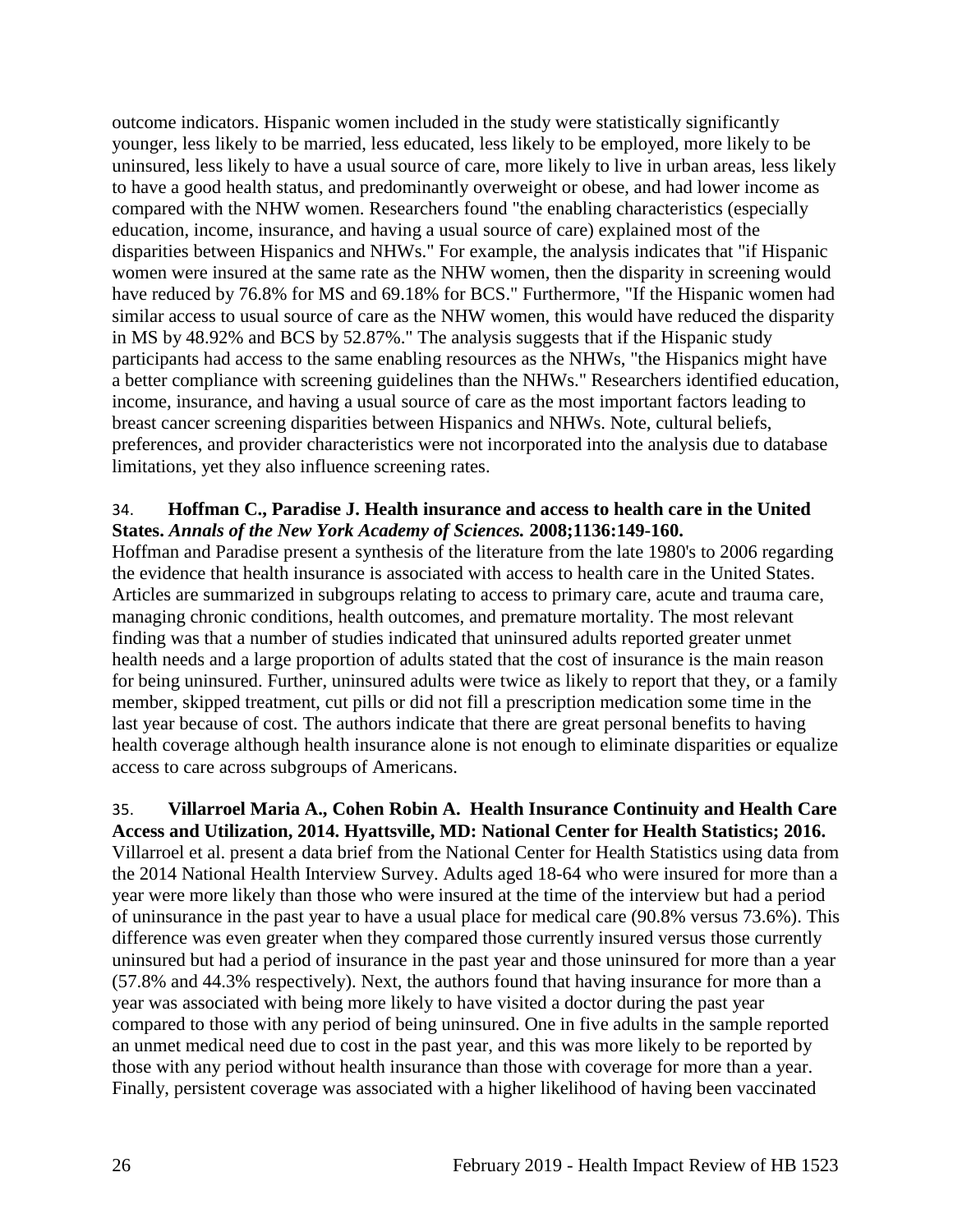against the flu. The authors conclude that the presented data reflect the experiences of those without health insurance and the barriers they may face to receiving health services.

# 36. **Wang Tze-Fang, Shi Leiyu, Zhu Jinsheng. Race/ethnicity, insurance, income and access to care: the influence of health status.** *International Journal for Equity in Health.*  **2013;12(29).**

Wang et al. examined health care access disparities in relation to health status and the presence of functional limitations using data from the 2009 Family Core component of the National Health Interview Survey (NHIS). The authors limited the sample to adults who had visited a doctor or health care professional in the previous two weeks in order to attenuate the differences between those with and without health care experience. The main indictors analyzed with regards to access to care were defined as: (1) no usual place of care, (2) unable to get medical care, (3) delayed medical care, (4) unable to get dental care, (5) unable to get mental health care, and (6) unable to get prescription drugs. The main finding was that participants who were uninsured more frequently reported being unable to get medical care, dental care, mental health care, prescription drugs, and were more likely to have no usual place of care and delaying medical care than insured participants. Further, participants in the lowest income bracket (<\$20,000) had the largest proportion of participants reporting an inability to get medical care, dental care, mental health care, and prescription drugs as well as delaying medical care. In conclusion, the authors noted that insurance and health status were the two most important factors that were associated with access to care and that the Affordable Care Act is expected to contribute even further to reducing these disparities.

#### 37. **Centers for Disease Control and Prevention. Vital Signs: Health Insurance Coverage and Health Care Utilization- United States, 2006-2009 and January-March 2010. MMWR. 2010.**

In this Morbidity and Mortality Weekly Report (MMWR), published by the Centers for Disease Control and Prevention, the authors use data from the National Health Interview Survey (NHIS) to look at the association between lack of health insurance and delaying or forgoing health care. Data from NHIS was analyzed from 2006 through the first quarter of 2010 with an average participation rate of 82.2% in 2009. Data indicated that adults aged 18 to 64 who did not have health insurance for more than a year at the time of the survey were nearly six times as likely to not have a usual source of care compared to those who were continuously insured (55.2% versus 9.3%). Further, compared to those with continuous coverage and the same chronic conditions, persons without health insurance in the previous year were five to six times as likely to forgo needed care if they had hypertension (42.7% versus 6.7%), diabetes (47.5% versus 7.7%) and asthma (40.8% versus 8.0%). Even short periods of being uninsured showed meaningful differences. Currently insured persons who had a 1 to 3 month gap in coverage were twice as likely to not have a usual source of care (16.4% versus 9.3%) and three times as likely to delay seeking care due to the cost compared to those with continuous coverage (26.5% versus 7.1%). These differences in care seeking behavior persisted irrespective of family income level. The authors conclude that the requirements of the Affordable Care Act may help reduce the proportion of uninsured persons in the United States but that outreach will be necessary to increase enrollment and retention in programs such as Medicaid. They further conclude that continuous health care coverage will allow for increased access to preventative services and will reduce long-term health care costs down the line.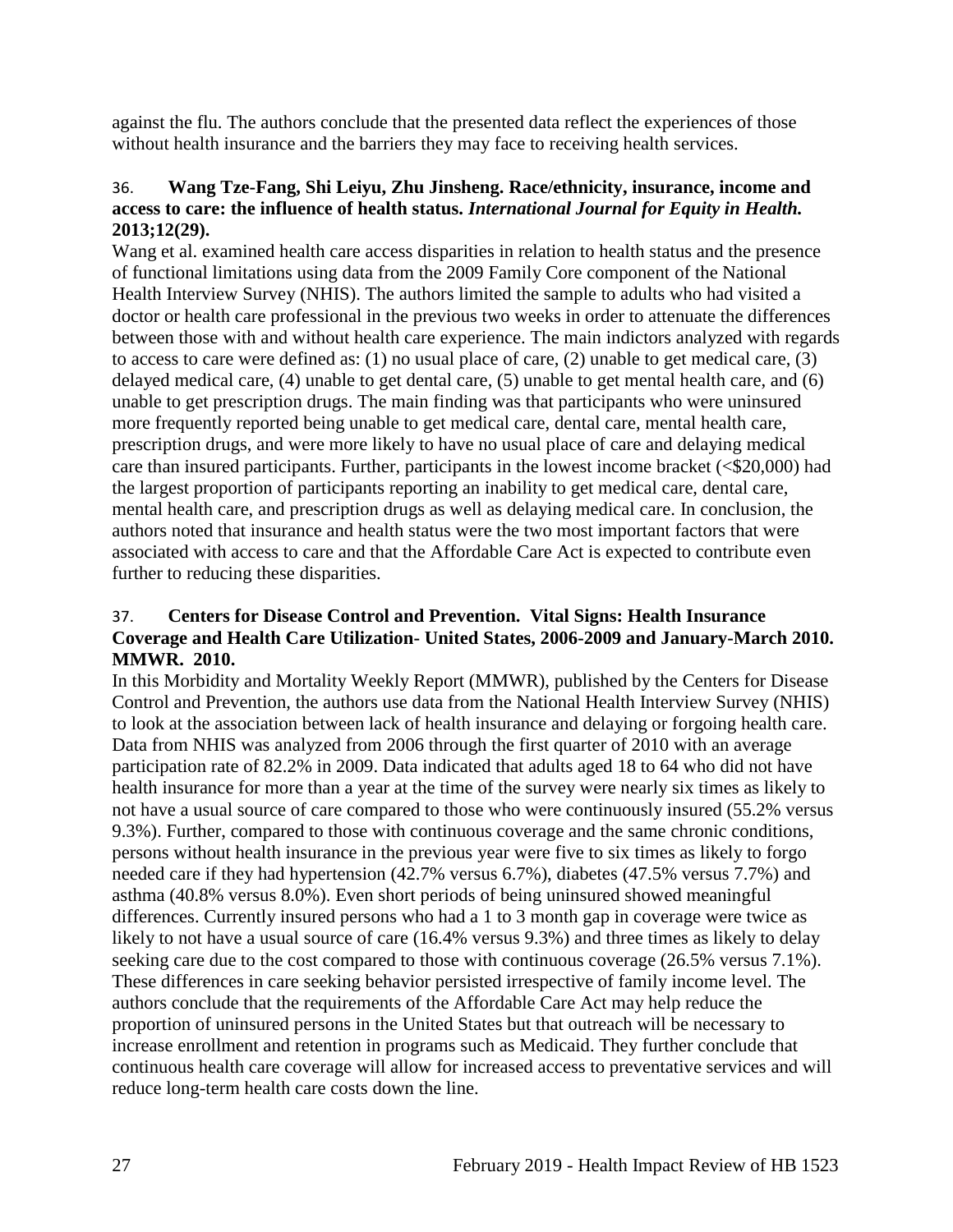#### <span id="page-30-1"></span>38. **Akinyemiju T. F., Soliman A. S., Yassine M., et al. Healthcare access and mammography screening in Michigan: a multilevel cross-sectional study.** *International Journal for Equity in Health.* **2012;11(16).**

Socioeconomic status and access to healthcare may contribute to disparities in use of available mammography screening. Women of lower socioeconomic status and women living in neighborhoods of lower socioeconomic status are less likely to have mammography screening. Akinyemiju et al. analyzed data from the 2008 Michigan Sepcial Cancer Behavioral Risk Factor Survey (modeled after the Centers for Disease Control and Prevention's Behavioral Risk Factor Surveillance Survey) with women aged 40 or older to determine risk factors, family history, screening behaviors, and cancer knowledge. Access to health care was measured by health insurance status, having a usual place of care, and having a usual healthcare provider. Socioeconomic status was measured at the individual and county levels based on measures of affluence, disadvantage, and immigration. Overall, Their analysis found that having no usual source of care reduced the likelihood of receiving a mammogram by 54% (OR= 0.46, 95% CI= 0.21-0.99), having no healthcare provider reduced the likelihood of recieving a mammogram by  $68\%$  (OR= 0.32, 95% CI= 0.15-0.69), and having no health insurance reduced the likelihood of recieving a mammogram by 73% (OR= 0.27, CI= 0.14-0.54). None of the county level factors (including county level socioeconomic status) were significant. The authors concluded that the primary barriers to mammography screening were lack of health insurance and not having a usual healthcare provider.

#### 39. **Lu P. J., O'Halloran A., Williams W. W. Impact of health insurance status on vaccination coverage among adult populations.** *American journal of preventive medicine.*  **2015;48(6):647-661.**

Lu et al. analyzed data from the 2012 National Health Interview Survey (NHIS), which had a response rate of 61.2%. The authors used the data to estimate vaccination coverage among adults over the age of 18 by health insurance status for seven routinely recommended vaccines: influenza, pneumococcal (PPSV), tetanus and diptheria toxoid (Td) or tetnus, diptheria, and acellular pertussis (Tdap), hepatitis A (Hep A), hepatitis B (Hep B), herpes zoster (shingles), and human papillomavirus (HPV). Having health insurance was significantly associated with a greater likelihood of receiving the influenza vaccine, Td, Tdap, and PPSV, even after adjusting for age, gender, race/ethnicity, marital status, education, employment status, poverty level, number of physician contacts in the past year, usual source of care, self-reported health status, U.S.-born status, and region of residence. Further, vaccine coverage for influenza, PPSV, shingles, and HPV were two to three times higher among those with health insurance. Overall, individuals who reported having a regular physician were more likely to have received the recommended vaccines, regardless of their insurance status. The authors conclude that comprehensive strategies need to be tailored to improve vaccination coverage among adults, especially those without health insurance.

# <span id="page-30-0"></span>40. **Baicker Katherine, Taubman Sarah L., Allen Heidi L., et al. The Oregon Experiment — effects of Medicaid on clinical outcomes.** *New England Journal of Medicine.*  **2013;368(18):1713-1722.**

Baicker et al. examined the effects of health insurance coverage on health care use and health outcomes approximately 2 years after the Oregon Medicaid lottery. The Oregon Health Plan Standard is a Medicaid program for adults aged 19-64 who have an income below 100% of the federal poverty level. The program closed to new enrollment in 2004 but began a waiting list in 2008 to fill a limited number of new openings. Between March and September of 2008, approximately 30,000 people were selected through a lottery drawing from the waiting list of nearly 90,000 names. This lottery process allowed for a quasi-experimental approach to studying the effects of insurance on health with the use of a random assignment. The authors of this study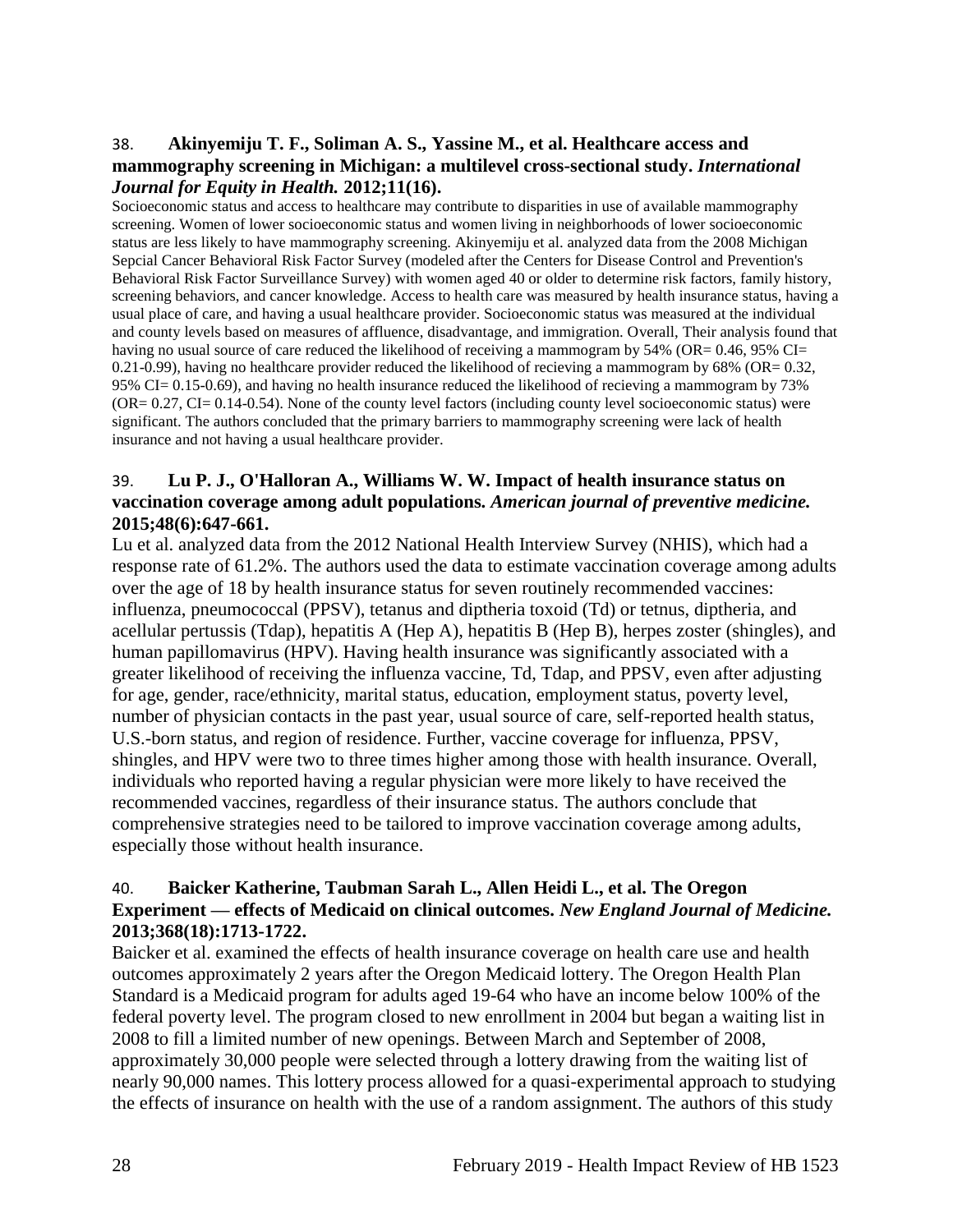interviewed a sample population of 12,229 people in Portland, Oregon, half of which were selected in the lottery and half of which were not, between September 2009 and December 2010. The findings indicated that Medicaid coverage did not have a significant effect on the prevalence or diagnosis of hypertension or high cholesterol levels but did increase the probability of a diagnosis for diabetes and the use of medications to control diabetes. Further, Medicaid coverage was associated with a substantial reduction in the risk of a positive screening for depression. Compared to those without coverage, Medicaid coverage was associated with a 7.84% increase in the proportion of people who indicated that their health was the same or better than 1 year previously. Finally, Medicaid coverage led to a reduction in financial strain from medical costs, and an increase in the number of prescription drugs received, office visits made in the previous year, perceived access to care, and use of preventative services such as cholesterol screening, mammograms, and pap smears in women. The authors conclude that while Medicaid coverage led to no significant improvements in measured physical health, it did increase access to and utilization of health care and can serve as evidence of the effects of expanding Medicaid to lowincome adults in the United States.

# <span id="page-31-0"></span>41. **Finkelstein Amy N., Taubman Sarah L., Wright Bill J., et al. The Oregon Health Insurance Experiment: evidence from the first year.** *Quarterly Journal of Economics.*  **2012;127(3):1057-1106.**

Finkelstein et al. utilize data from the Oregon Health Insurance Experiment to examine the effects of expanding access to public health insurance on health care utilization, financial strain, and health outcomes of low-income adults. The Oregon Health Plan Standard is a Medicaid program for adults aged 19-64 who have an income below 100% of the federal poverty level. The program closed to new enrollment in 2004 but began a waiting list in 2008 to fill a limited number of new openings. Between March and September of 2008, approximately 30,000 people were selected through a lottery drawing from the waiting list of nearly 90,000 names. This lottery process allowed for a quasi-experimental approach to studying the effects of insurance on health with the use of a random assignment. In this study, the authors obtained individual-level hospital discharge data for the entire state or Oregon from January 2008-September 2009. The authors matched this data to the lottery list based on information such as full name, zip code, and date of birth. In addition, the authors obtained credit records, mortality data from the Oregon Center of Health Statistics, and mailed out a supplemental survey to nearly all individuals selected through the lottery. In total, the authors were able to survey 29,834 individuals who were selected by the lottery and 45,088 who were not selected and acted as controls. The data indicate that enrollment in Medicaid is associated with an iincreased hospital admissions, outpatient visits, and prescription drug use, and increase in compliance with recommended preventative care, improvement in self-reported mental and physical health measures, perceived access to and quality of care, and overall well-being. Further, the authors found a decline in substantial out-of-pocket medical costs and total medical debts. The authors conclude that these results provide meaningful insights into the benefits of Medicaid but also call for a careful costbenefit analysis of Medicaid expansion taking into account the inputs provided in this study.

# 42. **Marino M., Bailey S. R., Gold R., et al. Receipt of preventive services after Oregon's randomized Medicaid experiment.** *American journal of preventive medicine.* **2016;50(2):161- 170.**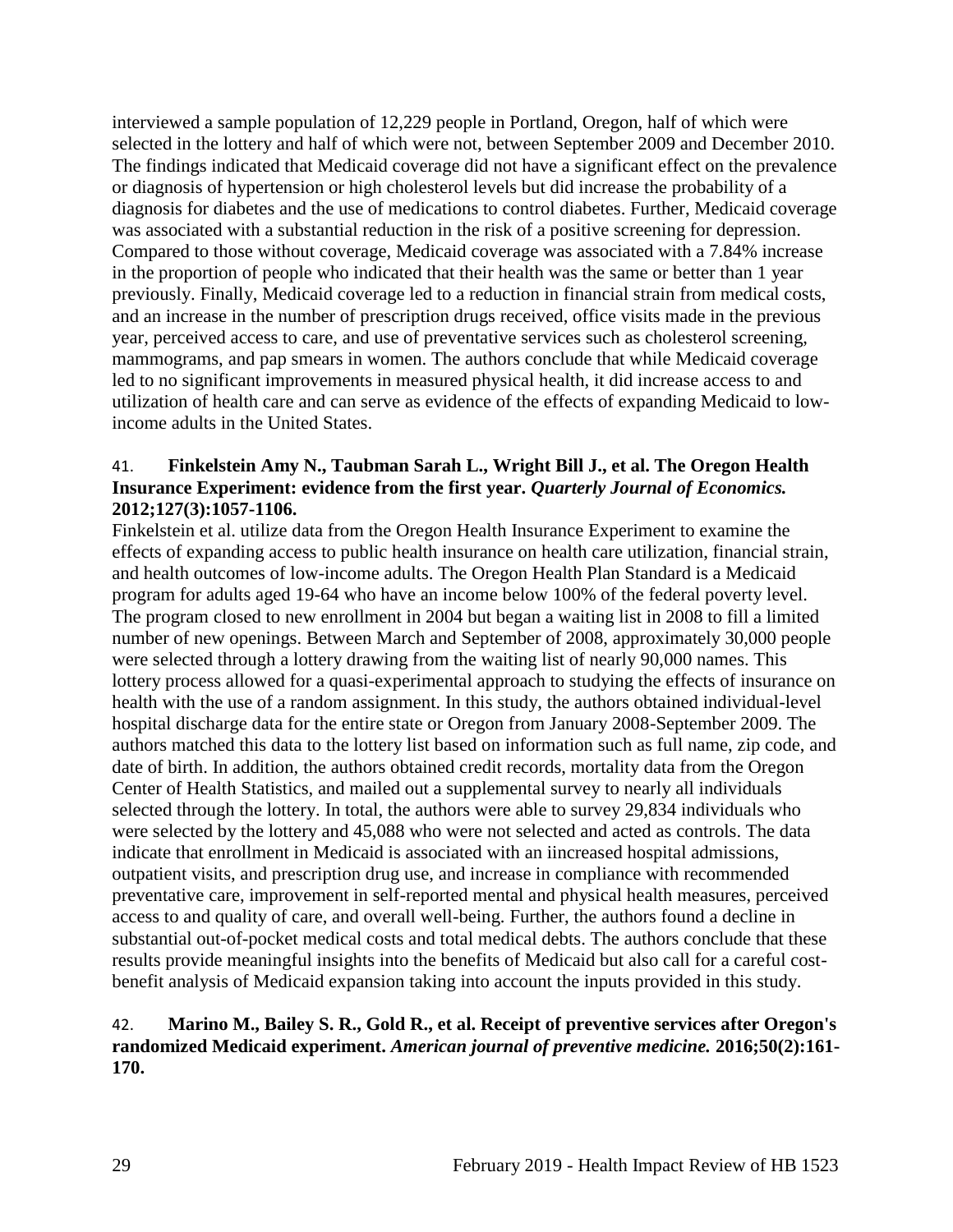Marino et al. assessed the long-term impact of the Oregon Health Insurance Experiment on the receipt of 12 preventative care services. The Oregon Health Plan Standard is a Medicaid program for adults aged 19-64 who have an income below 100% of the federal poverty level. The program closed to new enrollment in 2004 but began a waiting list in 2008 to fill a limited number of new openings. Between March and September of 2008, approximately 30,000 people were selected through a lottery drawing from the waiting list of nearly 90,000 names. This lottery process allowed for a quasi-experimental approach to studying the effects of insurance on health with the use of a random assignment. In this study, the authors probabilistically matched individuals aged 19-64 who were selected from the lottery reservation list to an individual in the Oregon Community Health Information Network (OCHIN), which is a network of health systems that supports over 300 community health centers. The total sample included in this study was 4,049 patients selected by the lottery and 6,594 patients from OCHIN who were not selected. The primary outcomes of interest were whether or not the individual had received the following services in the post-lottery period: "...screenings for cervical, breast, and colorectal cancer (fecal occult blood testing and colonoscopy); screenings for diabetes (glucose and hemoglobin A1c [HbA1c]), hypertension, obesity, and smoking; lipid screening; chlamydia testing; and receipt of influenza vaccination." The results indicate that patients who were selected by the lottery were significantly more likely to receive preventives screening services for BMI, blood pressure, smoking, Pap test, mammography, chlamydia and HbA1c. After adjusting for age and the number of chronic conditions diagnosed prior to the selection date, where appropriate, all of the previously mentioned services remained significant with the addition of fecal occult blood testing. The authors indicate that while community health centers provide quality health services for millions of uninsured and underinsured persons, continued efforts are needed to expand access to health insurance for vulnerable populations.

# <span id="page-32-0"></span>43. **Wherry L. R., Miller S. Early coverage, access, utilization, and health effects associated with the Affordable Care Act Medicaid expansions: a quasi-experimental study.**  *Annals of internal medicine.* **2016;164(12):795-803.**

Wherry et al. used data from the National Health Interview Survey (NHIS)from 2010 to 2014 to evaluate whether state Medicaid expansion was associated with changes in insurance coverage, access to and utilization of care, and self-reported health. The authors used data for adults aged 19-64 with incomes below 138% of the federal poverty level in states that did and did not expand Medicaid. Compared with nonexpansion states, respondents in expansion states reported significant increases in diagnoses of diabetes and high cholesterol but no differences in diagnoses of hypertension, access to care, health status, or mental health. Medicaid expansions were also associated with significant increases in visits to a general physician. The authors conclude that these data provide evidence that the Affordable Care Act Medicaid expansions are associated with an increase in insurance coverage and health care utilization and that fully understanding the impacts of the expansion are crucial to future policy debates.

# 44. **Ralph L. J., Brindis C. D. Access to reproductive healthcare for adolescents: establishing healthy behaviors at a critical juncture in the lifecourse.** *Curr Opin Obstet Gynecol.* **2010;22(5):369-374.**

Ralph and Brindis (2010) present a review of recent research on adolescent's access to reproductive healthcare, identifying a number of structural and perceived barriers: insurance status, primary care providers, adolescent's knowledge, and provider perceptions. Insurance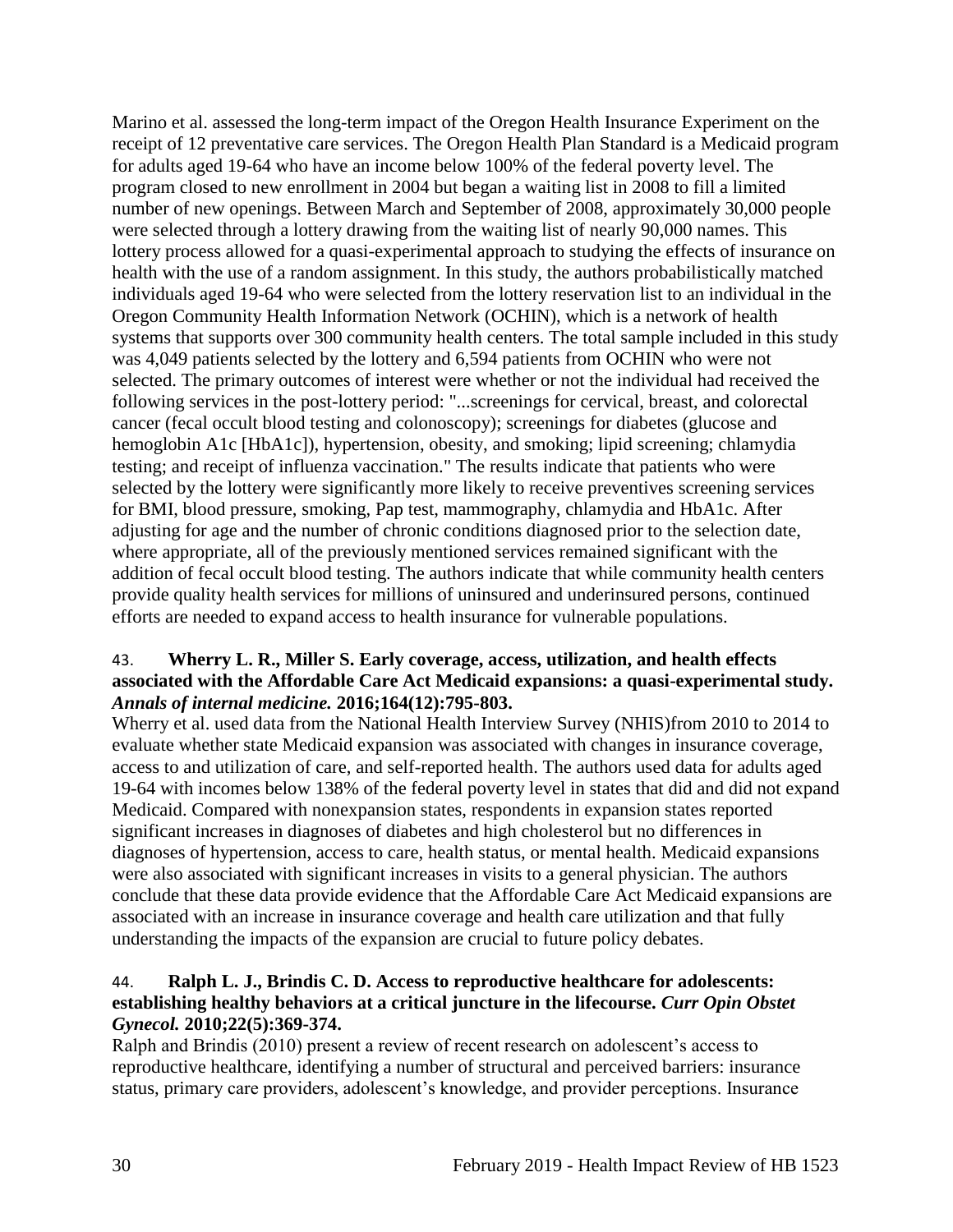status is a barrier to adolescents seeking care, with those uninsured receiving inconsistent and inadequate care. Among adolescents who do see a provider regularly, pediatricians are the main source (age  $\leq$ 14) or a large source (age >14) of that care, yet the quality and comprehensiveness of reproductive services varies substantially, with most pediatricians not providing the full range of appropriate services. Adolescents often lack the knowledge to navigate the healthcare system, have a fear of disclosure of confidential information, and are uncertain about their ability to receive services without parental consent. Providers' limitations include perceive inadequacies in their training, lack of ability to provider confidential care, and concern about legal restrictions on confidentiality. Authors recommend that healthcare providers must play a critical role in providing care and developing new models for adolescents to access reproductive healthcare.

#### 45. **Goodman M., Onwumere O., Milam L., et al. Reducing health disparities by removing cost, access, and knowledge barriers.** *Am J Obstet Gynecol.* **2017;216(4):382 e381- 382 e385.**

Goodman et al conducted a secondary analysis on the Contraceptive CHOICE Project database to determine the effect of removing barriers to access (cost, availability, and education) for longacting reversible contraception (LARC) among White and Black adolescent girls (aged 15-19). The results revealed drastic reductions in overall pregnancy rates, and elimination of disparities due to race. The authors conducted secondary analysis of Contraceptive CHOICE Project database, and compared it with data from National Vital Statistics reports and National Survey of Family Growth. CHOICE is a longitudinal cohort study of sexually active girls and women ( $n =$ 9256) age 14-45 in St. Louis, MO. Authors selected girls age 15-19 for their analysis. Participants were informed and educated about long-acting reversible contraception (LARC), including the efficacy, side effects, benefits and risks associated with each method. Participants chose the method, and were offered same-day insertion at no cost. Analysis of the national data revealed a national decline in teen pregnancies, with larger decreases seen in White teens. On average, Black teens had 2.5 times the rate (RR, 2.5) of unintended pregnancy as White teens. In the CHOICE program, pregnancy rates were drastically lower than national averages among both Whites and Blacks: 18.2 pregnancies per 1000 in 2008-09 combined in CHOICE compared to 158.5 and 145.9 in 2008 and 2009 nationally. By 2012-2013, there was essentially no disparity in pregnancy rates by race in the CHOICE participants (RR, 0.95) compared to the national average (RR, 2.5) and compared to CHOICE participants at the beginning of the study (RR, 3.7). This analysis indicates that not only are cost, availability, and education barriers to accessing LARC, but that these barriers are more prevalent for Black teens that White. Eliminating these barriers is possible and will have a significant and large effect on teen pregnancy rates.

46. **Ferrer Harriet Batista, Trotter Caroline, Hickman Matthew, et al. Barriers and Facilitators to HPV vaccination of young women in high-income countries: a qualitative systematic review and evidence synthesis.** *Bio Medical Center Public Health.* **2014;14(700).** Ferrer et al conducted a qualitative systematic review and evidence synthesis to understand factors affecting decision-making of HPV vaccination of young women. Forty-one studies were included in the review, with the majority from the US ( $n = 24$ ), and the rest in other high-income countries. Research was conducted in healthcare, community, school, and government settings, with participants including parents, healthcare professionals, and young women. The decision to vaccinate girls against HPV is largely influence by policymakers, physicians, and parents; girls themselves have very little influence over the decision. The authors grouped the influencing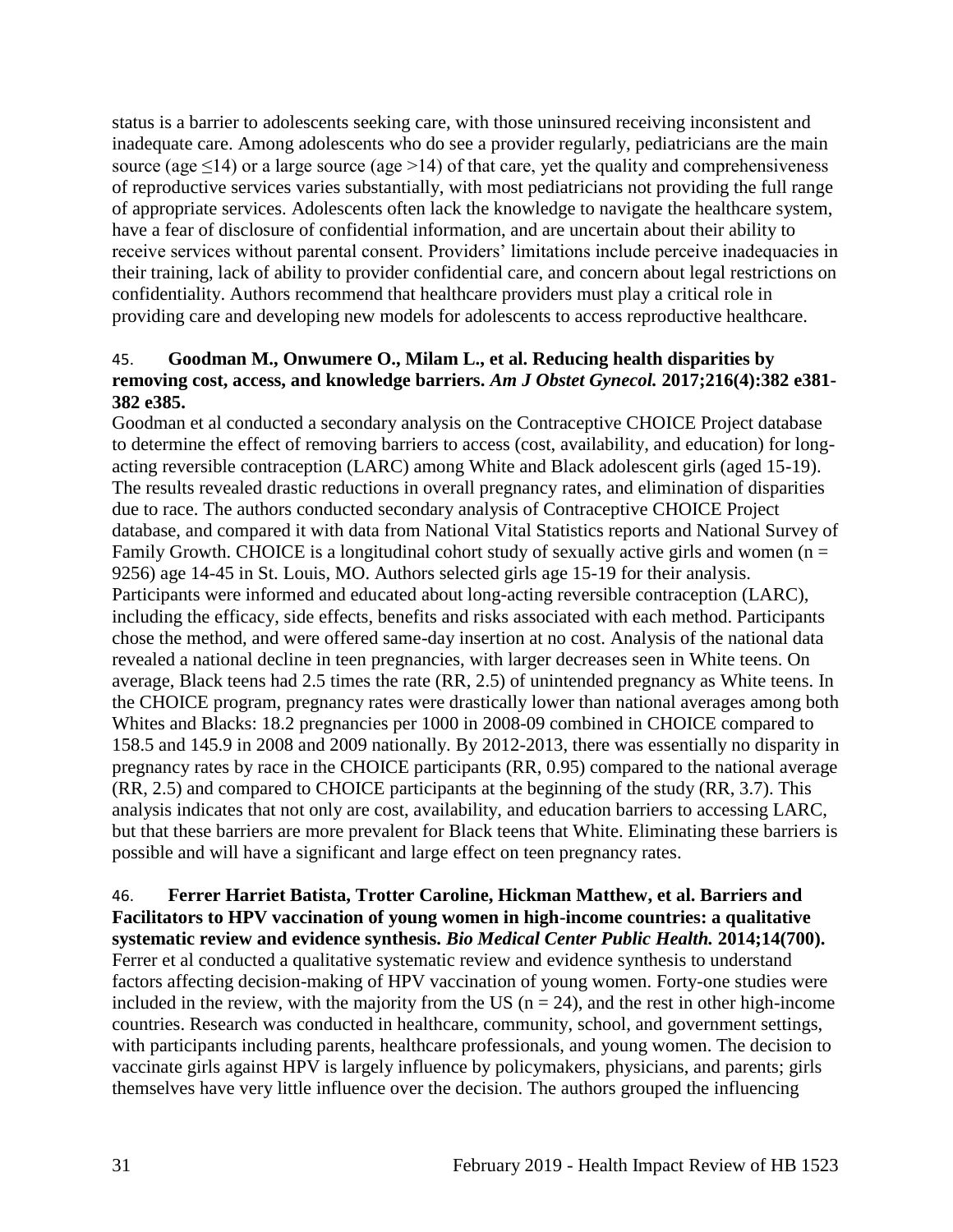factors and barriers into the following groups: financial considerations, sexual mores (social norms and values surrounding sex), trust (in vaccination programs and providers), and consent. There were racial disparities in uptake of the HPV vaccine, with racial and ethnic minority girls receiving the vaccine less often. The authors postulate that in the US, African Americans may lack trust in healthcare professionals due to a history of racism and mistreatment. Judgments by healthcare professionals about whether or not to recommend the vaccine had an especially large impact on a young woman's access to the vaccine. This decision was based on cultural values, assumptions about the family's values, and race (providers are less likely to recommend to ethnic minorities). The authors recommend addressing the issues of provider recommendation and need for parental consent, as these were regarded as the largest barriers to vaccination.

# 47. **Suzuki R., Krahn G., Small E., et al. Multi-level barriers to obtaining mammograms for women with mobility limitations: post workshop evaluation.** *Am J Health Behav.*  **2013;37(5):711-718.**

OBJECTIVES: To assess the barriers and facilitators to mammogram use in middle aged women with mobility limitations who had completed an educational workshop, Promoting Access to Health Service (PATHS), on clinical preventive services. METHODS: Women aged 40 to 64 with mobility impairments who reported not receiving a mammogram in the last 2 years were randomly assigned to a PATHS workshop and received follow-up monthly phone call interviews over 6 months. RESULTS: Individual (eg, comorbidities, family responsibilities), interpersonal (eg, unclear provider communication, negative history), and environmental (eg, healthcare availability, insurance coverage, finances) factors were identified as unsolved barriers and potential facilitators (eg, reminders, physical proximity), to obtaining a mammogram. CONCLUSIONS: A multi-level intervention approach is required to promote mammogram use by women with disabilities.

# 48. **Swaine J. G., Dababnah S., Parish S. L., et al. Family caregivers' perspectives on barriers and facilitators of cervical and breast cancer screening for women with intellectual disability.** *Intellect Dev Disabil.* **2013;51(1):62-73.**

Swaine et al (2013) interviewed caretakers of women with intellectual disabilities about barriers to cancer screenings. The interviewers conducted 20-60min semi-structured qualitative interviews of female familial caregivers (n=32). The barriers were analyzed by screening type: breast exam, mammogram, pelvic exam and Pap test. Breast exams and mammography: The most common reason for not receiving a breast exam was the caretaker's belief that it was unnecessary. Of the women who were old enough to require a mammogram but had not received one, the caretaker reported that the woman was uncomfortable with the procedure or that the caretaker had not yet scheduled the exam. Pelvic exams and Pap tests: The most common reason for nonreceipt was lack of sexual activity, and belief that the test was unnecessary for women with intellectual disabilities. Many women with intellectual disabilities were uncomfortable with pelvic exams (due to embarrassment, feeling a lack of privacy, or fear of physical pain), but having a doctor or caregiver explain the procedure improved comfort. For receipt of healthcare in general, caretakers most commonly reported that issues with Medicare coverage prevented access.

# <span id="page-34-0"></span>49. **Nosek Margaret A., Simmons Darrell K. People with Disabilities as a Health Disparities Population: The Case of Sexual and Reproductive Health Disparities.**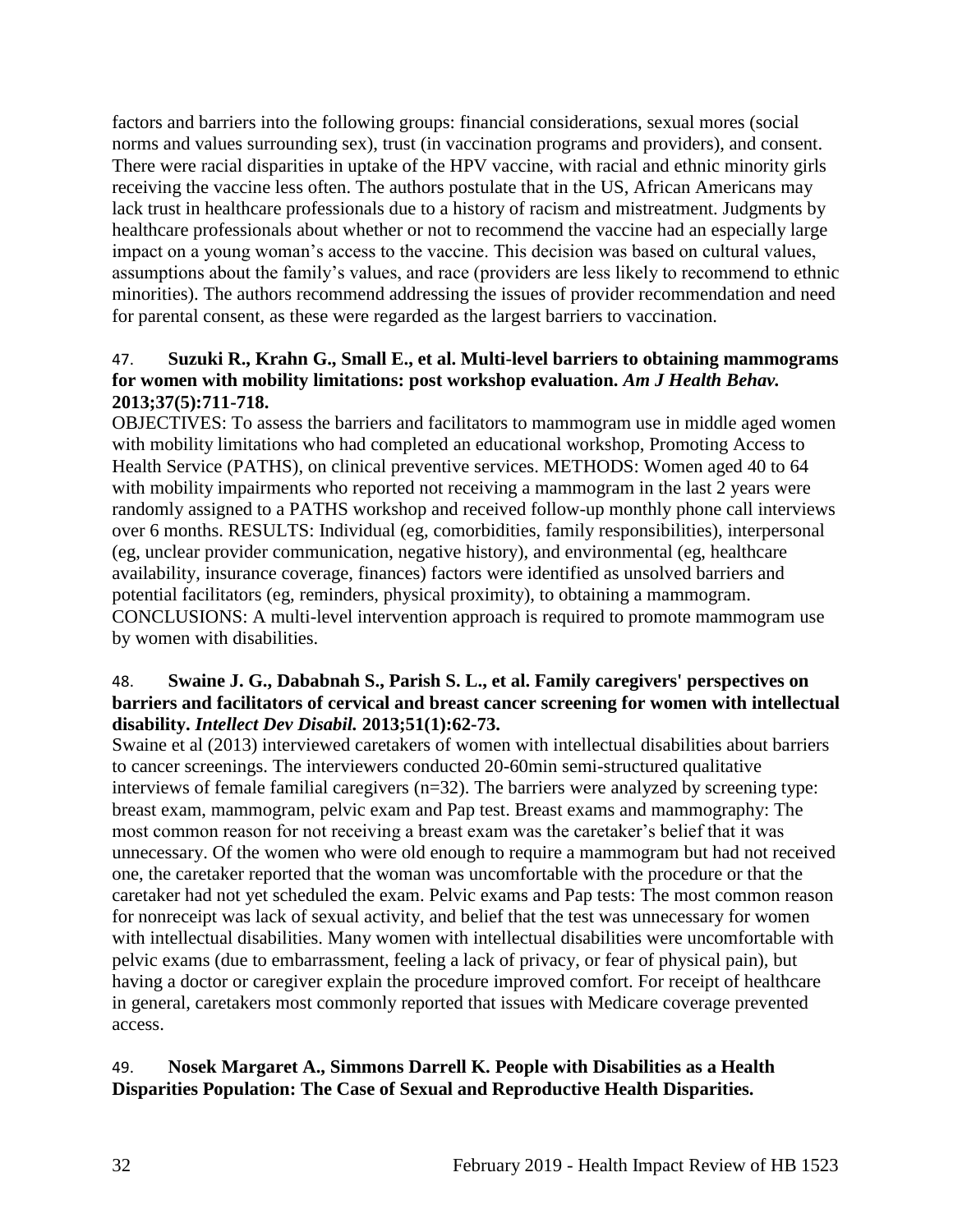# *Californian Journal of Health Promotion.* **2007;5(Special Issue (Health Disparities & Social Justice)):68-81.**

Authors Nosek and Simmons (2007) look into the characteristics and causes of sexual health disparities in people with disabilities, and offer six recommendations. Many health disparities for those with disabilities are due to misconceptions both generally and held by health care providers. There is the assumption that all disabled people are unhealthy, public health should only focus on prevention of disabling conditions, and the lack of perceived need for a standard defininition of disability, among many others. Specifically in the context of sexual health, those who are disabled are perceived to be asexual, unable to have sex, and not in control of their sexual desires. Pregnancy is not perceived as an option or concern for disabled women. Disaprities may also be caused due to lack of access to the same formal education as nondisabled people, where many non-disabled people receive their sex education. Healthcare providers receive very little training on disability and especially lack knowledge of sexuality in the context of disability. Structural barriers also include lack of accessible facilities, limitations in insurance coverage/reimbursement, and insurance requirements such as seeing a primary care provider for a referral. The authors offer the following six approaches to eliminate such disparities: 1) include education on wellness in the context of disability in the formal education received by health care providers. 2) empower people with disabilities. 3) promote compliance with the ADA. 4) remove barriers to participation of people with disabilities in research and education. 5) recognize people with disabilities as a health disparities population and consider their issues in national health care policy. 6) improve media coverage of disability health issues and the portrayal of healthy and successful people with disabilities.

50. **Gynecologists The American College of Obstetricians and, Gynecologists The American Congress of Obstetricians and. Increasing Access to Contraceptive Implants and Intrauterine Devices to Reduce Unintended Pregnancy. In: Group CoGPL-ARCW, ed. Washington, DC: The American College of Obstetricians and Gynecologists; 2018.** This Committee Opinion from The American College of Obstetricians and Gynecologists's Committee on Gynecologic Practice's Long-Acting Reversible Contraception Working Group provides guidance to Obstetricians-gynecologists to encourage consideration of implants and intrauterine devices for all appropriate candidates, including nulliparous women and adolescents. The committee notes, "[t]he convenience and subsequent high continuation rates of LARC placement immediately postpartum or after second-trimester abortion may outweigh the disadvantage of higher IUD explusion rates." Additionally, "[t]he uptake of immediate postpartum LARC has been slowed by the difficulties hospitals and obstetrician-gynecologists encounter in receiving reimbursement and payment for devices and services separate from the global fee for delivery."

# <span id="page-35-0"></span>51. **Mitra M., Smith L. D., Smeltzer S. C., et al. Barriers to providing maternity care to women with physical disabilities: Perspectives from health care practitioners.** *Disabil Health J.* **2017;10(3):445-450.**

Mitra et al (2017) conducted interviews in order to characterize providers' views of the barriers to providing maternity care to women with disabilities, as well as provide recommendations for reducing barriers. The authors conducted semi-structured phone interviews with 14 healthcare providers who provider maternity care to women with physical disabilities. The providers had an average of 22 years of experience in specialties including obstetrics/gynecology, maternal-fetal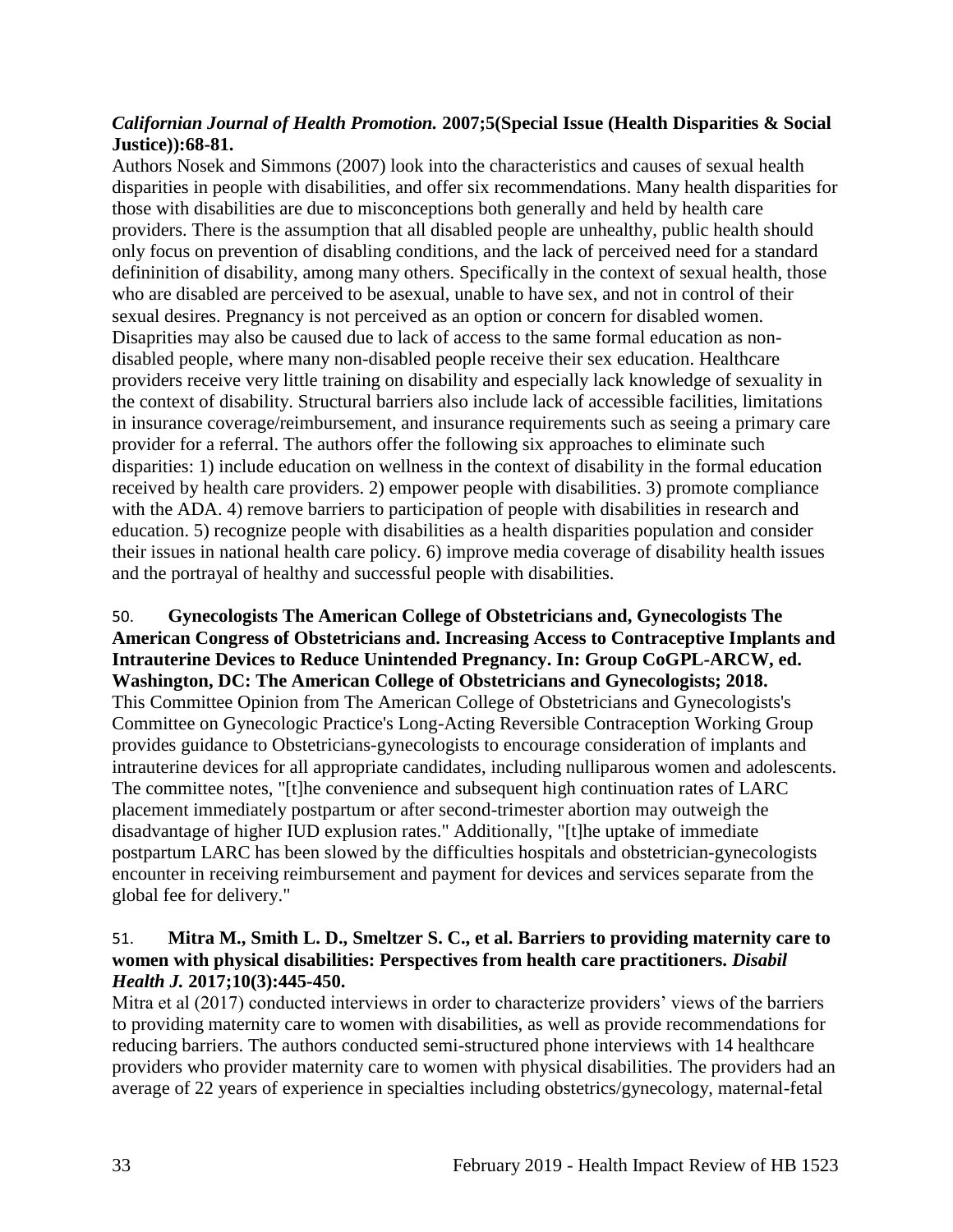medicine, certified nurse midwifery, and medical genetics, and saw a varying volume of women with disabilities. Each interview lasted about 45min, and focused on both the perceptions of barriers to providing care to patients with disabilities for maternity care and birth, as well as perceptions on developing guidelines to address such barriers. The authors identified four levels of barriers: practitioner, clinical practice, system, and lack of scientific evidence. Practitioner: lack of training/education related to maternity care and general needs for women with disabilities, unwillingness or lack of confidence in providing services, inadequate coordination of care between providers. Clinical practice: inaccessible equipment and facilities, and lack of training/education of office staff related to maternity care for women with disabilities. System: lack of time, and insurance reimbursement policies (e.g. low payment rates and complex reimbursement processes). Lack of Scientific Evidence: lack of maternity practice guidelines for women with disabilities, lack of disability-specific clinical research, and lack of research on interactions between disability and pregnancy. The authors highlight the importance of not only making maternity clinics and equipment physically accessible to women with disabilities. More importantly, they emphasize the need for education and training of healthcare providers and clinic staff and further clinical research specifically on the effects of specific disabilities on pregnancy. Research and education should lead to the development of practice guidelines as well as reduction in provider biases. This study does not capture the perceptions of providers who choose not to or are unable to provide maternity care to women with disabilities, and thus may not accurately reflect barriers that prevent providers from providing this care.

# <span id="page-36-0"></span>52. **Bahn K, Kugler A, Mahoney M, et al. Linking Reproductive Health Care Access to Labor Market Opportunities for Women. Center for American Progress; 2017.**

This Center for American Progress report examines the relationships between economic status and reproductive health. The report concludes that, "women's economic empowerment, as measured by women's labor force participation, earnings, and mobility, is correlated with stronger measures of upholding reproductive rights and health care access." They found that states with better access to reproductive health care also have the greatest economic opportunity for women. Low-income women face barriers due to lack of insurance and restrictive state laws that have economic implications (e.g. requirements that women have multiple doctors offices or unnecessary waiting period before recieving an abortion result in additional costs for travel, child care, missed work, etc.). These barriers "affect those who already have the least resources and face the most barriers to recieving medical care, exacerbating economic inequality." While income is a barrier to accessing reproductive heatlh care, recieving reproductive health care also impacts a women's future economic opportunities. For example, access to contraception and abortion "has serious economic consequences for women, in both immediate costs as well as long-term effects on economic stability and progress." This suggests that the relationship between socioeconomic status and access to reproductrive health care is cumulative and cyclic.

# <span id="page-36-1"></span>53. **Zimmerman M. S. Information Poverty and Reproductive Healthcare: Assessing the Reasons for Inequity between Income Groups.** *Social Work in Public Health.*  **2017;32(3):210-221.**

Zimmerman provided a summary of the literature examining the relationship between socioeconomic status and access to reproductive health care services. Her literature review identified barriers including, women's attitudes and beliefs; knowledge of services; lack of social support; transportation; clinic environment; existing laws and legislation; cost of care;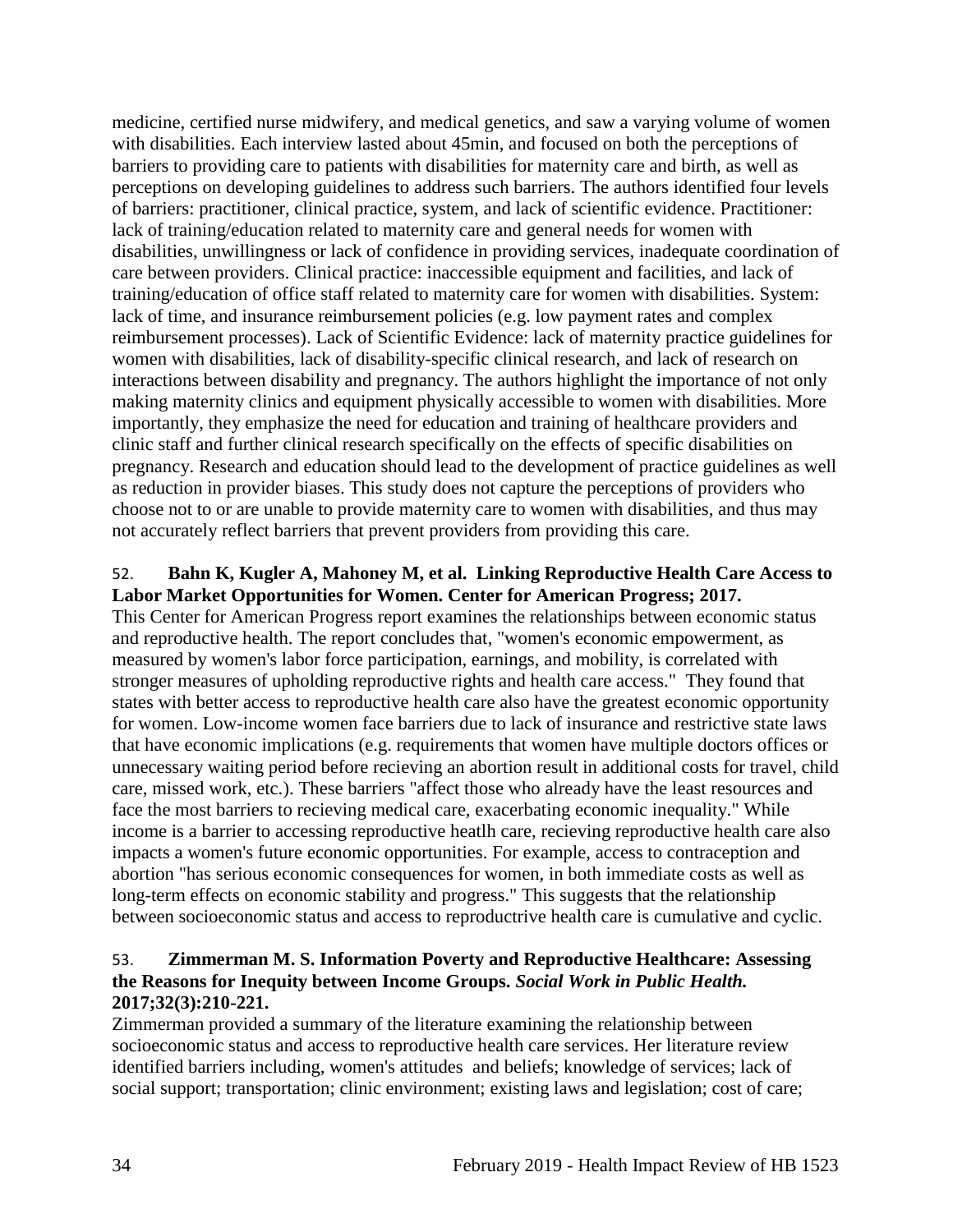insurance status; communication with healthcare workers; gender inequality; and intimate partner violence. She states that, "it is commonly known that in the United States women who are of low-income do not access reproductive healthcare services to the same advantage as women who are of higher income." She also cites previous research suggesting that income is a greater predictor of access to healthcare than race, and that low-income women were less likely to access reproductive care than higher-income women. As part of this study, Zimmerman completed 15 in-depth interviews with women of various socioeconomic status to determine barriers to accessing reproductive healthcare services and information. She conducted semistructured interviews with women in North Carolina to learn about how women seek reproductive healthcare, their experiences, and barriers to accessing care. Ten of the interviews were completed with women with an income below 200% of the federal poverty limit. She took extensive notes during the interview process, coded and analyzed all responses, and presented results by theme, following best practices for qualitative research. Despite use of best practices, this study has three main limitations, including small sample size, low generalizability, and the use of general or theoretical questions, rather than asking specifically about personal experience. Based on her in-depth interviews, she concluded that the primary barriers low-income women face in accessing reproductive health care include: clinical staff attitudes, knowledge of care available, cost of care, and lack of insurance. Zimmerman offers two solutions to address these barriers: 1. Work with social workers to increase awareness of and education about available healthcare and services within communities: 2. Train medical providers to positively engage with patients to improve understanding.

#### <span id="page-37-0"></span>54. **Association National Family Planning & Reproductive Health. Policy Brief--Title X: Helping Ensure Access to High-Quality Care. 2015.**

Title X of the Public Health Service Act was enacted in 1970 and is known as the "national family planning progarm." It is the only federal funding source for family planning services in the United States, and provides "high-quality family planning services and related preventive health care to low-income and uninsured individuals who may otherwise lack access to health care." Funding provides care for both men and women regardless of ability to pay, insurance status, or immigration status. Approximately 70% of Title X patients have incomes below 100% of the Federal Poverty Level and 63% are uninsured. This policy brief outlines service by socioeconomic status, insurance status, race and ethnicty, and geography. It states that women, women of color, immigrant women, and women living in rural or frontier areas are less likely to have health insurance. An estimated 40% of women of reproductive age with low-incomes lacked health insurance. Of all women without health insurance, 39% are immigrants due to "policies and regulations restricting access to public and private health insurance as well as the overrepresentation of immigrants in jobs unlikely to provide health insurance."

# 55. **Nahata Leena, Quinn Gwendolyn P., Caltabellotta Nicole M., et al. Mental Health Concerns and Insurance Denials Among Transgender Adolescents.** *LGBT Health.*  **2017;4(3):188-193.**

Nahata et al. conducted a retrospective medical record review (2014-2016) to examine: "(1) the prevalence of mental health diagnoses, self-injurious behaviors, and school victimization and (2) rates of insurance coverage for hormone therapy, among a cohort of transgender adolescents at a large pediatric gender program, to understand access to recommended therapy." Researchers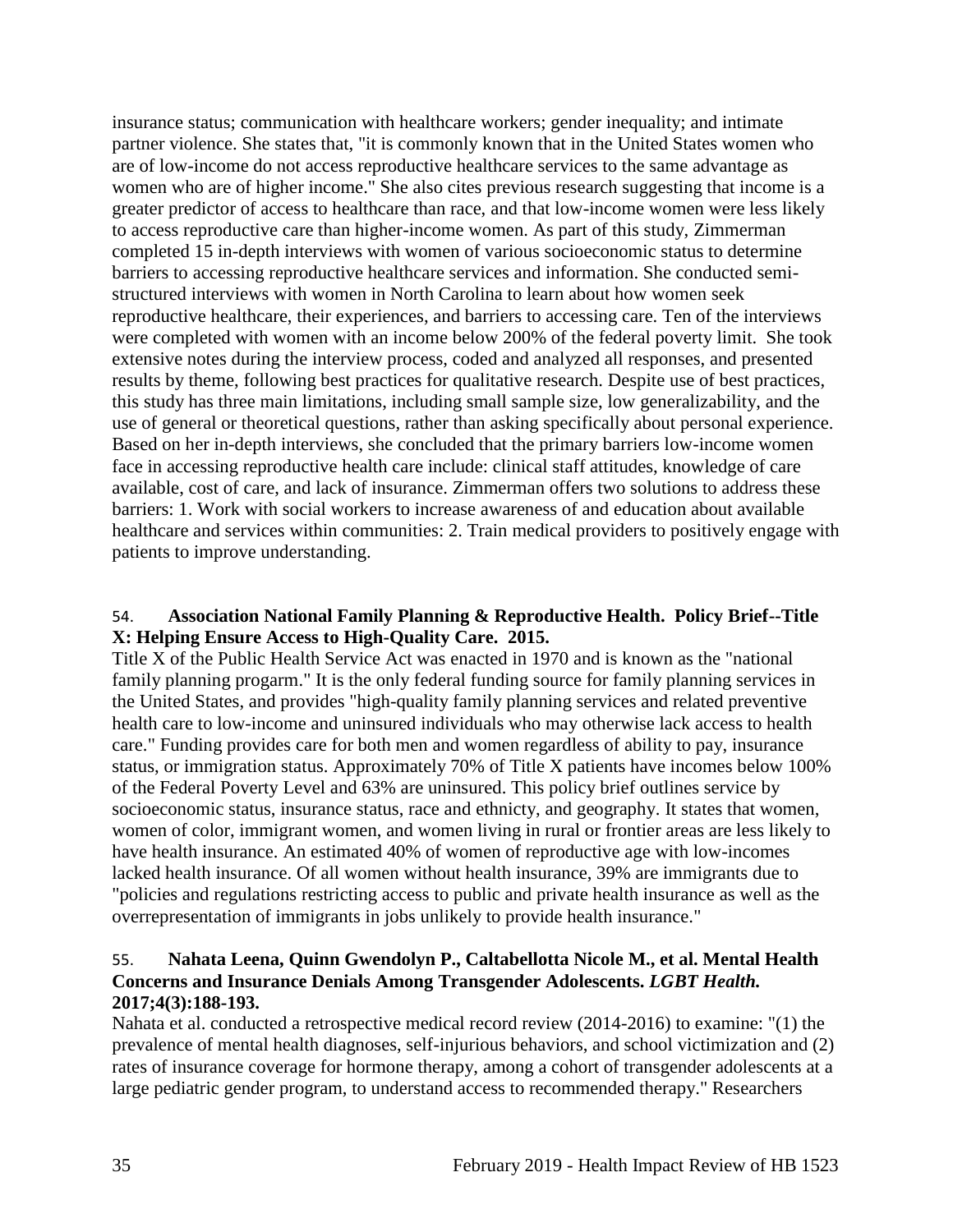identified 79 records (51 transgender males, 28 transgender females) that met inclusion criteria (mean age: 15 years, range 9-18). According to authors, gonadotropin-releasing hormone (GnRH) analogues, or "puberty blockers," are often recommended in the early stages of puberty to "prevent or alleviate dysphoria, by averting permanent changes to the body that misalign with identified gender." While long-term outcome data have not yet been collected in the U.S., "a Dutch group found that adolescents managed in a multidisciplinary healthcare setting with puberty suppression followed by gender affirming hormone therapy had similar mental health out comes to those observed in the general population." Data indicate decreases in depressive symptoms, reduced behavioral and emotional problems, and an improvement in general functioning among adolescents following administration of puberty blockers. Authors cite evidence that "socially transitioned prepubertal transgender children had similar mental health outcomes as age-matched controls." Review of medical records found 92.4% of patients had been diagnosed with one or more of the following mental health conditions: depression, anxiety, PTSD, eating disorders, ASD, and bipolar disorder. Additionally, 74.7% of subjects reported suicidal ideation, 55.7% exhibited self-harm, and 30.4% had a history of at least one suicide attempt. Of the 27 patients prescribed GnRH analogues, 8 (29.6%) received insurance coverage (median age: 15.3 years, range: 12.8-17.3 years) and began therapy. One patient who did not receive insurance coverage paid out of pocket. "Of the remaining 18 patients, 2 had no documented information about coverage and 16 were denied coverage (mean age: 15.3 years, range: 10.8-18.8 years) and could not start treatment." Of the 16 patients who were denied insurance coverage for GnRH analogues, "4 subsequently had documentation of beginning gender-affirming hormone therapy; the median time between...insurance denial and start date for hormone therapy was 9 months (range: 8-20 months)." Despite the cohort's high risk for suicide attempts, suicidal ideation, and self-harm and clear recommendations from professional organizations as to the importance of hormonal therapy, insurance companies denied access to puberty blockers for the majority of transgender adolescents in this study. Authors conclude, low insurance coverage rates and prohibitively high out-of-pocket costs for puberty suppression leaves many youth unable to access treatment.

#### <span id="page-38-0"></span>56. **Kates Jen, Ranji Usha, Beamesderfer Adara, et al. Health and Access to Care and Coverage for Lesbian, Gay, Bisexual, and Transgender Individuals in the U.S.: The Henry J. Kaiser Family Foundation; 2015:1-27.**

This Kaiser Family Foundation issue brief provides an overview of the challenges sexual and gender minorities experience in accessing health care. The analysis categorizes barriers as structural, economic, or social and examples include gaps in insurance coverage, cost-related hurdles, and poor treatment from health care providers, respectively. Authors also discuss the intersection of sexual orientation and gender identity with other factors (e.g., sex, race/ethnicity, and class) that shape an individual's health, access to care, and experience with the health care system. The brief also details recent changes within the legal and policy landscape that have increased access to care and insurance for LGBT individuals and their families (i.e., passage of the Affordable Care Act [ACA]; the 2013 U.S. Supreme Court [Court] ruling on the Defense of Marriage Act [DOMA; U.S. v. Windsor]; and 2015 Court ruling recognizing same-sex marriages [Obergefell v. Hodges]). For example, prior to the Windsor ruling, "same-sex married couples were only able to obtain coverage for their spouse as a domestic partner, if their employer provided such coverage, and these benefits were considered taxable income." Evidence indicates 39% of firms that offered health insurance provided benefits to unmarried same-sex domestic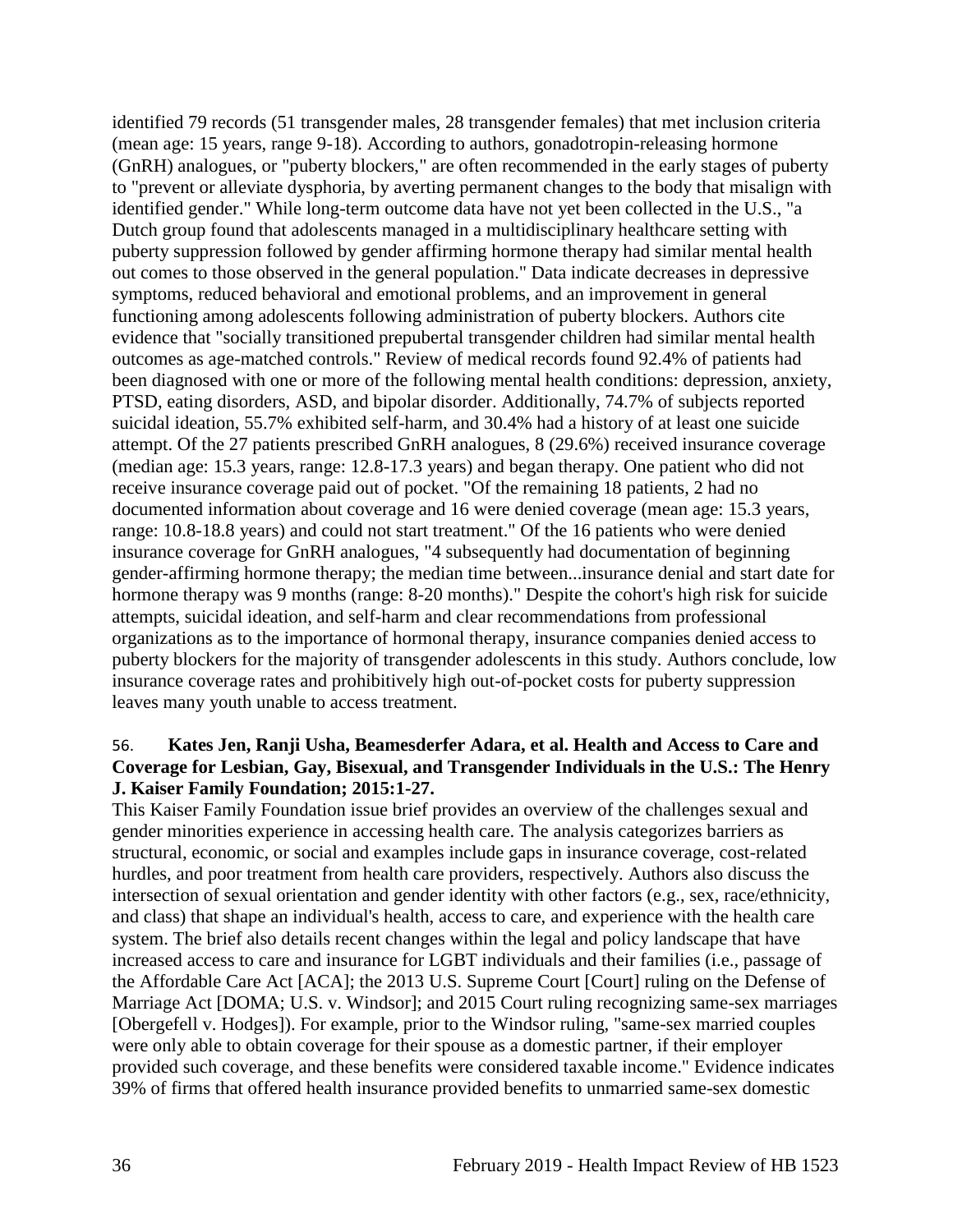partners in 2014, an 18% increase from 2009. The *Obergefell* and *Windsor* rulings mean that "married same-sex couples no longer face a higher tax burden at the federal and state levels." These rulings also expanded coverage to same-sex couples within federal and state insurance markets. However, neither decision is binding on employers. Therefore, "there remains some question about whether employers can legally limit spousal coverage to opposite-sex spouses." According to many experts, offering health benefits to opposite-sex spouses but not to same-sex spouses would likely violate Title VII of the Civil Rights Act, which prohibits discrimination based on sex. Authors also discuss barriers to care experienced by the transgender population, which is much more likely to live in poverty and less likely to have health insurance than the general population. One survey found that 48% of transgender respondents had postponed or went without care when they were sick because they could not afford it. Additionally, authors found evidence that "many health plans include transgender-specific exclusions that deny transgender individuals coverage of services provided to non-transgender individuals, such a surgical treatment related to gender transition, mental health services, and hormone therapy."

# 57. **Puckett Jae A., Cleary Peter, Rossman Kinton, et al. Barriers to Gender-Affirming Care for Transgender and Gender Nonconforming Individuals.** *Sexuality Research and Social Policy: Journal of NSRC.* **2017(August).**

Puckett et al. examined rates of trans/gender nonconforming (TGNC) individuals pursuing or desiring to pursue different forms of gender-affirming care as well as qualitative responses regarding barriers encountered. Researchers conducted an analysis of data from an ongoing research study evaluating the impact of stigma on psychosocial issues effecting TGNC individuals. Data were collected during the baseline survey of the daily diary study and a onetime survey. Participants included 256 TGNC individuals (78.9% White, ages 16-73, Mean age = 28.4). Among participants, 61.3% were receiving hormone therapy, 22.7% had undergone top surgery (chest reconstruction), and 5.5% had undergone bottom surgery (vaginoplasty, phalloplasty, metoidioplasty, or other specific procedures). Authors cite evidence that TGNC individuals experience discrimination within health care setting in many forms, including "misgendering or being referred to as an inappropriate gender (e.g., being referred to as a man/male when a person is female identified) in providers' offices, unnecessarily invasive scrutiny into patients' personal lives, and outright denial of care to TGNC patients." GNC individuals face many of the barriers to care that transgender men and transgender women do, but lack of knowledge and education related to genderqueer or non-binary identities can limit patient access to quality care. Overall, 166 participants reported barriers to pursuing hormone therapy, 134 participants reported barriers to top surgery, 85 reported barriers to bottom surgery, and 22 reported barriers to puberty blockers (note, few participants considered puberty blockers, possibly due to age). Responses were grouped thematically into barriers. The financial cost of care was the most commonly cited barrier to receiving gender-affirming care (i.e., cost of lab work, doctor's visits, therapist visits to receive a letter of support for obtaining hormone therapy or surgeries). Insurance was the next most commonly endorsed barrier often coupled with challenges to employment. Even those with insurance experienced barriers including, having limited providers, having transgender specific exclusions, limiting the total expenditures on transgender-related healthcare to amounts below the cost of procedures. Limited availability of care (i.e., lack of competent providers willing to care for TGNC patients) often caused travelrelated challenges to access services. Other barriers discussed include: bias and stigma from medical professionals (i.e., physicians, nurses, office staff, pharmacy staff); lack of provider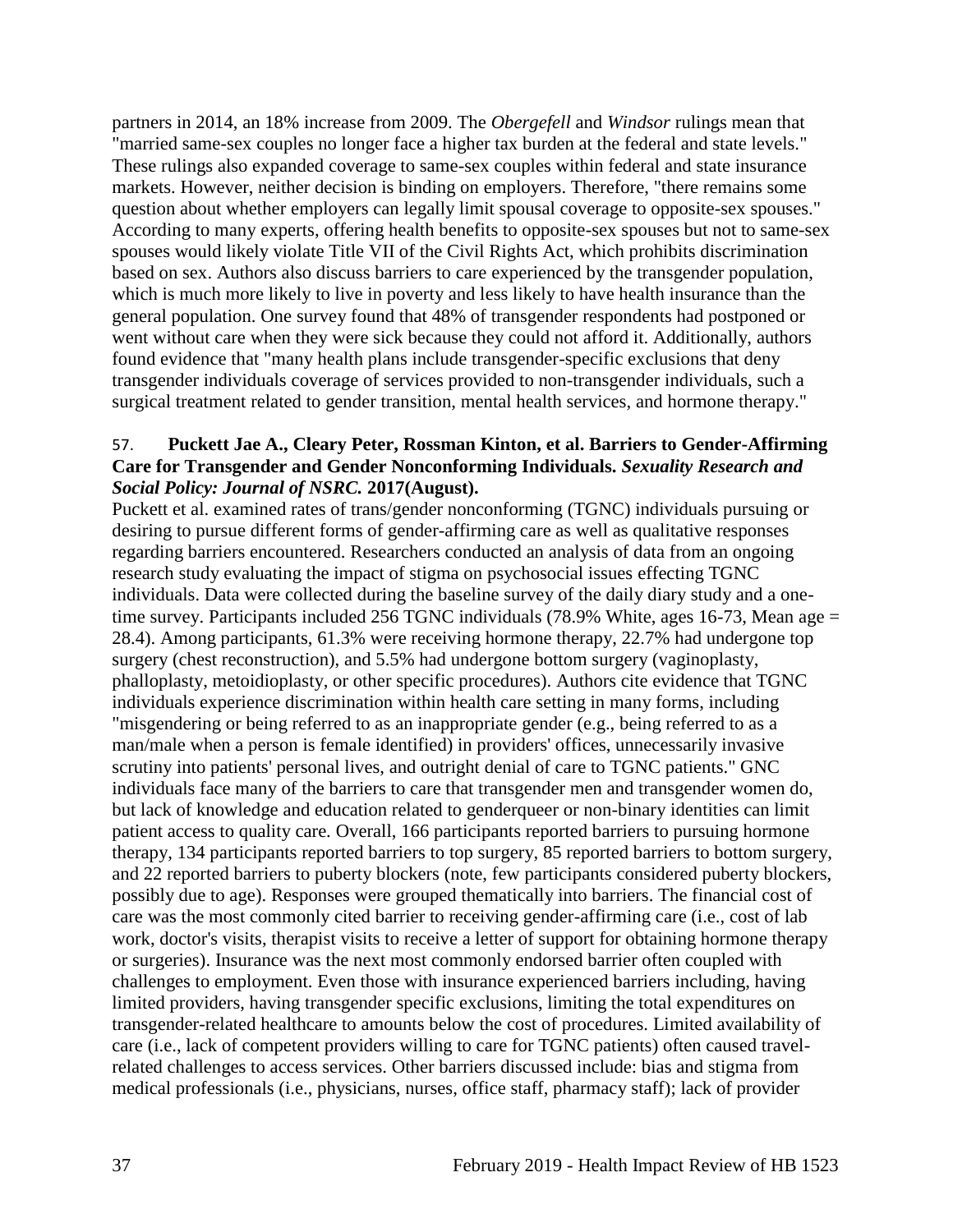education (e.g., feel the need to educate their providers about care needs); unnecessary exams (e.g., breast exams); mental health professionals as "gatekeepers"; requirements related to diagnoses (e.g., Gender Identity Dysphoria) and letters of recommendation from a psychologist and psychiatrist; lack of social support and fear of repercussions (i.e., family); fear of ridicule and discrimination; concern about quality of outcomes; lack of information about genderaffirming care; having other medical issues also presents barriers; age and timing of care (e.g., parental consent requirements, physician bias, lack of knowledge of puberty blockers). Authors state that "[g]iven the benefits of gender-affirming care, it is important to assess and overcome the barriers that prohibit TGNC individuals from pursuing services, if they choose to do so." Authors recommend providers and frontline staff improve cultural competency to work with all patients (e.g., preferred language, resources, and protocol changes), professional organizations (e.g., institute guidelines for working with TGNC patients), state and federal polices (prohibit discrimination based on gender identity and expression), and health insurance (i.e., remove exclusions to gender-affirming care).

## 58. **Discrimination in America: Experiences and Views of LGBTQ Americans. National Public Radio, Robert Wood Johnson Foundation, Harvard T.H. Chan School of Public Health; 2017.**

This report is part of a series titled "Discrimination in America", which is based on a survey conducted for National Public Radio, the Robert Wood Johnson Foundation, and Harvard T.H. Chan School of Public Health. "The survey was conducted January 26 – April 9, 2017, among a nationally representative, probability-based telephone (cell and landline) sample of 3,453 adults age 18 or older." This report presents the results specifically for a nationally representative probability sample of 489 LGBTQ adults. "While many surveys have explored Americans' beliefs about discrimination, this survey asks people about their own personal experiences with discrimination." A subset of survey questions address discrimination experienced in health care settings. Overall, 18% of LGBTQ Americans report they have avoided doctors or health care out of concern they would be discriminated against. That experience was reported at a higher rate among transgender respondants (22%). Additionally, 31% of transgender individuals surveyed said they have no regular doctor or form of health care and 22% said they were currently uninsured. More broadly, 16% of LGBTQ Americans surveyed said they have been personally discriminated against when going to the doctor or health clinic because they are LGBTQ. Approximately a third of LGBTQ people surveyed said that transgender people in their area often experience discrimination whne going to a doctor or health clinic (31%). Moreover, "LGBTQ women are significantly more likely to say that both LGB and transgender people often face discrimination when going to a dotor or health clinic: 23% of LGBTQ women say that where they live, gay, lesbian, or bisexual people are often discriminated against when going to a doctor or health clinic, compared to only 7% of LGBTQ men." Additionally, 43% of LGBTQ women reported that transgender people are often discriminated against at the doctor or health clinic, while only 17% of LGBTQ men shared this perspective. Among transgender individuals, 20% said that transgender people often face discrimination when going to a doctor or health clinic and 10% report being personally discriminated against because they are transgender when accessing health care. In regards to the quality of available doctors or health care services in thier area, 11% of LGBTQ Americans surveyed said their community environment was worse than in other places to live and 35% reported it to be better than other places. Researchers report nonresponse bias and question wording and ordering as potential sources of non-sampling error.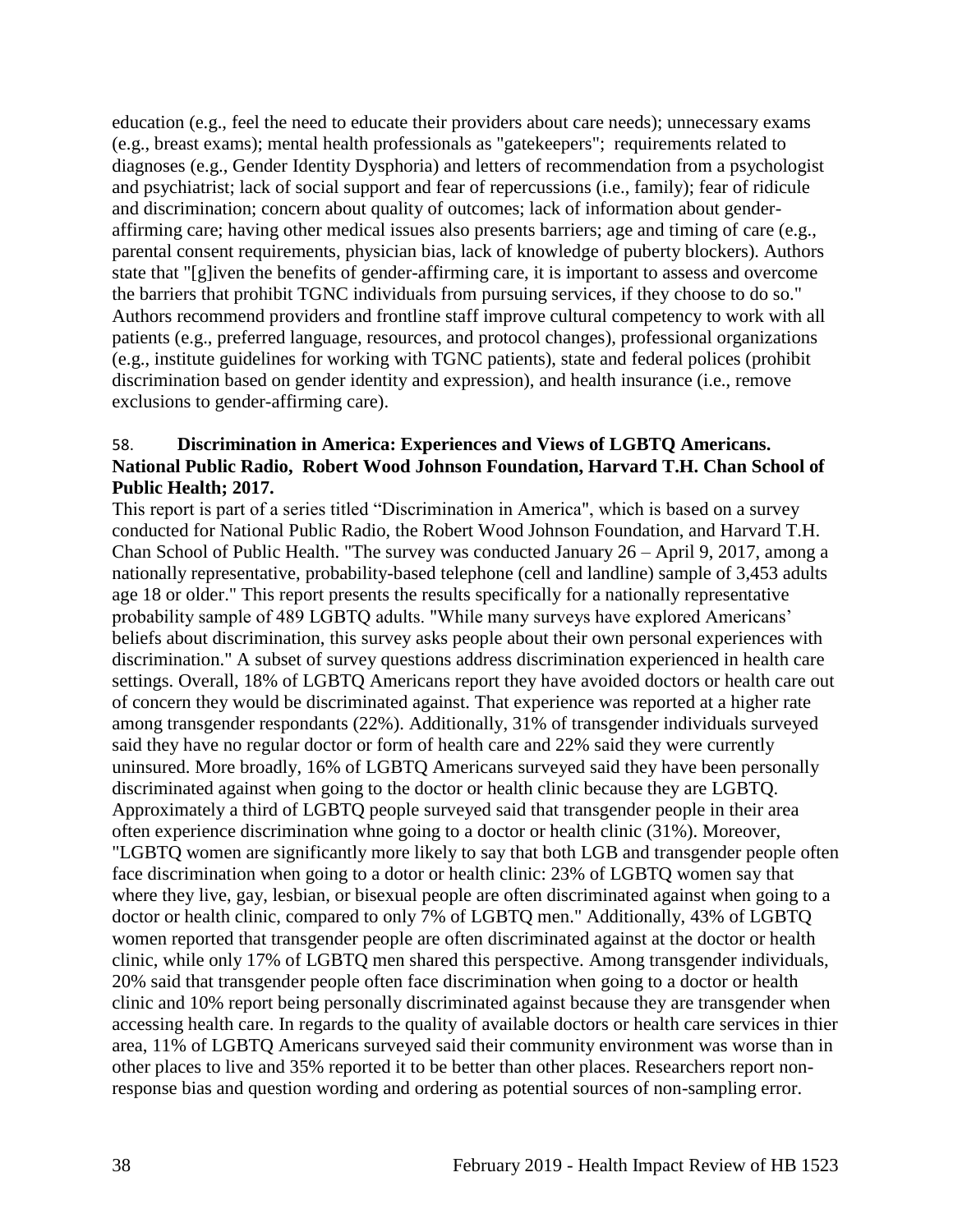Researchers compensated by weighting sample data by cell phone/landline use and demographics (sex, age, education, and Census region) to reflect the true population.

# <span id="page-41-0"></span>59. **Ostrach B., Cheyney M. Navigating social and institutional obstacles: Low-income women seeking abortion.** *Qualitative Health Research.* **2014;24(7):1006-1017.**

Ostrach and Cheyney completed surveys and key informant interviews with women seeking abortion care in Oregon to determine economic, logistical, and social barriers to seeking abortion care as well as strategies used to overcome barriers. They conducted 238 surveys and 11 semistructured interviews with women seeking care at one abortion clinic in Oregon. They also conducted 8 surveys and 4 interviews with clinic staff. About 70% of women surveyed lived at or below 185% of the federal poverty level. At the time of the study, women living in poverty in Oregon were eligible for publicly-funded abortion care, and 60% of women surveyed were aware that the state Medicaid program would pay for their care. Women identified many barriers to seeking abortion care, and experienced barriers in "deeply intertwined and synergistic ways that tended to complicate each other." Economic barriers included the cost of the procedure (even with Medicaid), cost of gas or transportation to the clinic, and cost of the meal clinic staff recommended eating before their first dose of antibiotics. Logistical barriers included difficulty in applying for Medicaid coverage, wait periods to recieve Medicaid coverage, requirements for multiple visits (especially when Medicaid delays pushed women into a later trimesester of pregnancy), travel arrangements (including need for someone to drive patients to and from their appointment), distance from the clinic, time off work or school, and childcare. Social barriers included uncertainty about the decision to seek an abortion, lack of social support, hostility from a partner or friend or family member, physical or psychological violence, intimate partner violence, harrassment from anti-abortion protesters, unresponsive case workers, and social stigma and judgement. Women who experienced social barriers tended to seek abortion later in the pregnancy and to encounter more barriers than women with social support. In addition, women of lower socioeconomic status reported experiencing more barriers and having greater difficultly in overcoming obstacles to abortion.

# <span id="page-41-1"></span>60. **Phillippi J. C., Myers C. R., Schorn M. N. Facilitators of prenatal care access in rural Appalachia.** *Women and Birth.* **2014;27(4):e28-35.**

Philippi et al. completed 29 qualitative interviews with pregnant women recieving prenatal care at a birth center in rural Applachia to determine what factors facilitate access to care. The authors concluded that, "women were willing to overcome barriers to access care that met their needs." The identified a number of barriers to acessing prenatal care, including insurance status, cost of care (e.g. Private insurance had more out-of-pocket expenses than Medicaid), service availablity (e.g. women valued being able to choose the type of prenatal care they wanted), provider availability (e.g. 20% of counties in Tennessee do not have any prenatal care provider, 39% of counties in Tennessee have provider shortages, study participants went to the only birth center in a 50 mile radius), competing priorities (e.g. other children and childcare needs, housing), transportation, work schedules, and social support. They suggest that factors that increase access include insurance (e.g. Medicaid eligibility provided greater access), patient-centered care (e.g. personalized, compassionate, not rushed, willing to answer questions), and welcoming clinic environments (e.g. minimal wait times, family-friendly). The authors align their findings with the Healthy People 2020 report that describes access as "a three step process, including: gaining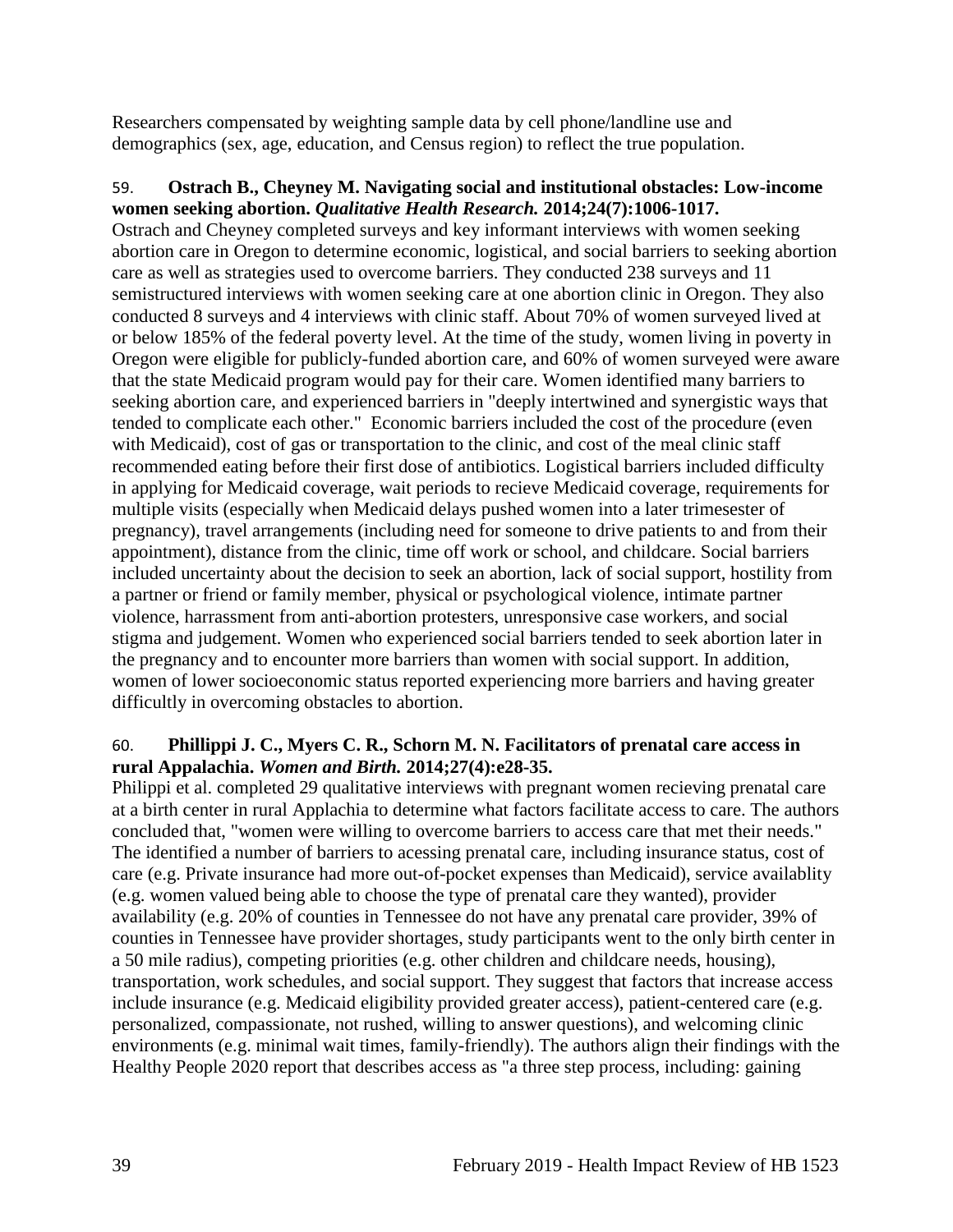entry into the health care system, accessing a place where needed services are provided, and finding a provider with whom the individual can communicate and trust."

## 61. **Cawthon L. TAKE CHARGE: Health Insurance Survey.: Washington State Department of Social and Health Services, Services and Enterprise Support Administration, Research and Data Analysis Division.; 2015.**

The Washington State TAKE CHARGE program was created in 2001 to expand Medicaid coverage for family planning services to families living at or below 200% of the Federal Poverty Level. In 2015, the program completed a survey of women enrolled in TAKE CHARGE to determine the reasons women remained in TAKE CHARGE after the implementation of the Affordable Care Act instead of obtaining insurance coverage through the Washington Health Benefit Exchange or Medicaid expansion. They survyed 338 women (response rate= 18%) to describes gaps in health insurance coverage for family planning services. They survey concluded that: "A small number of women in Washington continue to have clear needs for family planning coverage that are not being met, except through the TAKE CHARGE family planning program. Limited assets and high debts are common problems in the United States that influence affordability of health insurance. Many women least able to afford health insurance are the same women with the greatest need to prevent unintended pregnancy." The main reasons women remained enrolled in TAKE CHARGE included: 1. Lack of employer-sponsored health insurance; 2. Difficulty navigating or getting information through Washington Health Benefit Exchange; 3. Cost of other health insurance plans; and 4. Cost of other bills, debt, and basic necessities taking precedence over paying for health insurance. The survey also found that 98% of TAKE CHARGE resondents stated that access to birth control and family planning services was a "very important" or "somewhat important" factor in choosing a health insurance plan, and were concerned that private insurers did not provide adequate coverage.

# <span id="page-42-0"></span>62. **Gynecologists The American College of Obstetricians and. Committee Opinion: Access to Contraception. 2015.**

In this brief, the American College of Obstetricans and Gynecologists (ACOG), Committee on Health Care for Underserved Women summarizes barriers to accesssing contraceptive care and presents recommendations to improve access. In general, ACOG recognizes that barriers to contraceptives include lack of knowledge and misperceptions by individuals, lack of knowledge about the risks and benefits of contraceptives by providers, restrictive legal rulings and legislation, costs and insurance coverage, religious and ethical beliefs, appopriate payment and reimbursement for clinician services, and unnecessary medical practices. ACOG states that the unintended pregnancy rate for low-income women is five times the rate for women in the highest income bracket. They state that low-income women are less likely to be insured, and that federal programs like Title X and Medicaid are underfunded and cannot provide coverage for all women. Specific to increasing access for low-income women, ACOG recommends continued funding for the federal TItle X family planning program and Medicaid family planning services.

# <span id="page-42-1"></span>63. **Dehlendorf C., Rodriguez M. I., Levy K., et al. Disparities in family planning.**  *American Journal of Obestrics & Gynecology.* **2010;202(3):214-220.**

Dehlendorf et al. provide a descriptive summary of reproductive health disparities by race/ethnicity and socioeconomic status, and the barriers women of color and women of low socioeconomic status experience in accessing family planning services. They present background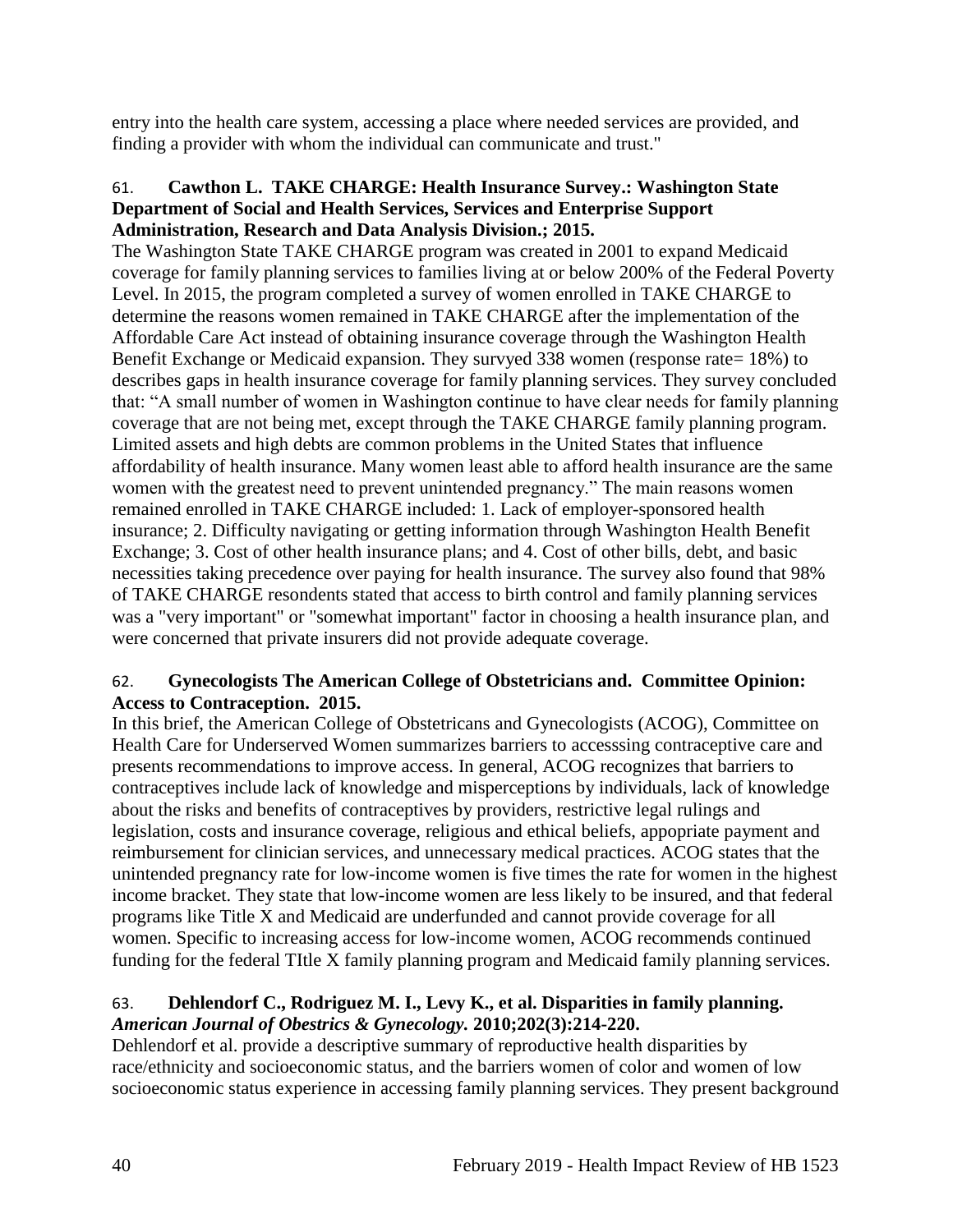information that minority women and those with lower socioeconomic status are more likely to experience poor reprodutive health outcomes, including unintended pregnancy, unintended births, abortions, and teen pregnancies. They also state that low socioeconomic status has also been associated with earlier initiation of sexual intercourse, and adolescent pregancy and childbirth, and state that "undesired or mistimed pregnancies...significantly impact the course of a woman's life, and disparities in the ability to plan pregnancies as desired can contribute to the cycle of disadvantage experienced by vulnerable populations." Delendorf et al. present the barriers to accessing family planning services using a framework developed by Kilbourne 2006 to examine barriers related to patient preferences and behaviors, health care system factors, and provider-related factors. Patient preferences and behaviors include barriers such as health literacy; education level; culturally-based myths and misinformation; historical trauma and discrimination; cultural and familial differences in communication, attitudes, and practices related to reproductive health; and culturally and linguistically appropriate care and services. Health care system factors include, changes in federal and state legislation and funding (including Title X, Medicaid expansion and the Hyde Amendment), insurance status, insurance coverage of contraception, and cost of care (e.g. abortions). Dehlendorf et al. also state that "immigrants often face unique challenges accessing family planning services due to language and insurance coverage barriers." Immigrants also face barriers due to legislative changes and the Personal Responsiblity and Work Opportunity Act of 1996 which, "restricted legal immigrants' access to publically financed health care for their first 5 years of residence." Dehlendorf et al. explain that immigrants are only elgible for "Emergency Medicaid" which only covers acute illnesses and obestric deliverty, not preventive services like contraception. Providerrelated barriers to care include provider biases and discrimination. Dehlendorf et al. also present five potential solutions to reduce disparities in access to care: 1. Provide universal converage for contraceptive methods (similar to the Family PACT program in California); 2. Provide public funding for abortion services; 3. Increase training related to abortions in obstetrics and gynecology and family medicine residency programs; 4. Provide information about birth control options in ways that are culturally and linguistically appopriate; and 5. Train providers to provide quality and patient-centered family planning care to all women.

#### 64. **Henry K.A., Sherman R., Farber S., et al. The joint effects of census tract poverty and geographic access on late-stage breast cancer diagnosis in 10 US states.** *Health and Place.* **2013;21:110-121.**

Henry et. al. evaluated the impact of poverty and geographic access to mammography on stage of breast cancer diagnosis. They cite previous research showing disparities in breast cancer stage at diagnosis by race and ethnicity, insurance status, income, education, and neighborhood conditions (area socioeconomic status and residential segregation). They state that access to mammography screening plays a role in early detection of breast cancer, and assumed that latestage diagnosis of breast cancer could be indicative of disparate access to mammography services. The authors noted that stage at diagnosis is an imperfect measure of access to mammography facilities, but use this indicator due to data availability. Using state cancer registry data, Henry et. al. evaluated breast cancer data for 161,619 women aged 40 or older from 10 states (Arkansas, California, Idaho, Iowa, Kentucky, New Hampshire, New Jersey, New York, North Carolina, and Oregon). They examined the relationship between stage at breast cancer diagnosis, geographic accessibility (measured by relationships between distance from a mamography facility location and road travel times), rural/urban residence, and census tract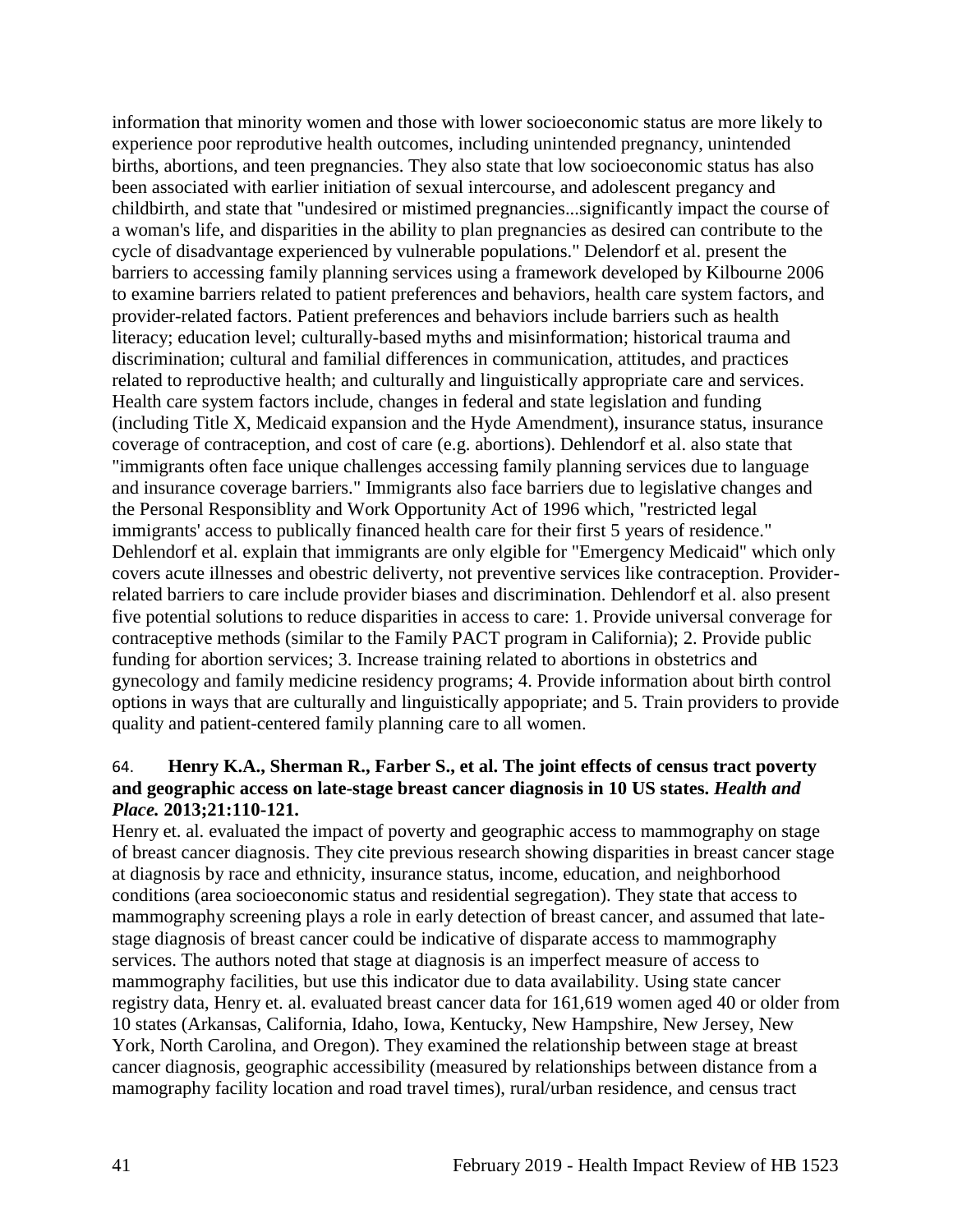poverty. Overall, they found that, "stage differed significantly by age, race/ethnicity, insurance, census tract poverty, rural/urban residence, travel time to the nearest mammography facility, geographic access based on our derived access score, and state." They found a direct relationship between poverty and late-state breast cancer diagnosis, such that the odds of being diagnosed with late-stage breast cancer is 1.3 times (95% Cl=  $1.26$ -1.34) greater in census tracts with poverty rates >20% than the odds of being diagnosed in census tracts with poverty rates <5%. They authors also found that, "after adjusting the models for census tract poverty, there was no evidence that geographic access measures were associated with late-stage diagnosis of breast cancer." They suggest that, "specific interventions, such as the introduction of mobile mammography units or new permanent facilities in rural areas may have reduced travel time to mammography facilities to a level that improves any historical disparities among rural versus urban women." Poverty remained a significant, independent predictor of late-stage diagnosis. Similarly, the authors state that increased odds of late-stage breast cancer diagnosis in high poverty areas are the same for all women regardless of geographic accessibility. Therefore, the authors concluded that women in high poverty areas and women without health insurance were at greatest risk of being diagnosed at a late stage of breast cancer.

#### 65. **Quality Agency for Healthcare Research and. 2016 National Healthcare Quality and Disparities Report. Rockville, MD: U.S. Department of Health and Human Services; 2017.**

The National Healthcare Quality and Disparities Report is mandated by Congress and has been published every year since 2003. The intent of the report is to summarize the quality of healthcare recieved by people in the United States, and to identify disparities in care and access to care by priority populations. It evalutes quality of healthcare in six core areas: person-centered care, patient safety, healthy living, effective treatment, care coordination, and care affordability. The report uses four main measures for access to care: having health insurance, having a usual source of care, encoutering difficulties when seeking care, and recieving care as soon as wanted. Over time, the report has found disparities in access to care based on race and ethnicity, socioeconomic status, age, sex, disability status, sexual orientation, gender identity, and residential location. The 2016 report concluded that, while disparities in health insurance status decreased since 2014, about 70% of care affordability measures have not changed since 2010 and disparities in care persisted for poor and uninsured populations in all priority areas. The report stated, "poor people experienced worse access to care compared with high income people for all access measures except one" and "more than half of measures show that poor and lowincome households have worse care than high-income households." Further, the report concluded that "significant disparities continue for poor people compared with high-income people who report they were unable to get or were delayed in getting need medical care due to financial or insurance reasons."

# 66. **Ethics Committee of the American Society for Reproductive Medicine. Disparities in access to effective treatment for infertility in the United States: an Ethics Committee opinion.** *Fertil Steril.* **2015;104(5):1104-1110.**

The Ethics Committee of the American Society for Reproductive Medicine summarized disparities in accessing fertility treatments in the U.S. The Committee reports that approximately 11% of women and 9.4% of men of reproductive age experience difficulty with fertility, but only 38% of women experiencing fertility problems use infertility services and only 24% of the need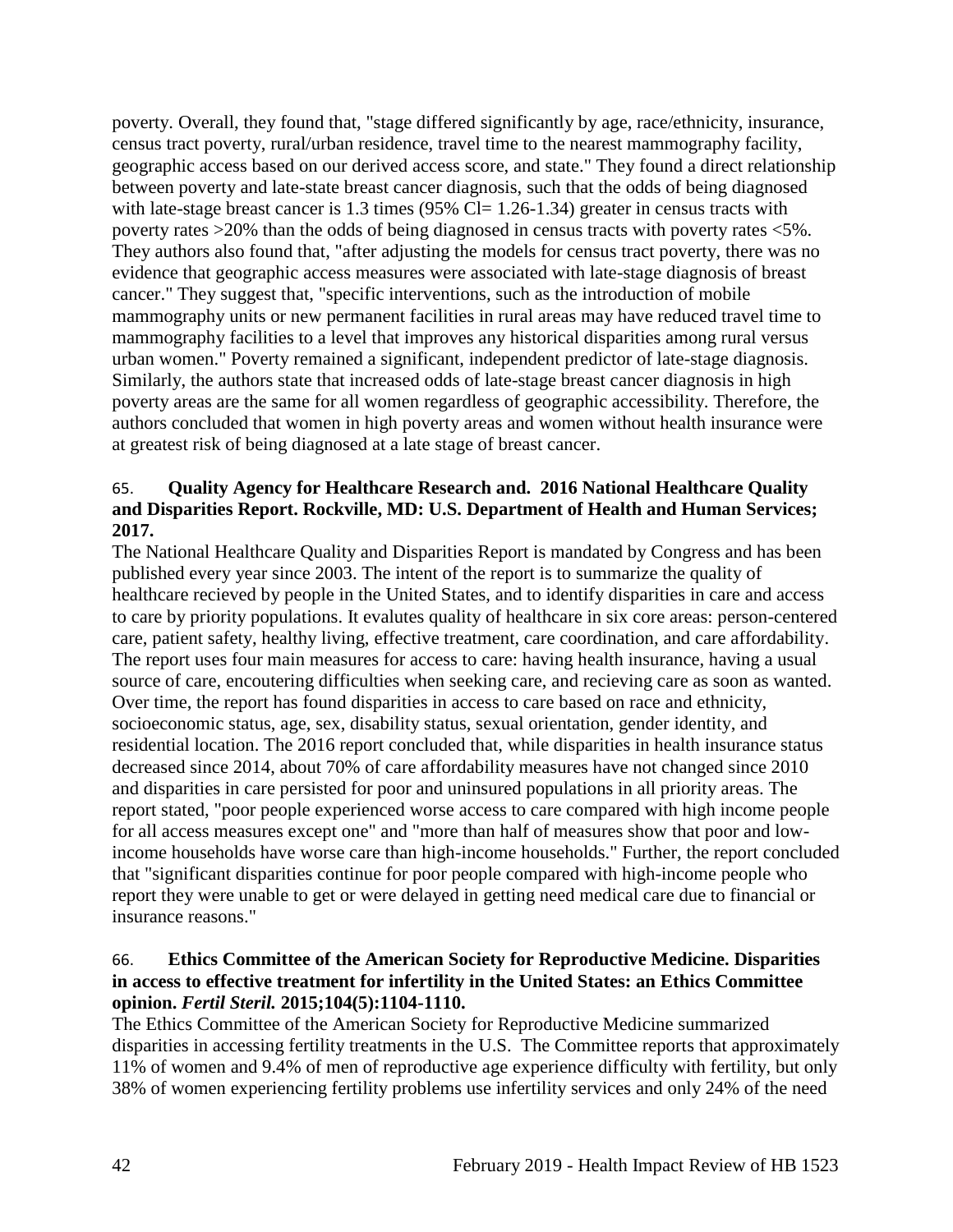for assisted reproductive technology (ART) is being met. They found that disparities in accessing infertility service and ART exist due to race, ethnicity, geography, and socioeconomic status. However, "economic factors are the chief contributors to disparities in access to effective treatment." Barriers include differential counseling and referrals from providers (e.g. based on assumptions about an individual's or couple's socioeconomic status, whether a person deserves to be a parent or can raise a child, marital status, and sexual orientation/gender identity), lack of health insurance coverage (e.g. the Affordable Care Act does not include infertility care as an esssential health benefit, public insurance (including Medicaid) does not cover ART), cost of care (e.g. in vitro fertilization costs can exceed \$19.000 out-of-pocket), transportation costs, ability to take time off from work, distance from clinics or providers (e.g. 16 states had 5 or fewer IVF providers, with most providers centered in areas of high median income), fear of stigmatization (e.g. aversion to being labeled as "infertile"), limited English proficiency, cultural or religious beliefs, lack of service availablity at relgiously-affilited hospitals and clinics, and lack of federal policy and restrictive state policies (e.g. some states provide mandated insurance coverage, other states require a 2-year wait period). The Ethics Committee also proposed recommendations to reduce these disparities, including increasing insurance coverage (e.g. state mandated insurance coverage has been shown to increase the use of fertility services threefold), reducing the cost of treatment, increasing partnerships between providers and non-profit organizations that can reduce costs for patients, improving provider awareness of treatment disparities, training providers in cultural competency, improving referrals to providers and institutions that can provide ART, improving data collection (e.g. race and ethnicity are only captured 65% of the time according to data from the Society for Assisted Reproductive Technology Clinic Outcomes Reporing System), and improving public education to increase understanding about prevention, signs, and treatment of infertility.

#### 67. **Todd Ana, Stuifbergen Alexa. Breast Cancer Screening Barriers and Disability.**  *Rehabilitation Nursing.* **2012;37(2):74-79.**

Authors Todd and Stuifbergen (2012) review and summarize the barriers to breast cancer screening for women with disabilities. The following categories emerged: finances, environment, physical limitations, health care providers' attitudes and lack of knowledge, and psychosocial issues. Financial: with 41% of women with disabilities living at or below the national poverty line, financial barriers are particularly salient. Lack of insurance coverage and cost were cited by many studies as barriers to receiving mammograms (yet post-ACA research may yield different results due to differences in coverage). Environmental: transportation-related barriers included unreliable or limited public transportation (especially for women in rural areas and those for whom fatigue is a barrier to daily activities), needing to schedule ahead for transportation, and relying on family members for transporation. Equipment also posed a barrier to many, especially those who cannot stand to use standard mammography equipment. Physical: those with more severe disabilities, especially motor impairments, were less likely than those without disability to receive a mammogram (13% versus 44%). Providers: many providers treat women with disabilities in a condescending manner, ignore routine female screening needs, and fail to recommend mammograms. Women with disabilities are less satisfied with their care and thus more likely to delay or forgo care in the future. Psychosocial: women with disabilities are more likely to have depression than those without disabilities (30% versus 8%), and women who are depressed are less likely to receive mammograms.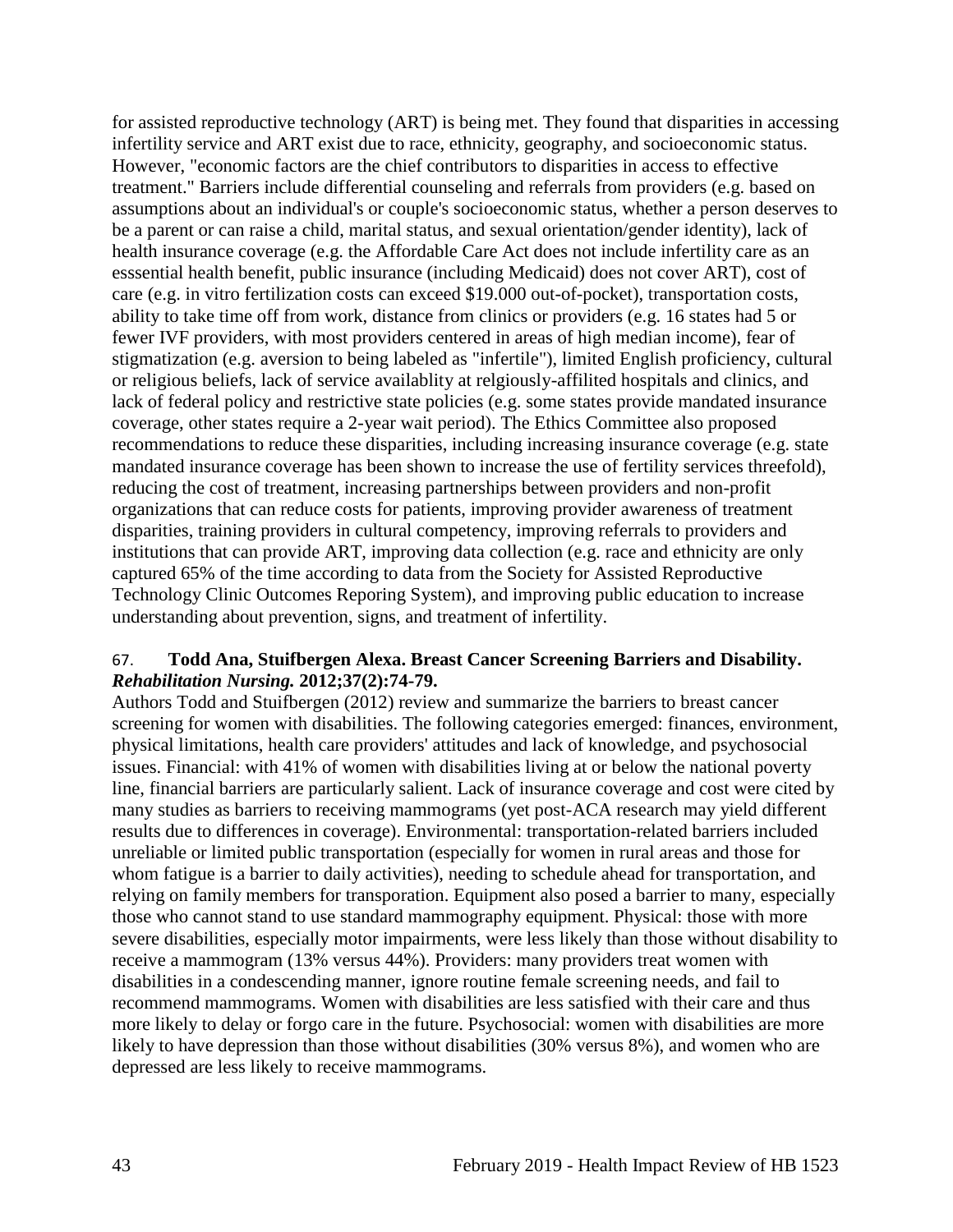#### 68. **Drew J. A., Short S. E. Disability and Pap smear receipt among U.S. Women, 2000 and 2005.** *Perspect Sex Reprod Health.* **2010;42(4):258-266.**

Drew and Short (2010) analyzed data from the National Health Interview Surveys in order to determine the relationship between disability and Pap tests. The authors selected data from the 2000 and 2005 National Health Interview Surveys. The NHIS is an annual household survey conducted in person by interviewers from the US Census Bureau. This analysis included a total of 9,661 women aged 21-64. Disability was defined in four categories: 1) mobility; 2) sensory, mental, cognitive, or social; 3) a combination of the two; and 4) physical limitations unrelated to mobility. Eighteen percent of participants reported having one or more disability, and most were mobility limitations. The findings were conflicting in this study. Those with disabilities were only 60% as likely to have a Pap test as those without disabilities. Women with both mobility and sensory/mental/cognitive/social limitations had lower rates of Pap tests than those with only mobility limitations. Having a disability, however, was positively associated with receiving recommendation for a Pap test from a physician (1.2 times as likely as those without disability). Yet disabled women who did receive a recommendation only had a 50% chance of actually receiving a Pap test. Of those who did not receive a Pap test, women with disabilities more frequently cited cost or lack of insurance as the reason compared to those who did not have a disability (31% vs 13%). The authors discuss previous research indicating that Pap test recommendation is the strongest factor in Pap test receipt, and disabled women are less likely to receive a recommendation. Yet this analysis reveals that Pap test recommendations are relatively high among disabled women although screening rates remain low.

#### 69. **Goin D., Long S.K. Health Care Access and Cost Barriers for Adults with Physical or Mental Health Issues: Evidence of Significant Gaps as the ACA Marketplace Opened their Doors. Health Reform Monitoring Survey. The Urban Institute; 2014.**

This report by The Urban Institutute summarizes data from the 2013 Health Reform Monitoring Survey related to barriers to care for adults with physical and mental health issues after the implementation of the Affordable Care Act (ACA). They cite evidence that, in 2012, approximately 35.9% of U.S. adults aged 18-64 reported that their physical health and 38.5% reported that their mental health was not good for one or more days in the last month. The report concludes that adults with physical and mental health issues face more barriers to accessing health care, even with insurance, than their healthier counterparts. They drew three conclcusions: 1. Adults with health problems reported difficulties accessing and affording health care. For adults with mental health problems, 50.8% reported trouble affording health care, compared to 37.8% of adults with no health issues. 2. Adults with health issues that also had low socioeconomic status had a harder time obtaining care. 3. Adults with health issues experienced barriers in accessing care, regardless of insurance status. For example, 29.8% of uninsured adults and 29.9% of insured adults with health issues reported difficulty accessing care; 80% of uninsured adults and 60% of insured adults with health issues reported difficulty affording care. These numbers are all significantly higher than adults without health issues.

#### 70. **Sutter M. B., Gopman S., Leeman L. Patient-centered Care to Address Barriers for Pregnant Women with Opioid Dependence.** *Obstet Gynecol Clin North Am.* **2017;44(1):95- 107.**

Sutter et al. summarize literature addressing substance use during pregnancy. Estimates suggest that, between 2013 and 2014, approximately 5.3% of pregnant women used illicit drugs during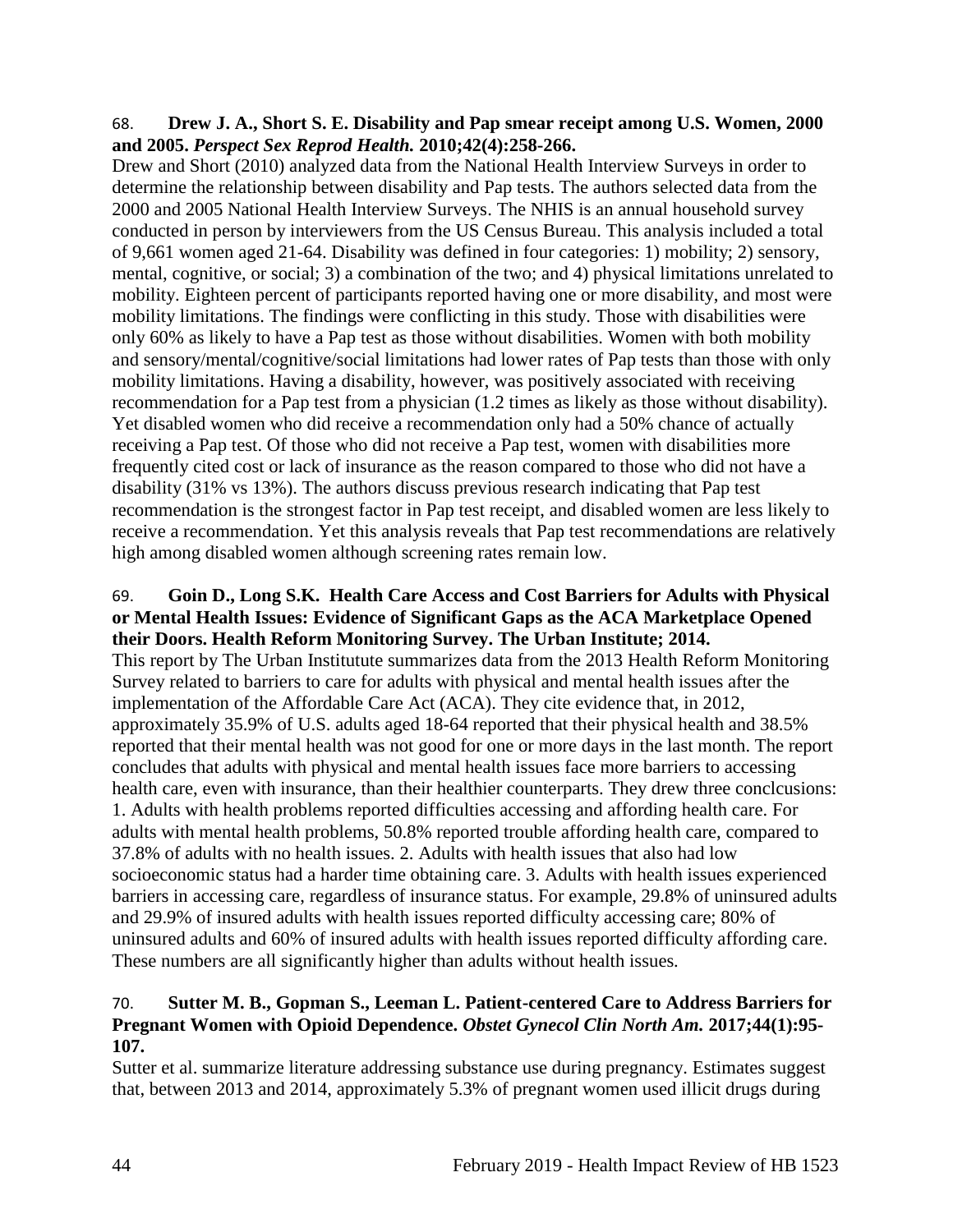prengancy, and 2% using drugs other than marijuana. These estimates likely under-report substance use by pregnant women, and drug use during pregnancy can have negative pregnancy, birth, and maternal health outcomes. Women with substance use disorders encounter many barriers to seeking prenatal care services, including unstable housing, low soecioeconomic status, job insecurity, competing financial priorities, transportation, experiences of violence (intimate partner violence), lack of social support, difficulty enrolling in Medicaid, low health literacy, mental health issues, stigma (from society and health care providers), lack of provider training (related to screening, recognition, or treatment of substance use disorders), lack of confidentiality, incarceration and/or recidivism, and fear of criminal justice involvement (including removal of children and incarceration). Homelessness during pregnancy is associated with lack of prenatal care and substance use, and is considered a contributing factor to high-risk pregnancies. The authors note, "homeless women have 2.9 times increased risk of having a preterm birth, 6.9 times for birth weight less than 2000 [grams], and 3.3 times for newborn small for gestational age" and that these odds increase more for homeless pregnant women who also have substance use disorders. The authors recommend implementing programs that are multlidisciplinary, harm-reduction focused, and trauma-informed.

#### 71. **Centers for Disease Control and Prevention. Behavioral Risk Factor Surveillance System Prevalence And Trends Data: Washington-2014. 2014; Available at: [http://apps.nccd.cdc.gov/brfss/page.asp?cat=XX&yr=2014&state=WA#XX.](http://apps.nccd.cdc.gov/brfss/page.asp?cat=XX&yr=2014&state=WA#XX) Accessed August 16, 2016.**

# Behavioral Risk Factor Surveillance System (BRFSS) 2014 data from Washington state show significant correlations between lower income and a number of health indicators including: worse overall self-reported health, depression, asthma, arthritis, stroke, oral health, tobacco use, women's health indicators, health screening rates, physical activity, and diabetes.

# <span id="page-47-0"></span>72. **Poel A. Health of Washington State Report: Mortality and Life Expectancy. Data Update 2015. Washington State Department of Health; 2015.**

# 73. **Serafin M. Health of Washington State Report: Self-reported Health Status. Data Update 2016. Washington State Department of Health; 2016.**

Serafin presents data from Washington state on self-reported health status. The data show that after accounting for age, education, race and ethnicity, household income was a strong predictor of self-reported health status. Health status varied by race and ethnicity, with close to 20% of Native Hawaiian/Other Pacific Islander reporting fair or poor health.

#### 74. **Series on Rural-Urban Disparities | Rural Washington: Closing Health Disparities. Tumwater, Washington: Washington State Departmetn of Health, Office of Community Health Systems; 2017.**

This Department of Health fact sheet reports that "[o]verall, communities in rural areas are at a disadvantage on multiple health and health-related measures." In 2015, there were statistically significantly differences ( $p \le 0.05$ ) in health outcomes for Washingtonians living in small towns/rural areas compared to urban residents. Specifically, those living in small towns/rural areas were less likely to have had an annual dental care visit and more likely to to have not received preventative screening for breast cancer or colon cancer. Additionally, based on selfreported risk factors and health outcomes, those living in small towns/rural areas were more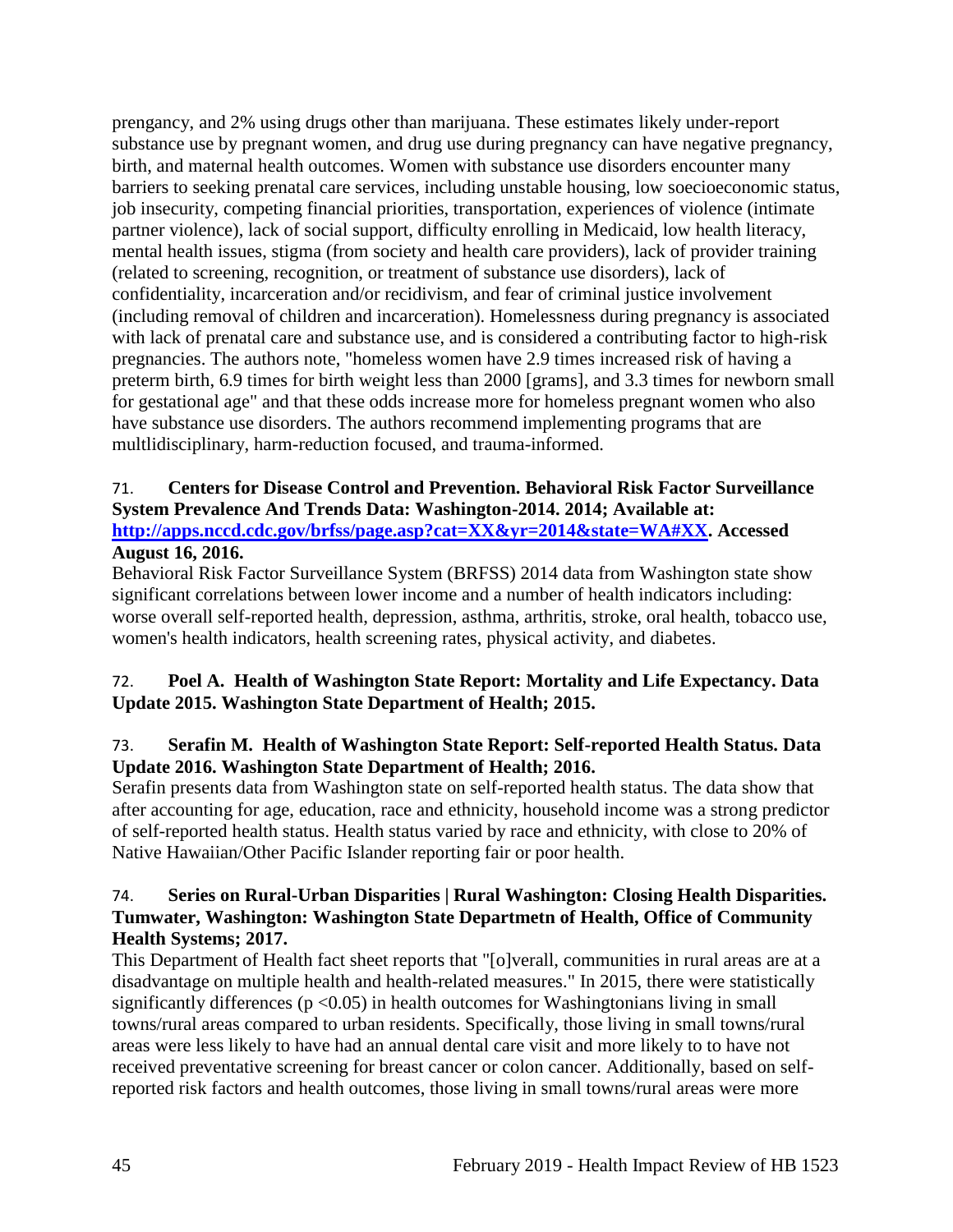likely to currently smoke, be obese, and to have had coronary heart disease than urban counterparts. Adults living in large towns were also more likely to currently smoke and be obese than urban counterparts. Adults living in suburban areas were more likely to smoke than urban Washingtonians. Other health related measures were not statistically significantly different. "In general, people with high behavioral risk factors profile are very likely to have actual poor health status."

# <span id="page-48-0"></span>75. **Health Washington State Department of. 2018 Washington State Health Assessment. March 2018 2018.**

The *State Health Assessment* provides an overview of health and well-being of Washington residents. It outlines the changing population trends --increasing in number, becoming more racially and ethnically diverse, and aging. It also discusses disparate health outcomes experienced by various populations within Washington.

#### 76. **Garcia Macarena C., Faul Mark, Massetti Greta, et al. Reducing Potentially Excess Deaths from the Five Leading Causes of Death in the Rural United States.** *Centers for Disease Control and Prevention | Morbidity and Mortality Weekly Report.* **2017;66(2).**

This CDC MMWR, addresses the five leading causes of excess death in the United States: heart disease, stroke, chronic lower respiratory disease, cancer, and unintentional injury. in 2014, approximately 62% of all 1,622,304 deaths in the United States were related to the five leading causes of death (6). During 2014, the number of potentially excess deaths from the five leading causes in rural areas was higher than those in urban areas. Analysis found that "the percentage of potentially excess deaths from heart disease, stroke, and chronic lower respiratory disease is higher in rural than urban areas in all 10 regions of the U.S. During 2003-2012, the overall cancer-related age-adjusted deat rate decreased by 1.5% per year. However, rates declined less in rural than urban areas. Authors note that age-adjusted death rates from cancer mirrored decreases in the prevalence of risk factors like smoking tobacco. Therefore, they postulate that rural-urban difference in death rates may reflect differences in tobacco-use in rural areas and lack of access to cancer screening and other follow-up medical care. During 1999–2014, the age-adjusted death rates for unintentional injuries were approximately 50% higher in rural areas than in urban areas.

# 77. **Ivey-Stephenson Asha Z., Crosby Alex E., Jack Shane P. D., et al. Suicide Trends Among and Within Urbanization Levels by Sex, Race/Ethnicity, Age Group, and Mechanism of Death — United States, 2001–2015.** *Centers for Disease Control and Prevention | Morbidity and Mortality Weekly Report.* **2017;66(18).**

Suicide is one of the top ten leading causes of death in the U.S. This CDC MMWR reports that "suicide rates increased across the three urbanization levels, with higher rates in nonmetropolitan/rural counties than in medium/small or large metropolitan counties." Specifically, in nonmetropolitan/rural and medium/small metropolitan counties, increases in suicide rates occurred during 2001–2007 and the increases accelerated in 2007 and 2008. Authors noted the Great Recession officially began in 2007 and ended in 2009. From 2001 through 2015, 114,559 total suicide deaths were recorded in nonmetropolitan/rural areas, for an overall rate of 17.32 (range 15.50 to 19.74 in 2001-03 and 2013-15, respectively). Suicide death rates over the reporting period (2001-2015) were 14.86 for medium/small metropolitan areas and 11.92 for large metropolitan areas.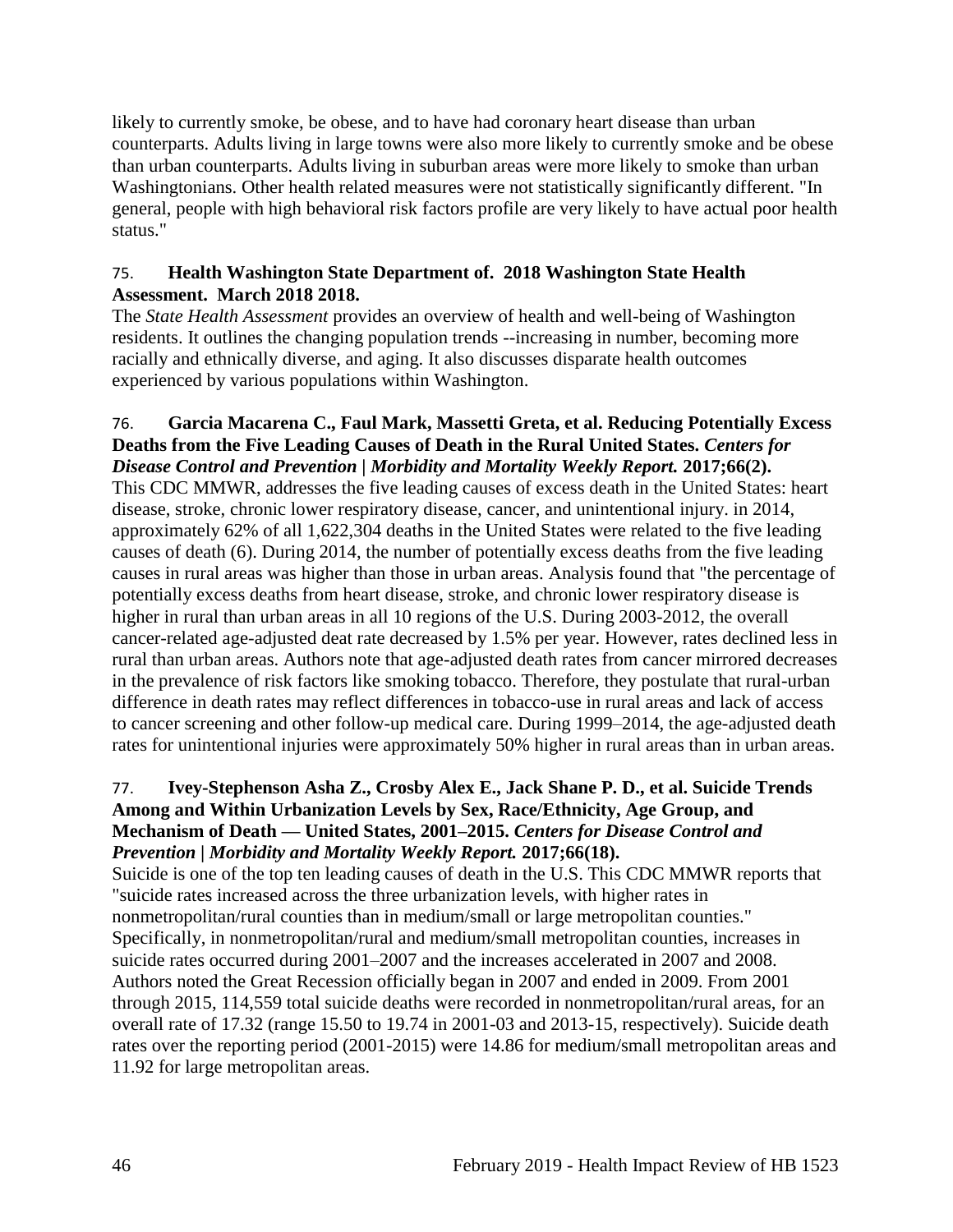<span id="page-49-0"></span>78. **James Sandy E., Herman Jody L., Rankin Susan, et al. The Report of the 2015 U.S. Transgender Survey Washington, DC: National Center for Transgender Equality; 2016.** This report summarizes the results of the 2015 U.S. Transgender Survey (USTS) and provides insights into the impact of stigma and discrimination on the health of many transgender people. Respondents encountered high levels of mistreatment when seeking health care. For example, in the year prior to completing the survey, one-third (33%) of those who saw a health care provider had at least one negative experience related to being transgender (e.g., being verbally harassed or refused treatment due to their gender identity). "Nearly one-quarter (23%) of respondents reported that they did not seek the health care they needed in the year prior to completing the survey due to fear of being mistreated as a transgender person, and 33% did not go to a health care provider when needed because they could not afford it." The report also provides insight into the compounding impact of other forms of discrimination.

# 79. **Office of Disease Prevention and Health Promotion. Lesbian, Gay, Bisexual, and Transgender Health | Overview. Healthy People 2020 Available at:**

**[https://www.healthypeople.gov/2020/topics-objectives/topic/lesbian-gay-bisexual-and](https://www.healthypeople.gov/2020/topics-objectives/topic/lesbian-gay-bisexual-and-transgender-health#26)[transgender-health#26.](https://www.healthypeople.gov/2020/topics-objectives/topic/lesbian-gay-bisexual-and-transgender-health#26) Accessed February, 2019.**

This HealthyPeople.gov webpage provides an overview of 2020 Topics & Objectives related to improving the health, safety, and well-being of lesbian, gay, bisexual, and transgender (LGBT) individuals.

# 80. **Haas Ann P., Rodgers Philip L., Herman Jody L. Suicide Attempts among Transgender and Gender Non-Conforming Adults | Findings of the National Transgender Discrimination Survey**

# **New York, New York: American Foundation for Suicide Prevention, The Williams Institute; January 2014 2014.**

This report by the American Foundation for Suicide Prevention and the Williams Institute found "the prevalence of suicide attempts among respondents to the National Transgender Discrimination Survey (NTDS), conducted by the National Gay and Lesbian Task Force and National Center for Transgender Equality, is 41 percent, which vastly exceeds the 4.6 percent of the overall U.S. population who report a lifetime suicide attempt, and is also higher than the 10- 20 percent of lesbian, gay and bisexual adults who report ever attempting suicide."

# 81. **The Henderson Center for Social Justice Berkeley Law. Equal opportunity: The Evidence- a summary of key ideas , current research, and relevant information for those who aim to promote and protect equal opportunity. University of California Berkeley; 2012.**

University of California Berkeley's Henderson Center for Social Justice provided an overview and history of equal opportunity efforts in the U.S. They use the term "equal opportunity" to include both affirmative action and equal opportunity efforts. Affirmative action and equal opportunity programs began as a result of the Kennedy Administration's Executive Order 10925, which required government contractors to "take affirmative action to ensure that applicants are employed, and that employees are treated during employment, without regard to their race, creed, color, or national origin." This report summarizes information related to contracting, education, wealth, homeownership, and other factors. It stated that "overall, people of color rate their health status lower than Whites ([non-Hispanic]). The life expectancy at birth for African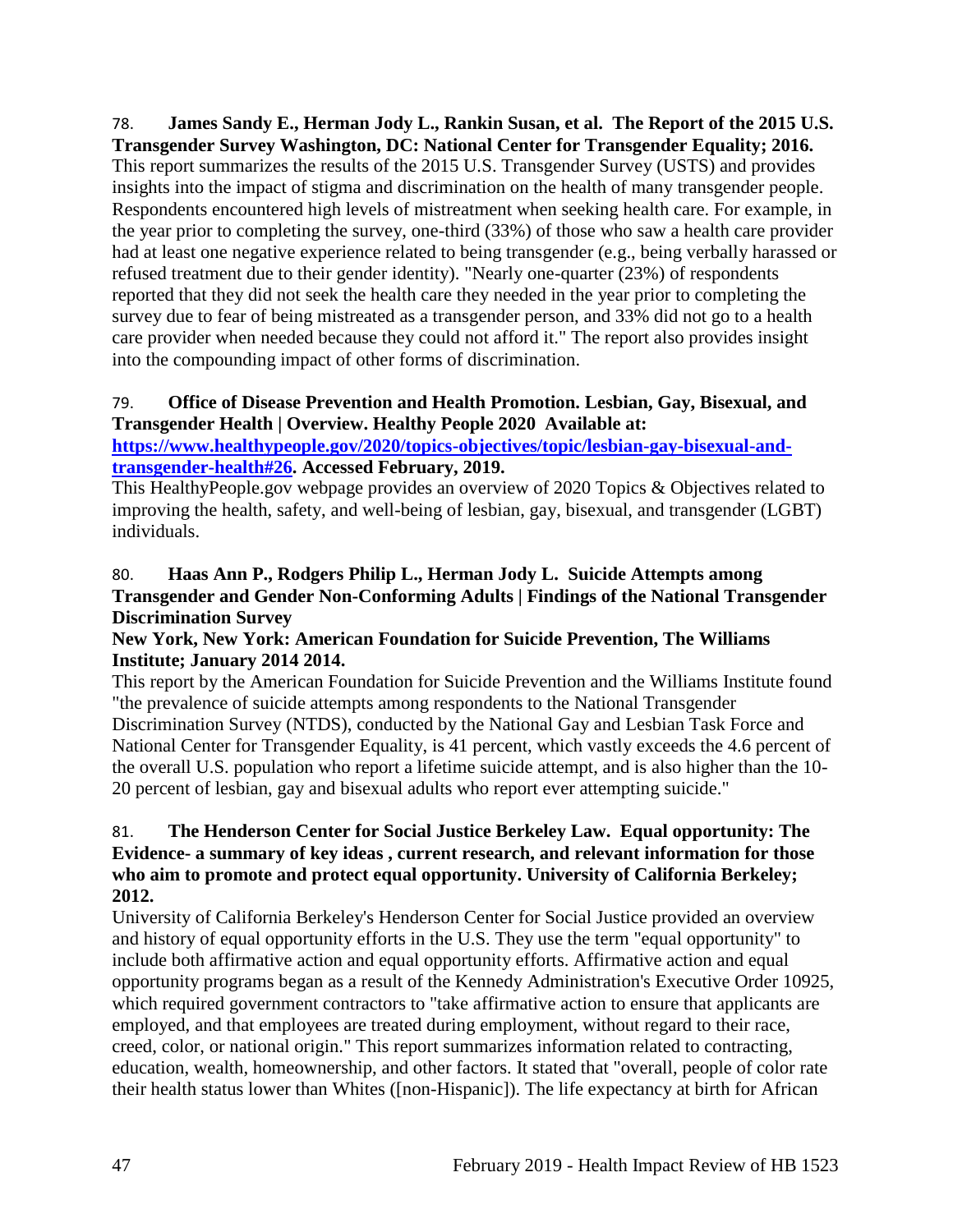Americans is five years less than for Whites...In general, people of color report less access to health care and poorer quality health care than Whites ([non-Hispanic])." The report found that, "although the effect of [state affirmative action] bans are complicated to assess, there is a recurring pattern of decreased diversity." The report presents some research on Washington State. For contracting, transportation contracts awarded to minority-owned and women-owned businesses increased under affirmative action and decreased sharply after I-200 passed in 1998. Similarly, applications and enrollment by people of color decreased at University of Washington, and to a lesser degree at other public universities. For public employment, the authors note that, "in Washington, the diversity of state employees before and after the passage of the anti-equal opportunity Initiative 200 in 1998 has not been tracked." They noted that Washington State began tracking this information in 2006, and that the current state workforce is similar in diversity to the private sector, though people of color were slightly less represented.

#### <span id="page-50-0"></span>82. **Kemple Angela. Health of Washington State Report: Coronary Heart Disease. Tumwater, Washington: Washington State Department of Health; 17 February 2016 2016.**

Kemple presents data from Washington regarding coronary heart disease in the state. Washington data from the Behavioral Risk Factor Surveillance System (BRFSS) from 2012- 2014 combined, age-adjusted coronary heart disease death rates were 1.7 times higher for Washington residents in census tracts where less than 15% of the population were college graduates compared to rates in census tracts where 45% or more of the population were college graduates. Further, BRFSS data also show that age-adjusted diabetes prevalence is highest among Native Hawaiians and Other Pacific Islanders, American Indian/Alaska Native, and Blacks. The numbers and rates of coronary heart disease deaths in Washington increase with age. In each age group, men have higher rates than women

# 83. **Prather Cynthia, Fuller Taleria R., Marshall Khiya J., et al. The Impact of Racism on the Sexual and Reproductive Health of African American Women.** *Journal of Womens Health (Larchmt).* **2016;25(7):664-671.**

Prather et al. use the socioecological model to describe racism and its effect on African American women's sexual and reproductive health. Authors examine the historical context of racism (e.g., medical experimentation) as well as institutional racism (society), personally mediated racism (neighborhood/community), and internalized racism (family/interpersonal supports and individual). Authors concluded, "[i]n both historical and contemporary contexts, race-based mistreatment has been shown to place African American women at increased risk for HIV/STIs, pregnancy-related complications, and early mortality."

#### 84. **Eichelberger Kacey Y., Doll Kemi, Ekpo Geraldine E., et al. Black Lives Matter: Claiming a Space for Evidence-Based Outrage in Obstetrics and Gynecology.** *American Journal of Public Health.* **2016;106(10):1771-1772.**

This AJPH perspective provides an overview of why authors believe the phrase "Black Lives Matter" should inform obstetric and gynecological care.

# 85. **Kemple Angela. Health of Washington State Report: Stroke. Tumwater, Washington: Washington State Department of Health; 2016.**

Kemple presents data from Washington regarding stroke in the state. Washington data from the Behavioral Risk Factor Surveillance System (BRFSS) from 2012-2014 show that among adults,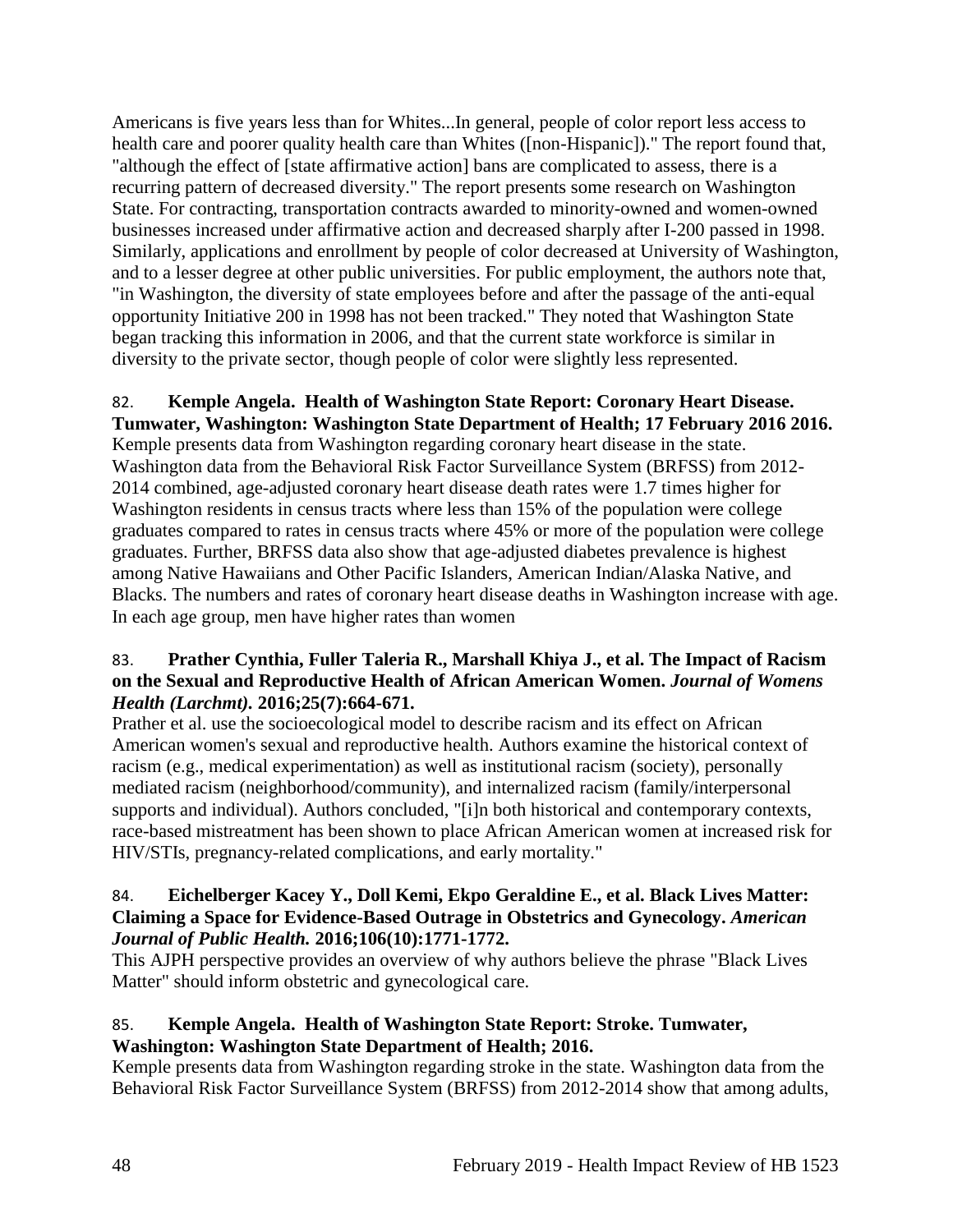the percentage of persons with stroke increased as household income decreased. This relationship was also true for education. Further, BRFSS data also show that age-adjusted diabetes prevalence is highest among those who are black and American Indian/Alaska Native. The rate for Native Hawaiian and other Pacific Islander residents is also high (81 deaths per 100,000 people), but subject to greater random variation than rates for other groups because of small numbers. Men ages 45–74 have higher stroke death rates than women, and women ages 85 and older have higher stroke death rates than men.

# <span id="page-51-0"></span>86. **Health of Washington State: Mental Health. Washington State Department of Health; 2008.**

Washington Behavioral Risk Factor Surveillance System (BRFSS) data from 2004-2006 indicate that American Indians/Alaska Natives and non-Hispanic Black individuals reported significantly higher rates of poor mental health compared to other groups. These relationships persisted after adjusting for additional factors such as age, income, and education. Washington BRFSS data also show an association between lower annual household income and poor mental health, a relationship that was also shown with education. It is well understood that mental health is also closely related to other areas such as employment opportunities, physical health, and substance abuse. This report also highlights a Washington State study from 2002 that reveal that 16% of individuals in the state who were receiving publicly funded mental health services had at least one felony conviction, a rate over twice that of the general population.

# 87. **Christensen Trevor, Weisser Justin. Health of Washington State Report: Tobacco Use. Washington State Department of Health; 2015.**

Christensen et al. report Washington state Behavioral Risk Factor Surveillance System (BRFSS) data from 2012 to 2014 indicate that prevalence of smoking decreases as income and levels of education increase. Further, American Indians and Alaska Natives (AI/AN) and Native Hawaiian/Other Pacific Islander populations have significantly higher smoking rates than white, black, Hispanic, and Asian populations.

# 88. **Kemple Angela. Health of Washington State Report: Diabetes. Washington State Department of Health; 2016.**

Kemple presents data from Washington regarding diabetes in the state. Washington data from the Behavioral Risk Factor Surveillance System (BRFSS) from 2012-2014 show that among adults, the percentage of persons with diabetes increased as household income decreased. This relationship was also true for education. Further, BRFSS data also show that age-adjusted diabetes prevalence is highest among those who are Hispanic, American Indian/Alaska Native, and black.

# 89. **VanEenwyk J. Health of Washington State Report: Socioeconomic Position in Washington. Washington State Department of Health; 2016.**

VanEenwyk presents data about socioeconomic position in Washington State including differences within the state as well as statewide differences compared to national data. Data indicate that compared to the United States as a whole, fewer Washington residents are living in poverty and a higher percentage of residents ages 25 and older have college degrees. However, these economic resources are not evenly distributed among all Washington residents. Females in Washington were more likely to be living in poverty than males and were also more likely to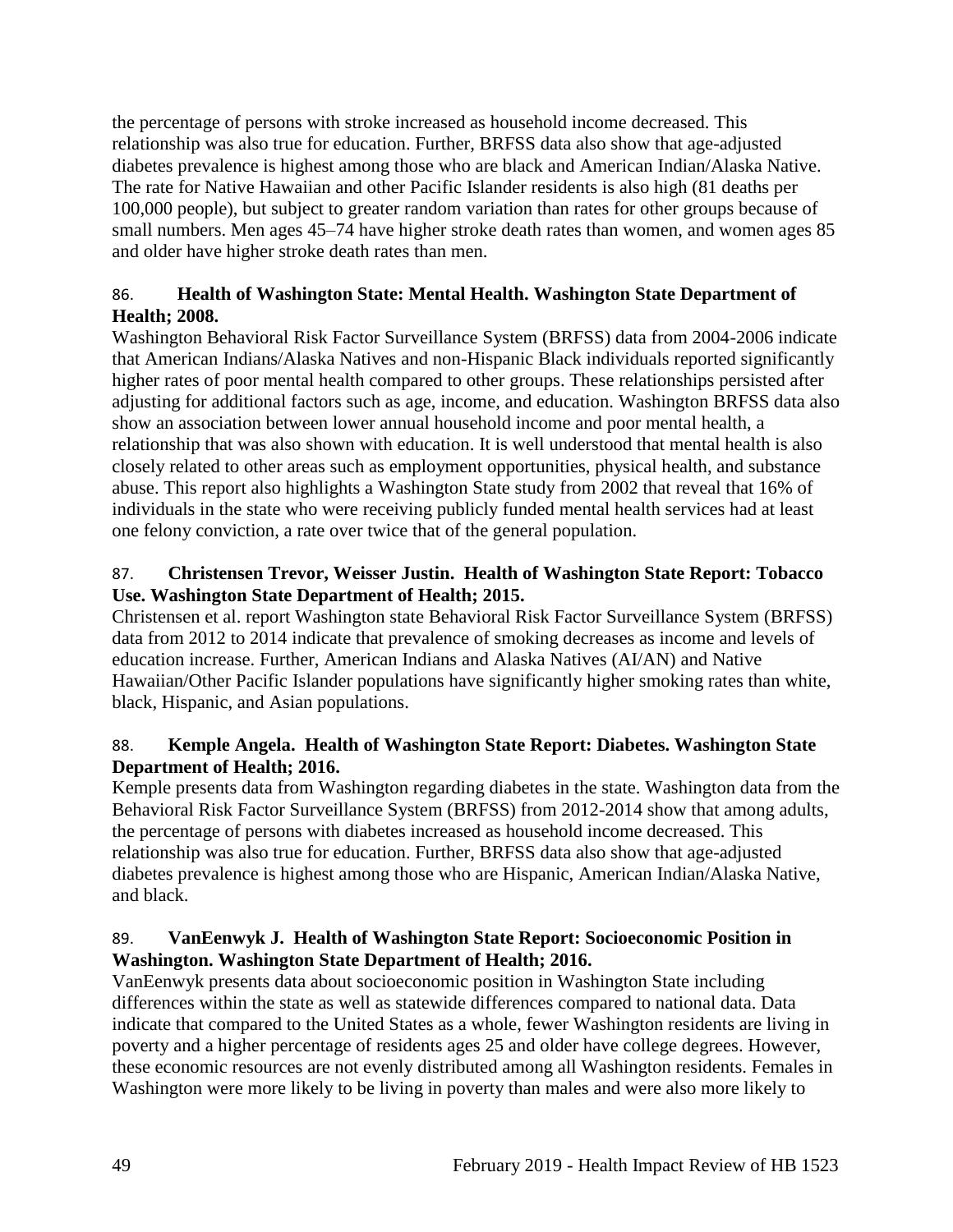have lower wages. Further, American Indian and Alaska Native, Hispanic, and black residents had higher percentages of living in poverty and lower median household incomes compared to other groups. Data also indicated that counties in eastern Washington were more likely to have high poverty rates and high rates of unemployment than counties in western Washington.

# 90. **Ellings Amy. Health of Washington State Report: Obesity and Overweight. Washington State Department of Health; 2015.**

Ellings reports Washington state Behavioral Risk Factor Surveillance System (BRFSS) data from 2002-2014, which shows that obesity rates are the highest among low income families and that as income increases, rates of obesity decrease. Further, individuals that graduated college or attended some college had lower rates of obesity than those who had a high school education or less. Black, American Indian and Alaska Native, and Hispanic Washington residents had higher rates of obesity even after accounting for gender, income, education, and age.

# 91. **Health of Washington State Report: Mental Health. Tumwater, Washington: Washington State Department of Health; 2007.**

This document presents data from Washington regarding poor mental health in the state. Washington data from the Behavioral Risk Factor Surveillance System (BRFSS) 2004-2006 show that among adults, the percentage of adults who report 14 or more days of poor mental health in the previous month increased as household income decreased. The relationship of mental health and education is similar to that of mental health and income. American Indians and Alaska Natives reported significantly higher rates of poor mental health (19%  $\pm$ 4%) than other racial and ethnic groups.

# <span id="page-52-0"></span>92. **Munro K., Jarvis C., Munoz M., et al. Undocumented pregnant women: What does the literature tell us?** *Journal of Immigrant and Minority Health.* **2013;15:281-291.**

Munro et al. completed a literature review of 23 articles published between 1987 and 2010 evaluating access to prenatal and obstetric health services for undocumented pregnant migrants. The authors define migrants as, "individuals who...choose to leave their home countries and establish themselves either permanently or temporarily in another country." Based on their review, the authors found that pregnant undocument migrants were more likely to be young, unmarried, engaged in low-income domestic work, and have unintended pregnancies. They were also less likely to access prenatal care than documented migrant women and women in the general population. Reasons for not seeking care were related to lack of legal residency status, lack of health insurance, cost of care, fear of deportation, and confusion about healthcare policies. The authors did not consider strength of study design or quality of research as inclusion criteria for the literature review. In addition, articles included research completed in the United States, Canada, and Europe. Therefore, articles may be of varying quality and lower generalizability.

# <span id="page-52-1"></span>93. **Mehta P. K., Saia K., Mody D., et al. Learning from UJAMBO: Perspectives on Gynecologic Care in African Immigrant and Refugee Women in Boston, Massachusetts.**  *Journal of Immigrant Minority Health.* **2018;20(2):380-387.**

Mehta et al. analyzed results from 6 focus groups completed with 31 Congolese and Somali female immigrants in Boston, Massachussetts to understand access to and use of gynecological services. They identifed a number of barriers to accessing reproductive health care, including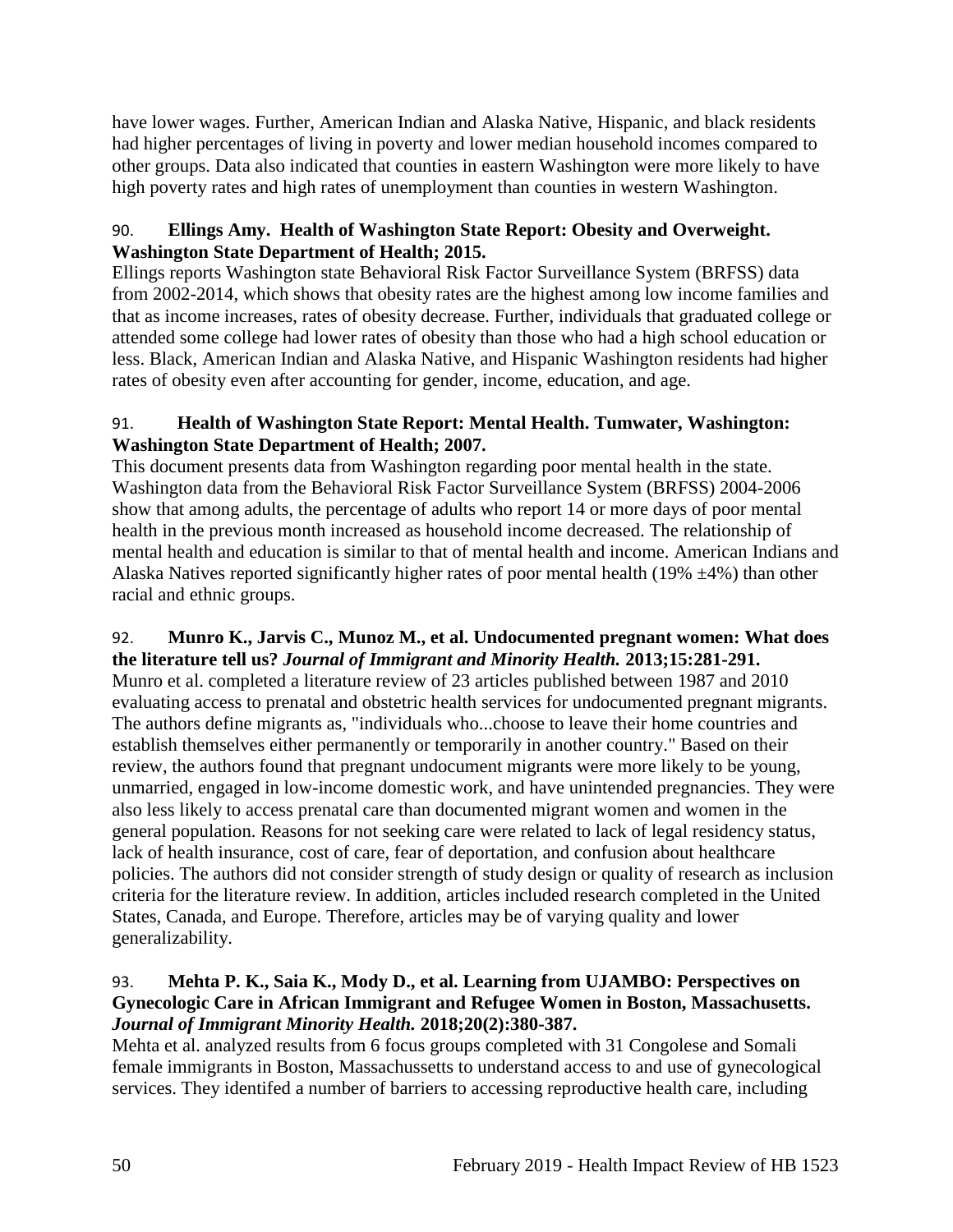fear of stigma (that seeking care means sexual promiscuity), concerns about privacy and sexual modesty, fear of discrimination, prior experiences with sexual trauma or violence, lack of providers who understand female circumcision/genital cutting, lack of partner support, lack of financial resources and cost of care, lack of insurance, attitudes and beliefs (including cultural beliefs about when to see a doctor and what constituted pain/discomfort), and environmental constraints (e.g. transportation, cultural limitations on mobility, lack of childcare). Recommendations to improve access include training providers in culturally humble communication and culturally-appropriate and trauma informed care, including understanding of female circumcision/genital cutting; providing health education about preventive care in community-based and religious settings; and developing peer support programs to reduce social stigma.

94. **Hasstedt K., Desai S., Ansari-Thomas Z. Immigrant Women's Access to Sexual and Reproductive Health Coverage and Care in the United States. Guttmacher Institute; 2018.** In this report, the Guttmacher Institute summarize evidence related to immigrant women's access to reproductive health care. They conducted a rapid literature review of 24 published articles and grey literature since 2011. They found that "existing research suggests immigration status influences women's sexual and reproductive health coverage, care, and outcomes." The authors highlight two main findings: 1) "A smaller proportion of immigrant women-- including both undocumented and those lawfully present-- have health insurance coverage and are less likely to use sexual and reproductive health services, compared with U.S.-born women." The report cites data from 2016 that 34% of noncitizen immigrant women of reproductive age in the U.S. were uninsured, compared to 9% of U.S.-born women. 2) "Among immigrant women who do obtain contraceptive care, they are signficantly more likely than their U.S.-born counterparts to visit publicly funded family planning centers." They cite data that 41% of immigrant women who obtained contraceptive coverage used safety-net family planning centers, compared to 25% of U.S.-born women. Approximately 70% of immigrant women reported safety-net providres as their usual source of care. The authors recommend improving access to reproductive health care for immigrant women by expanding insurance eligiblity, providing additional support to health care safety net providers, and supporting community health workers.

#### 95. **Dennis A., Blanchard K., Cordova D., et al. What happens to the women who fall through the cracks of health care reform? Lessons from Massachusetts.** *Journal of Health Politics, Policy, and Law.* **2013;38(2):393-419.**

In 2006, Massachusetts created Commonwealth Care, which expanded coverage to people living in Massachusetts with an income at or below 300 percent of the federal poverty level, without access to employer-sponsored health insurance, and not eligible for other public insurance (including Medicaid). Under the Commonwealth Care program, primary and preventive services are covered, including family planning services, prescription contraceptives, and abortion care. This system served as a model for the Affordable Care Act. The authors evaluated the impact of Massachusetts heatlh care reform on the ability of low-income women to access health insurance and reproductive health services. They completed a review of all Commonwealth Care plans, conducted surveys with family planning staff from 12 Massachusetts Department of Public Health family planning clinics, completed in-depth interviews with 16 family planning staff, and held nine focus groups with low-income women. The authors found that, while access increased overall, immigrants, minors and young adults, and women living outside urban areas had less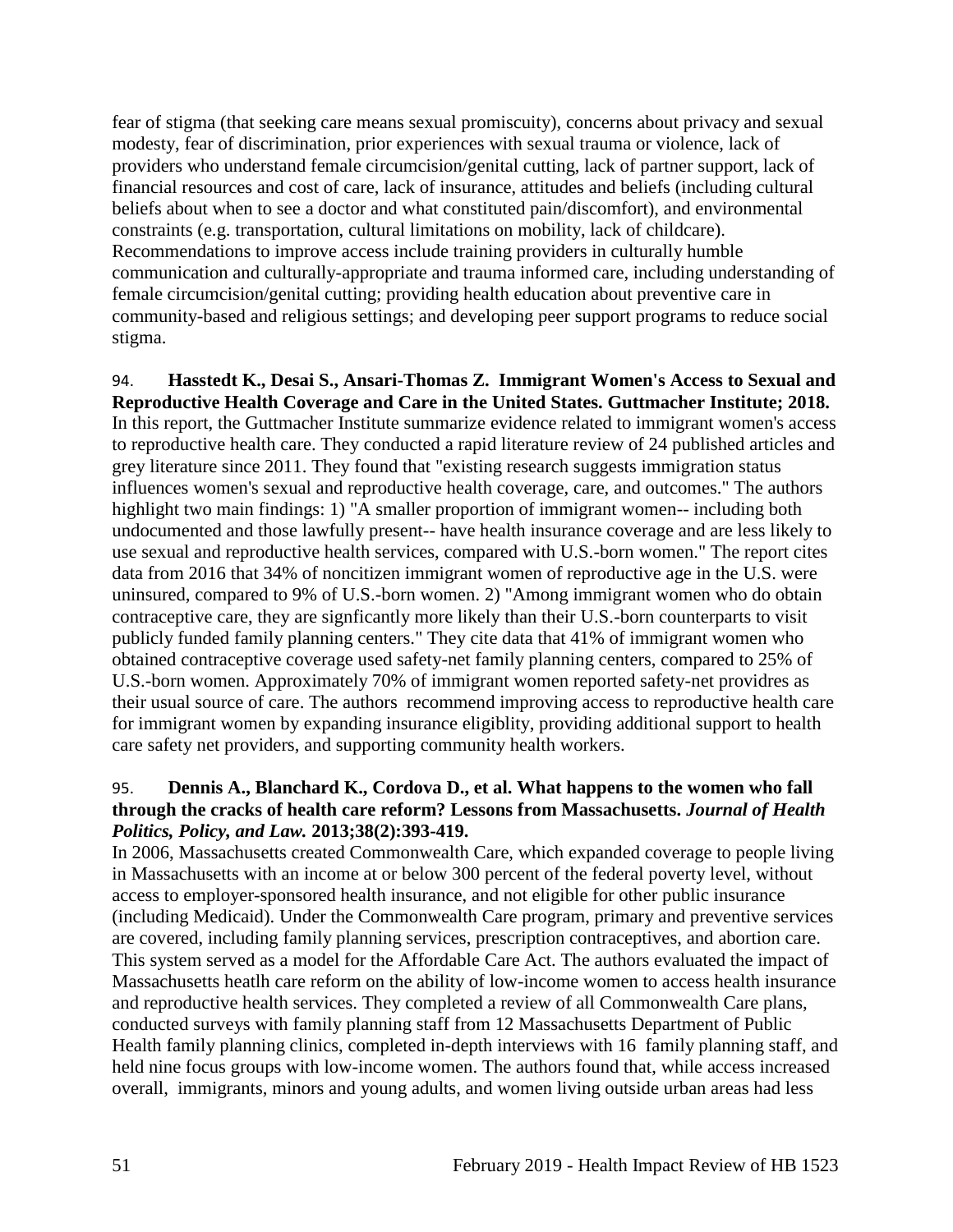access to health services. The authors found four main barrires for immigrant women to access health care: lack of plan information available in Spanish, lack of insurance options avilable to immigrants, fear of deportation or other legal action, and lack of awareness about services available at public health clinics. The authors state the family planning clinics and other safetynet providers (defined as those that provide a significant level of care to low-income, uninsured, and vulnerable populations) can help to reduce barriers to access and "are critical for helping the newly insured navigate their insurance plans while also providing affordable services to those inelgible for subsidized plans or who are temporarily uninsured." The authors also state, "our results suggest that immigrants who do not qualify for coverage may be unaware that they can continue to get low- or reduced-cost care at safety net providers." They also support recommendations to simplify Medicaid eligibility forms and to extend the period between eligiblity checks to make it more likely that individuls recieve continuous coverage.

#### <span id="page-54-0"></span>96. **Hasstedt K. Toward Equity and Access: Removing Legal Barriers to Health Insurance Coverage for Immigrants.** *Guttmacher Policy Review.* **2013;16(1):2-8.**

Hasstedt outlines curent and historic federal legislation restricting immigrants' access to health insurance and health care in the United States. The 1996 Personal Responsiblity and Work Opportunity Reconciliation Act states that individuals who immigrated to the United States after 1996 are ineligible for Medicaid or the Children's Health Insurance Program (CHIP) for the first five years they have "lawful status," effectively creating a "five year ban" on federally-funded health insurance. The act does specify that Medicaid will provide emergency coverage, including costs related to labor and delivery, regardless of immigration status. Also, in 2002 and 2013, the federal government issued exceptions to the law that allow states waive the 5 year ban and provide Medicaid and CHIP coverage to immigrant pregnant women and children. Washington State currently offers coverage to lawfully residing children and pregnant women without the 5 year wait period, and to all pregnant women regardless of their immigration status. While the Affordable Care Act (ACA) does not address the five-year-ban, it does enable lawful immigrants to purchase and recieve subsidies for private health insurance through the exchanges. Undocumented immigrants remain ineligible under the ACA to purchase private insurance, and grantees under the Deferred Action for Childhood Arrivals (DACA) program are ineligble for public and private health insurance. DACA grantees and undocumented immigrants are only eligible for Medicaid in states that do not use federal dollars to fund their Medicaid program and provide coverage regardless of immigration status, or for priviate insurance coverage obtained outside the exchanges. In addition, "immigrants are overrepresented in low-wage jobs that are unlikely to offere employer-sponsored health coverage." As a result, approximately 45% of noncitizen immigrant women of reproductive age are uninsured, compared to 24% of naturalized immigrants, and 18% of U.S. born women. The author concludes that current policies greatly hinder immigrants to access health insurance and health care.

# 97. **Martinez O., Wu E., Sandfort T., et al. Evaluating the impact of immigration policies on health status among undocumented immigrants: a systematic review.** *J Immigr Minor Health.* **2015;17(3):947-970.**

Martinez et al. completed a literature review of 40 articles published between 1990 and 2012 to determine how immigration laws impact access to health services and health outcomes for undocumented immigrants. The review included research from multiple countries, including the United States. Thirty articles were related to access to health services. The authors noted barriers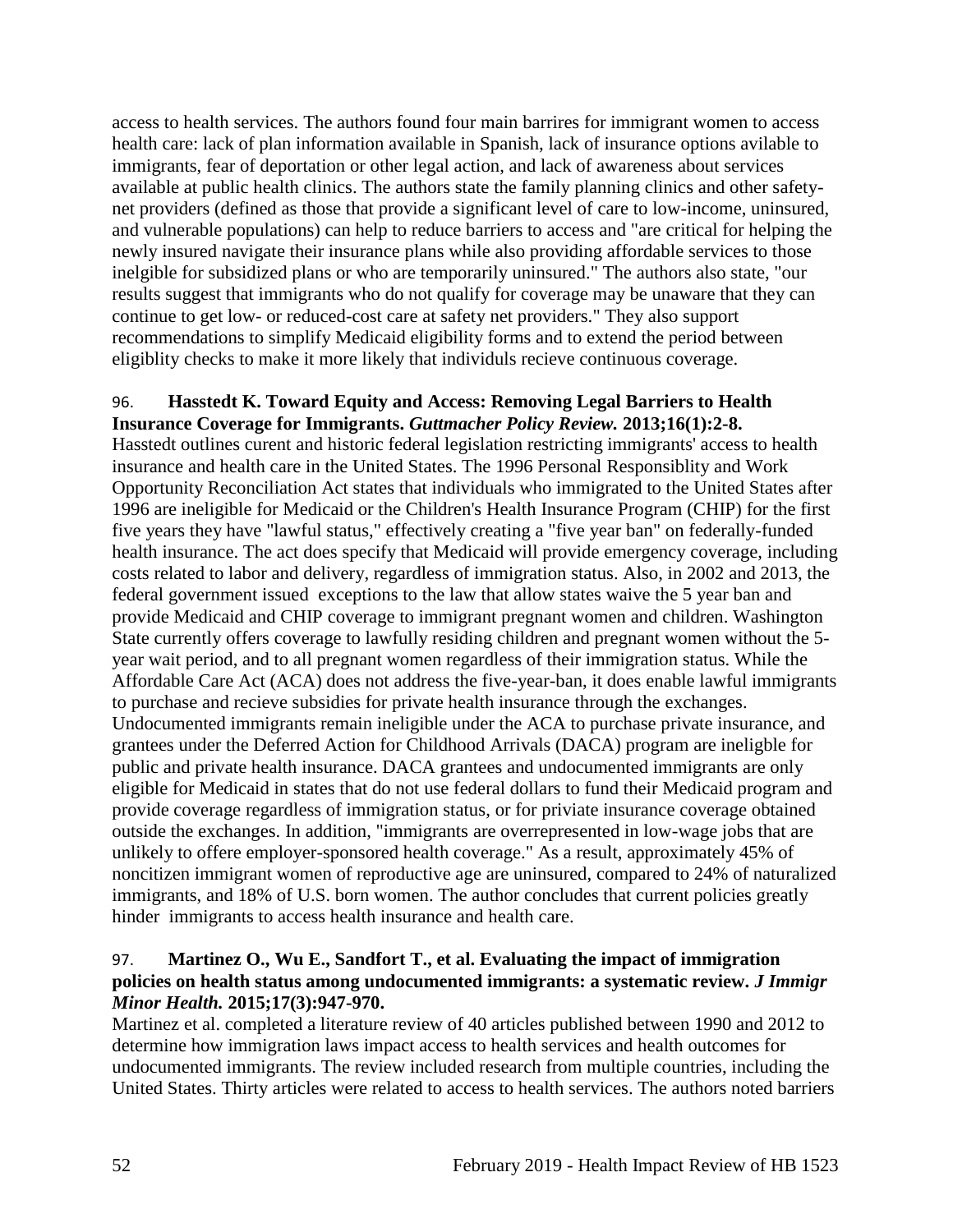including policies that limit or restrict access to insurance or care, financial barriers and cost of care, complex administrative prodecures to apply for care, fear of deportation or legal action, harrassment and discrimination from providers, institutalized discrimination, cultural differences, language barriers, low health literacy and knowledge of the health care system, presence of police checkpoints at health departments, identification requirements to recieve care, and criminalization of undocumented status. Specific to the Affordable Care Act, the atuhors note, "healthcare safety net hospitals and clinics, which are the main providers of health care and services for undocumented immigrants, might face funding and reimbursement challenges by [Affordable Care Act], making it impossible to continue providing services to undocumented immigrants. [Affordable Care Act's] exclusion and denial of participation of undocumented immigrants may lead to further marginalization of undocumented immigrants and alienation from health services..." The authors also noted recommendations from the literature. They recommend revising national policies to extend access to comprehensive primary care (including preventive care like vaccinations and infectious disease screening), prenatal care, and chronic disease management to decrease risk to public health and reduce the cost of emergency care. They recommend developing culturally and linguistically appopriate programs and training providers in cultural competency, linguistic competency, and cultural diversity. They also recommend that health care providers develop relationships and referral systems with community organizations to connect immigrants with information about their rights, citizenship pathways, and educational opportunities. Lastly, they recommend developing new support strategies for safety-net health care facilities (e.g. federally qualified health centers, community health centers).

98. **Hacker K., Anies M., Folb B. L., et al. Barriers to health care for undocumented immigrants: a literature review.** *Risk Management and Healthcare Policy.* **2015;8:175-183.** Hacker et al. completed a literature review of 66 articles published in the 10 years prior to this review to examine barriers to accessing health care for undocumented immigrants, and identifying strategies to address these barriers. Articles in the review included research from multiple countries, including the United States. Policy barriers to accessing health care included health insurance laws and documentation requirements to get services. Health system barriers included constraints related to work conflicts and transporation, constraints related to lack of translation services and culturally competent care, discriminantion in the clinic environment, and complex paperwork or registration systems to receive care. Individual level barriers included fear of deportation, stigma, shame about seeking services, lack of social capital, lack of financial capital to pay for services, limited health literacy or knowledge about the health care system, limited English proficiency, and cultural differences. Overall, the largest barrier identified through the review was "national policies excluding undocumented immigrants from receiving health care" with the majority of policies restricting access to health insurance. The authors state, "because insurance was generally required for affordable care or required to recieve services at all, these laws effectively barred access to care [for undocumented immigrants]." The authors identified five catetories of recommendations: 1. Change policies; 2. Extend insurance options; 3. Expand the safety net; 4. Train providers; 5. Educate undocumented immigrants on navigating the health care system. Specific to changing policy, recommendations include expanding health care access regardless of immigration or citizenship status, giving full rights to health care for all immigrants, and delaying deportation until care is completed. Recommendations related to insurance included allowing all immigrants access to a state funded health plan, providing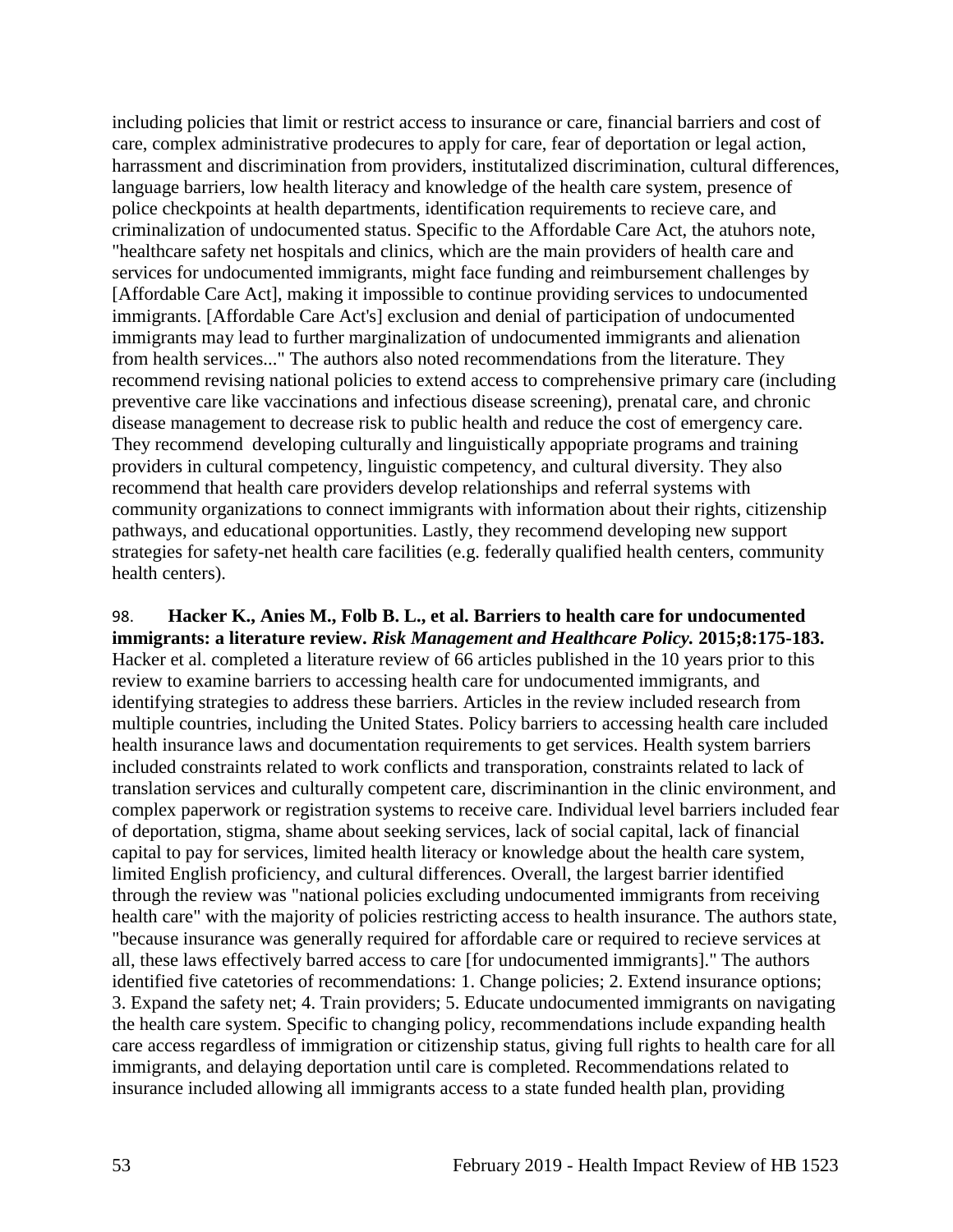insurance to all workers regardless of immigration status, providing a limited insurance option to preventive care or by disease, and offering sliding-scale payment systems. Safety net recommendations included expanding the capcity of clinics (e.g. federally qualified health centers, public hospitals, community health centers, state and local public health clinics) to provide care to immigrants through additional state support, and providing health education in alternative settings (e.g. faith-based organizations). Training recommendations included educating providers to understand the specific medical needs of immigrant communities, to use interpretation services, and to understand immigration laws. Health literacy recommendations included educating immigrants about the health care system and their right to health care as well as connecting immigrants with "culturally appopriate navigators in health care environments" to help navigate services. The authors note that an important limitation is that, "many of the recommendations we have identified in the reviewed articles have not been tested so it is difficult to ascertain whether or not they would be deemed successful."

#### <span id="page-56-0"></span>99. **Ho J. R., Hoffman J. R., Aghajanova L., et al. Demographic analysis of a low resource, socioculturally diverse urban community presenting for infertility care in a United States public hospital.** *Contracept Reprod Med.* **2017;2:17.**

Ho et al. summarized the literature about access to infertility care. They stated that only 24% of the demand for assisted reproductive technogies are met in the United States and that geography, income, insurance status, language and cultural barriers, and beaurocracy within the public health system all create barriers to accessessing infertility care. As part of this study, Ho et al. also recurited women who were presenting for infertility treatment at a public, county-based, low resource clinic and at a a high resource infertility clinic in San Francisco. They surveyed 87 patients and collected information related to English proficiency, parity, ethnicity, immigrant status, income level, and education level. They compared these demographics with length of infertility and infertility diagnosis to determine if there were differences by subgroup. Length of infertility served as a proxy for difficulty in accessing health services. Patients at the lowresource clinic were more likley to speak a langauge other than English, to have immigrated to the United States, to have a lower annual income, amd to have less than a college degree as compare to patients at the high resource clinic. They found that, "after controlling for age at the initiation of pregnancy attempt, lower education level, lower income, and immigrant status were significantly correlated with a longer duration of infertility." For example, the authors found that, "[patients] reporting an income [greater than or equal to] \$100,000 presented to clinic approximately 6 months earlier than those with an income [less than]  $$100,000$  ([beta] = -6.2, p= 0.04)." They also found that, "women with insufficient income to pay for [assisted reproductive technologies] services experience an insurmountable gap in access to care." They note that infertility treatments are excluded from coverage under the Affordable Care Act, and that most county, state, and federal public health programs do not cover basic infertility services. The authors state, "in the US, price is a barrier that separates those that are able to pay for standard of care treatment vs those that must accept substandard or no care in many cases." In addition to cost of care, the authors also point out that provider bias and implicit assumptions about income, patient ability to navigate the health care system, and low health literacy may also serve as barriers to recieving care.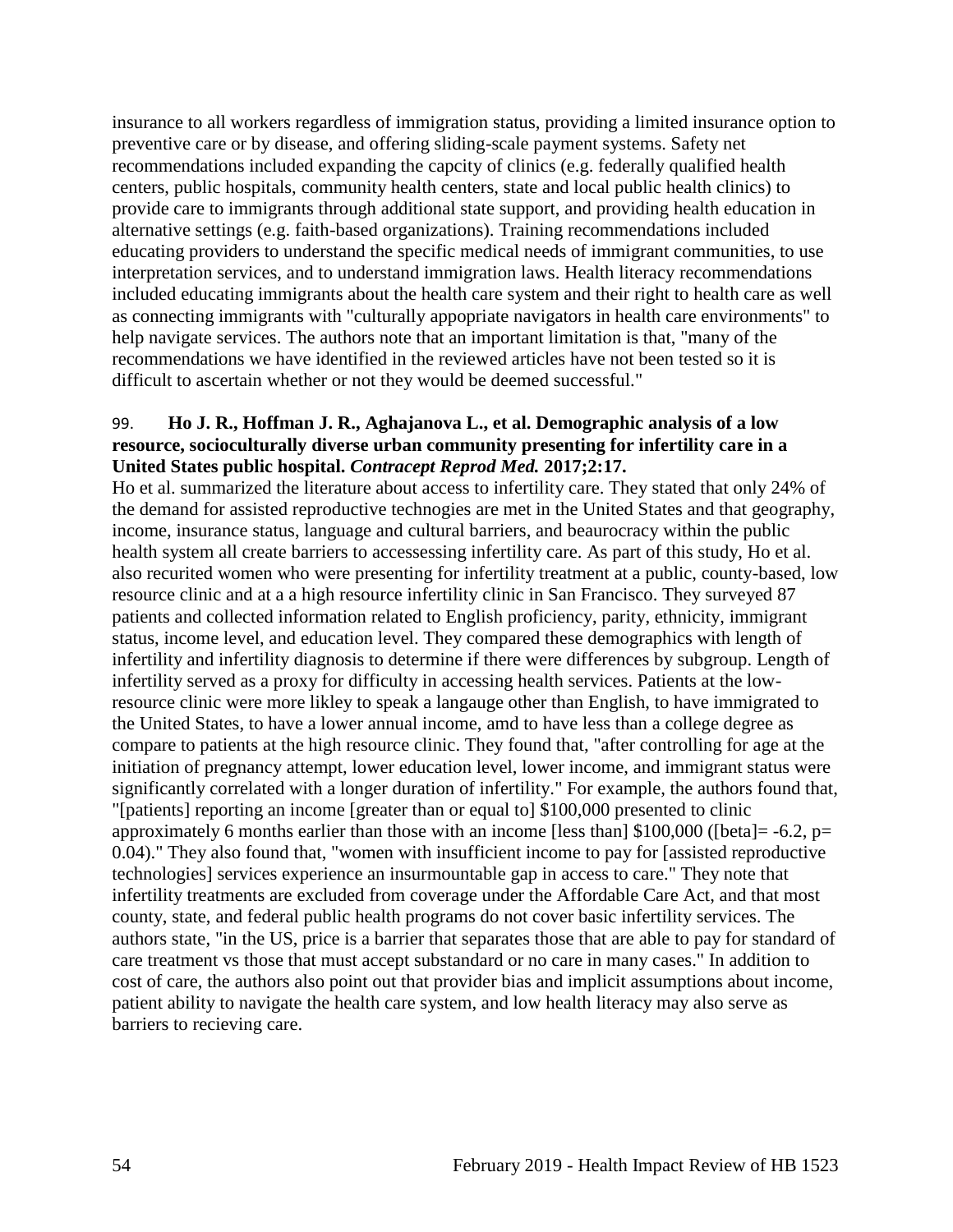#### 100. **Patterson DG, Andrilla CHA, Skillman SM, et al. The impact of Medicaid primary care payment increases in Washington State. University of Washington, WWAMI Center for Health Workforce Studies; 2014.**

Following the Affordable Care Act (2010), Medicaid payments for primary care patients increased in 2013 and 2014 to match Medicare payment levels and incentivize providers to care for additional patients eligible for Medicaid under the new law. Patterson et al. conducted two surveys in Washington State; one with healthcare organizations and one with primary care providers. Both surveys were completed in Fall 2014. The survey with healthcare organizations inlucded leaders at Washington State's 13 largest healthcare organizations (response rate 53.8%). The survey with primary care providers included physicians in solo and small group pratices of 50 providers or fewer across 15 counties (response rate 71.7%, 230 providers). The surveys found that, "over 90% of primary care physicians provided care for patients who were covered by Medicaid only; Medicaid patients made up less than 10% to 25% of all patients in about 60% of practices." The surveys: 1) Evalauted how increases in Medicaid payments influenced providers' willingness to care for Medicaid patients; 2) Determined how providers would respond if reimbursement levels decreased to pre-2013 levels; and 3) Evaluated strategies to encourage providers to care for Medicaid patients. Willingness to care for Medicaid patients: Most large healthcare organizations reported that organization leadership made decisions about whether to accept Medicaid patients into primary care. Rural providers felt they had less influence on whether their practice accepted Medicaid patients compared to urban providers (46.3% versus 72.8%). The authors cite previous research suggesting that, "low Medicaid reimbursement rates are frequently cited as the main reason that physicians are reluctant to provide care for Medicaid patients." Medicaid payment increases impacted organizations differently. However, overall, the increases made providers more likely to continue to care for Medicaid patients and more likely to accept new Medicaid payments. For example, 34% of primary care physicians said that the payment increase had increased their willingness, 60.3% said it had no effect, and 5.5% said it decreased their willingness to accept new Medicaid patients. A majority of large healthcare organizations said that the increase had no effect. One organization stated, "the rates we recieve for primary care...for Medicaid are not significant enough to alter our overall willingness to accept Medicaid patients." Another reported, "no difference. We are in a part of the state where if we do not do it, there is no one else. We can't stop providing the care. We will lose the communities trust." Organizations also reported that the temporary nature of the increase impacted their willingness to accept Medicaid patients. Reversion to pre-2013 rates: Approximately 27% of primary care providers and 71% of healthcare organizations said that they would not make any change if the Medicaid payment increase was discontinued and payments reverted back to pre-2013 rates. However, of primary care providers, 38.1% said they would stop accepting new Medicaid patients, 33.9% said they would limit the number of new Medicaid patients, 19% said they would reduce or stop seeing current Medicaid patients, and 73.5% reported that they would restrict Medicaid access in one or more of these ways. Rural providers were less likely than urban providers to say they would stop accepting new Medicaid patients or reduce current Medicaid patients. Strategies: Approximately 84% of primary care physicians and 71% of healthcare organizations said they would be very likely to continue seeing or accept new Medicaid clients if Medicaid payment rates increased to commercial insurance levels. A majority of primary care providers also suggested increasing payment for complex Medicaid patients, continuing the Medicaid payment increase, and improving access to specialists for Medicaid patients. The study notes some limitations,